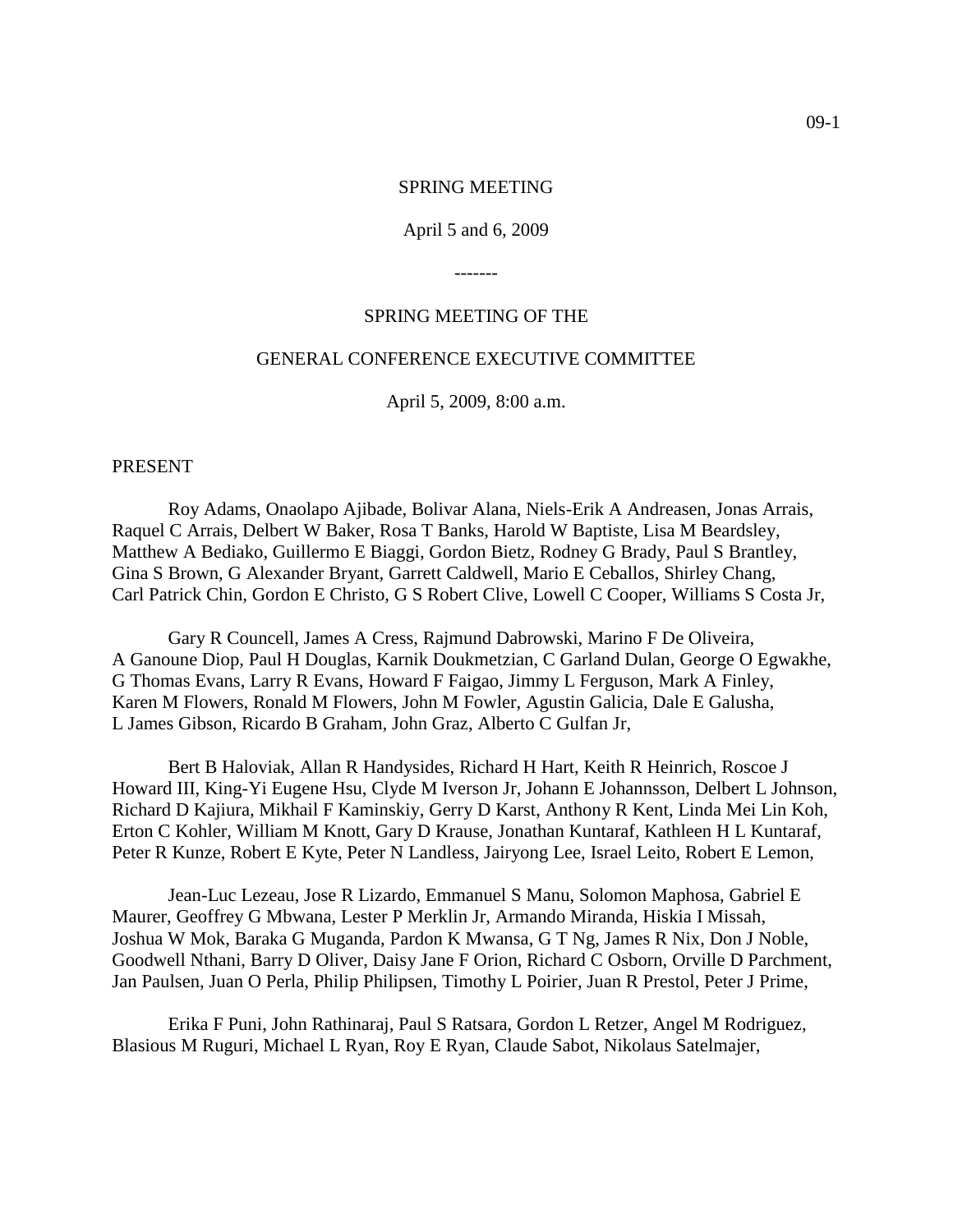09-2 April 5, 2009, a.m. GCC Spring Meeting

Lawrence E Schalk, Don C Schneider, Marti C Schneider, Benjamin D Schoun, Luis A Schulz, Ralph E Shelton Sr, Ella S Simmons, Heather-Dawn K Small, Robert S Smith, Artur A Stele, Akeri Suzuki, Gary B Swanson, Robert L Sweezey, Halvard B Thomsen, Brad Thorp,

Max C Torkelsen II, Homer W Trecartin, Max A Trevino, Cindy Tutsch, Filiberto M Verduzco-Avila, Bruno R Vertallier, Gilbert Wari, Dave Weigley, Bertil A Wiklander, Jeffrey K Wilson, Neal C Wilson, Ted N C Wilson, Harald Wollan, Joel Zukovski

### DEVOTIONAL

The devotional message entitled, "Now Abideth Faith, Hope, Charity," was presented by G Alexander Bryant, Secretary of the North American Division and Associate Secretary of the General Conference.

In the chapter entitled, the love chapter, Paul gives us a very insightful look into hope. He closes the chapter by sharing that many of the gifts of the spirit will be done away—prophecies shall fail, tongues shall cease, and knowledge shall vanish away. Then he says there will be three things that shall remain faith, hope, and charity. It is easy to understand faith and charity in this context of the Christian life, but hope seems almost out of place. At first glance, it doesn"t seem as though it belongs in the same room as faith and love. However, it plays a very significant role in the life of the believer. Hope is that intangible but real quality that tells me, no matter how dark the night may be, there is a bright day coming.

Hope comes from the Greek word *elpis* which means to anticipate. Webster defines hope as desire accompanied by anticipation. God made us and knows our make-up and understands the human being"s need for hope. From the beginning of time, God gave man hope. When God banished Adam from the Garden He told him about a deliverer. He told Israel, while they were in and out of slavery, about the promised Messiah. All throughout Paul"s writings, he speaks about hope over and over again. He talks about the abiding nature of hope. The hope that Paul is speaking about is the eternal hope; the blessed hope. This is a time when all things will be made right. It will be a time when there will be no more suffering, no more tears, no more pain, and no more death, for the former things will have passed away.

Then there will be a new heaven and a new earth. Comfort one another with these words of hope for this hope abides. The world is looking for this kind of hope. Let us go out and share it with them.

-------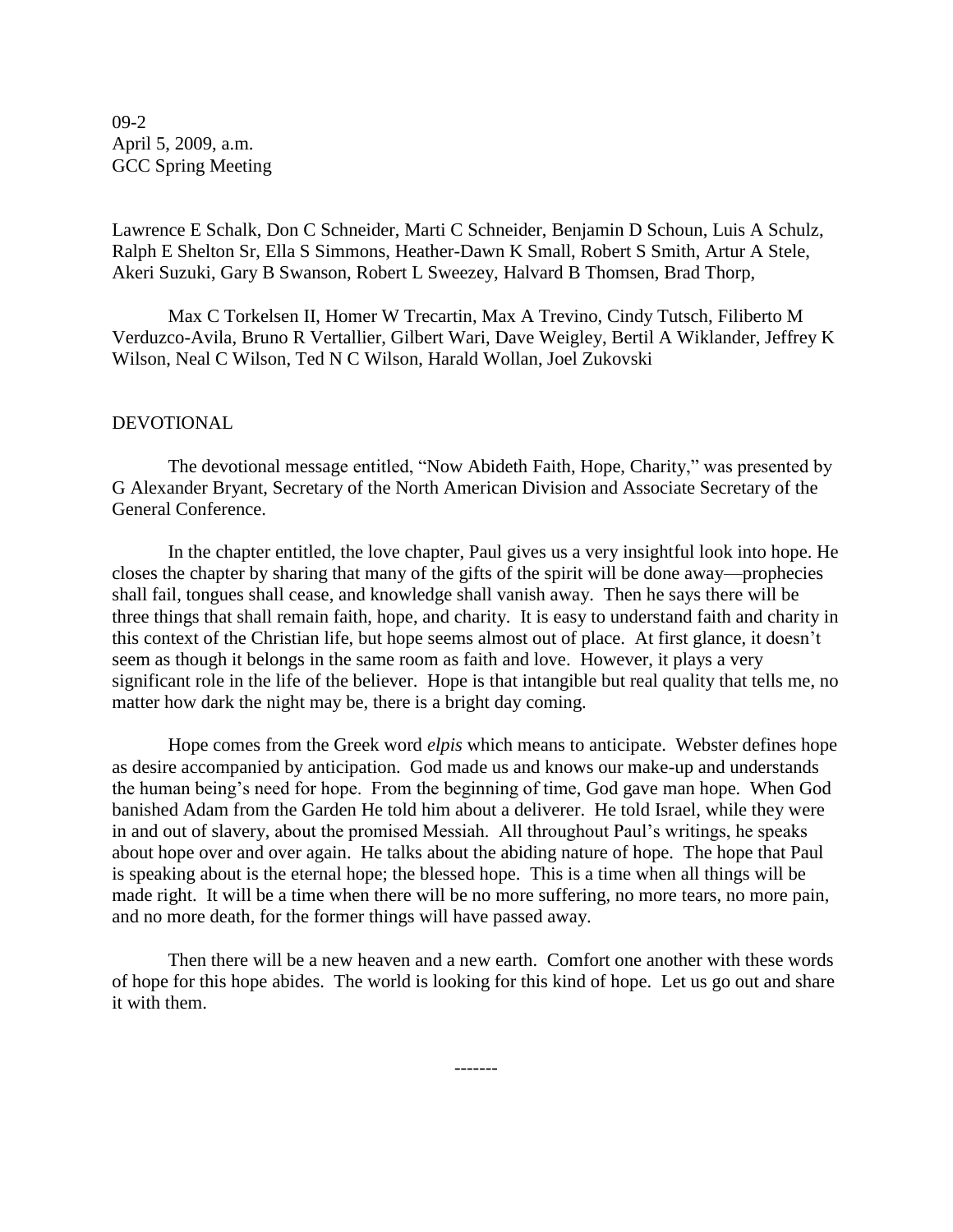09-3 April 5, 2009, a.m. GCC Spring Meeting

Prayer was offered by Harold W Baptiste, Former Vice President of the General Conference.

Jan Paulsen, chair, called to order the first session of the 2009 Spring Meeting.

## MISSION STATEMENT OF THE SEVENTH-DAY ADVENTIST **CHURCH**

The Mission Statement of the Seventh-day Adventist Church was read by Rosa T Banks, secretary of the business session.

## BRI/09SM to GDK

### WILSON, NEAL C—DEDICATION

The book, *Toward a Theology of the Remnant*, published by the Biblical Research Institute, was dedicated to Neal C Wilson in recognition of his years of leadership.

### SEC/ADCOM/09SM to LRE

### 114-09G SPRING MEETING 2009—STANDING COMMITTEES

VOTED, To approve standing committees for the 2009 Spring Meeting, as follows:

### NOMINATING COMMITTEE

Jan Paulsen, Chair Matthew A Bediako, Secretary

Members: Niels-Erik A Andreasen, Delbert W Baker, Rosa T Banks, Shirley Chang, Carl Chin, Gordon E Christo, Lowell C Cooper, Larry R Evans, Mark A Finley, Agustin Galicia, Ricardo Graham, Alberto C Gulfan Jr, Richard H Hart, Roscoe J Howard III, Eugene Hsu, Gerry D Karst, Donald G King, Linda Mei Lin Koh, Erton C Kohler, Jonathan Kuntaraf, Jairyong Lee, Israel Leito, Robert E Lemon, Jose R Lizardo,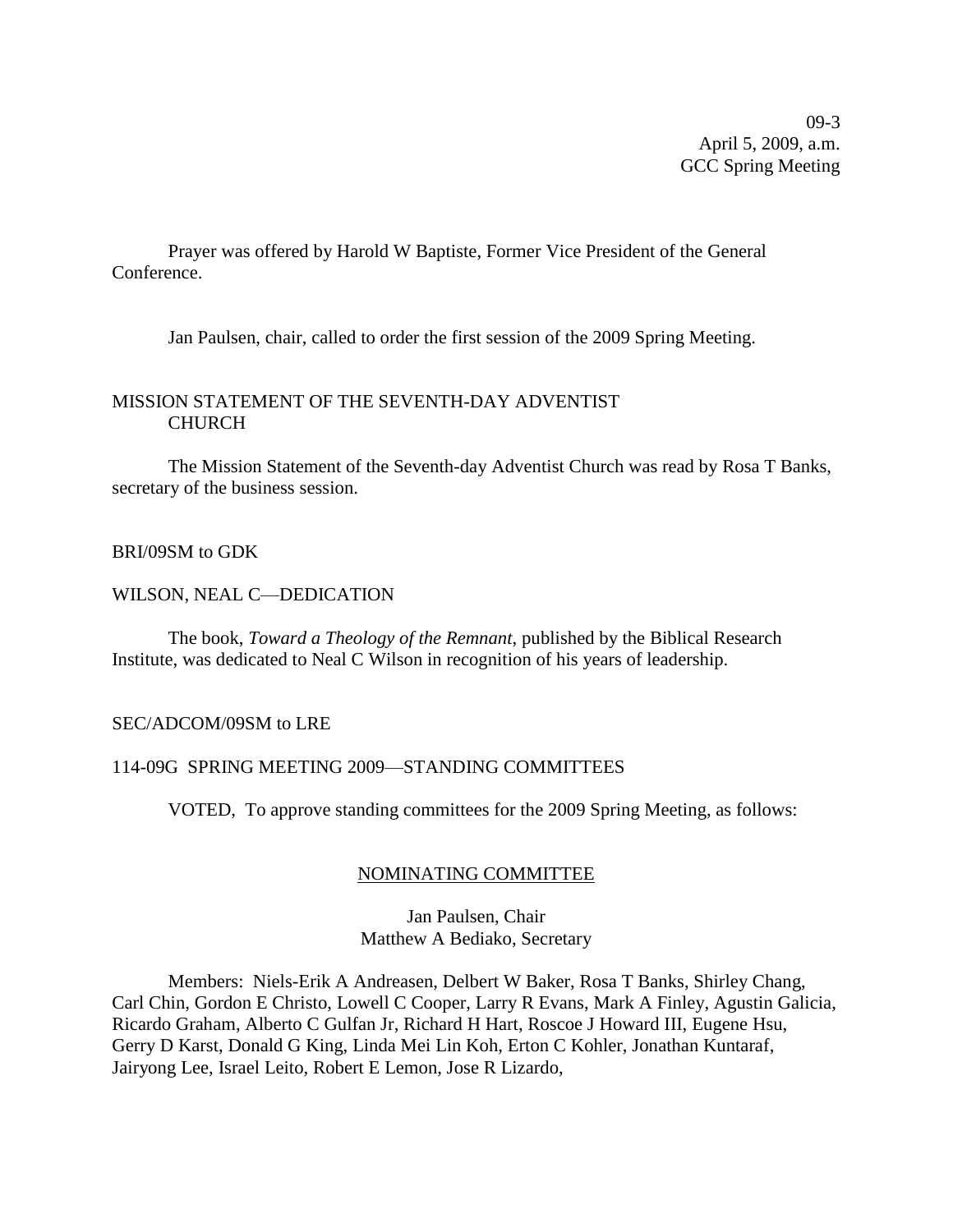09-4 April 5, 2009, a.m. GCC Spring Meeting

Emmanuel Manu, Geoffrey G Mbwana, Armando Miranda, Pardon K Mwansa, Barry D Oliver, Daisy Jane F Orion, Ruben Pechero, Juan R Prestol, John Rathinaraj, Paul S Ratsara, Michael L Ryan, Don C Schneider, Ralph Shelton, Ella S Simmons, Artur A Stele, Lawrence P Tanabose, Filiberto M Verduzco-Avila, Bruno Vertallier, Gilbert Wari, Bertil Wiklander, Ted N C Wilson.

### STEERING

## Jan Paulsen, Chair Larry R Evans, Secretary

Members: Rosa T Banks, Matthew A Bediako, G Alexander Bryant, Lowell C Cooper, George O Egwakhe, G Thomas Evans, Mark A Finley, Agustin Galicia, Eugene Hsu, Gerry D Karst, Robert E Kyte, Robert E Lemon, Jose R Lizardo, Armando Miranda, Pardon K Mwansa, G T Ng, Daisy Jane F Orion, Orville D Parchment, Juan R Prestol, Michael L Ryan, Roy E Ryan, Claude Sabot, Don C Schneider, Ella S Simmons, Homer W Trecartin, Ted N C Wilson.

## *TELL THE WORLD* REPORT

Lowell C Cooper, Mark A Finley, and Michael L Ryan presented the *Tell the World* report including an update on the *Follow the Bible* project. The presentation included reports from five world divisions as well as the Adventist Development and Relief Agency and Generation of Youth for Christ.

Prayer was offered by Matthew A Bediako, Secretary of the General Conference.

### 09SM to LRE

### KYTE, ROBERT E—RESIGNATION

VOTED, To accept the resignation of Robert E Kyte, General Counsel for the Office of General Counsel, General Conference. He has accepted another position.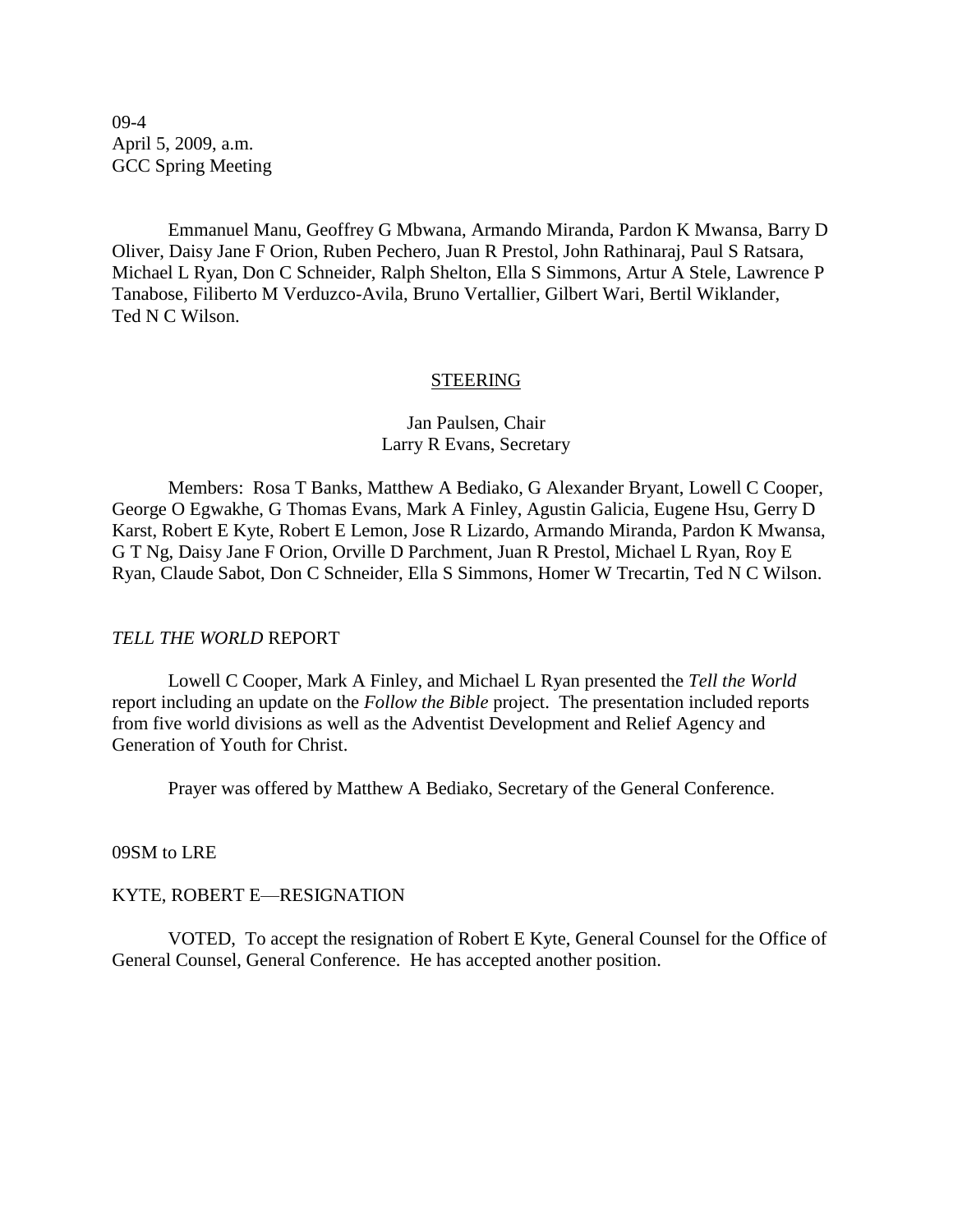09-5 April 5, 2009, a.m. GCC Spring Meeting

### 09SM to LRE

### KYTE, ROBERT E—APPRECIATION

VOTED, To express appreciation to Robert E Kyte for his years of dedicated service to the General Conference as General Counsel for the Office of General Counsel.

#### SEC/09SM to LRE

## DOUKMETZIAN, KARNIK—GENERAL COUNSEL, OFFICE OF GENERAL COUNSEL, GENERAL CONFERENCE - APPOINTMENT

VOTED, To appoint Karnik Doukmetzian as General Counsel for the Office of General Counsel, General Conference.

#### SEC/ADCOM/09SM to LRE

## 115-09G COMPENSATION REVIEW COMMITTEE—2009 SPRING MEETING - APPOINTMENT

VOTED, To appoint the Compensation Review Committee for the 2009 Spring Meeting, as follows:

#### **MEMBERS**

Weigley, Dave, Chair Lemon, Robert E, Secretary

| Presidential         | Presidential, contd |
|----------------------|---------------------|
| Cooper, Lowell C     | Mwansa, Pardon K    |
| Finley, Mark A       | Oliver, Barry D     |
| Gulfan, Alberto C Jr | Paulsen, Jan        |
| Hsu, Eugene          | Rathinaraj, John    |
| Karst, Gerry D       | Ratsara, Paul S     |
| Kohler, Erton C      | Ryan, Michael L     |
| Lee, Jairyong        | Schneider, Don C    |
| Leito, Israel        | Simmons, Ella S     |
| Mbwana, Geoffrey G   | Stele, Artur A      |
| Miranda, Armando     | Vertallier, Bruno   |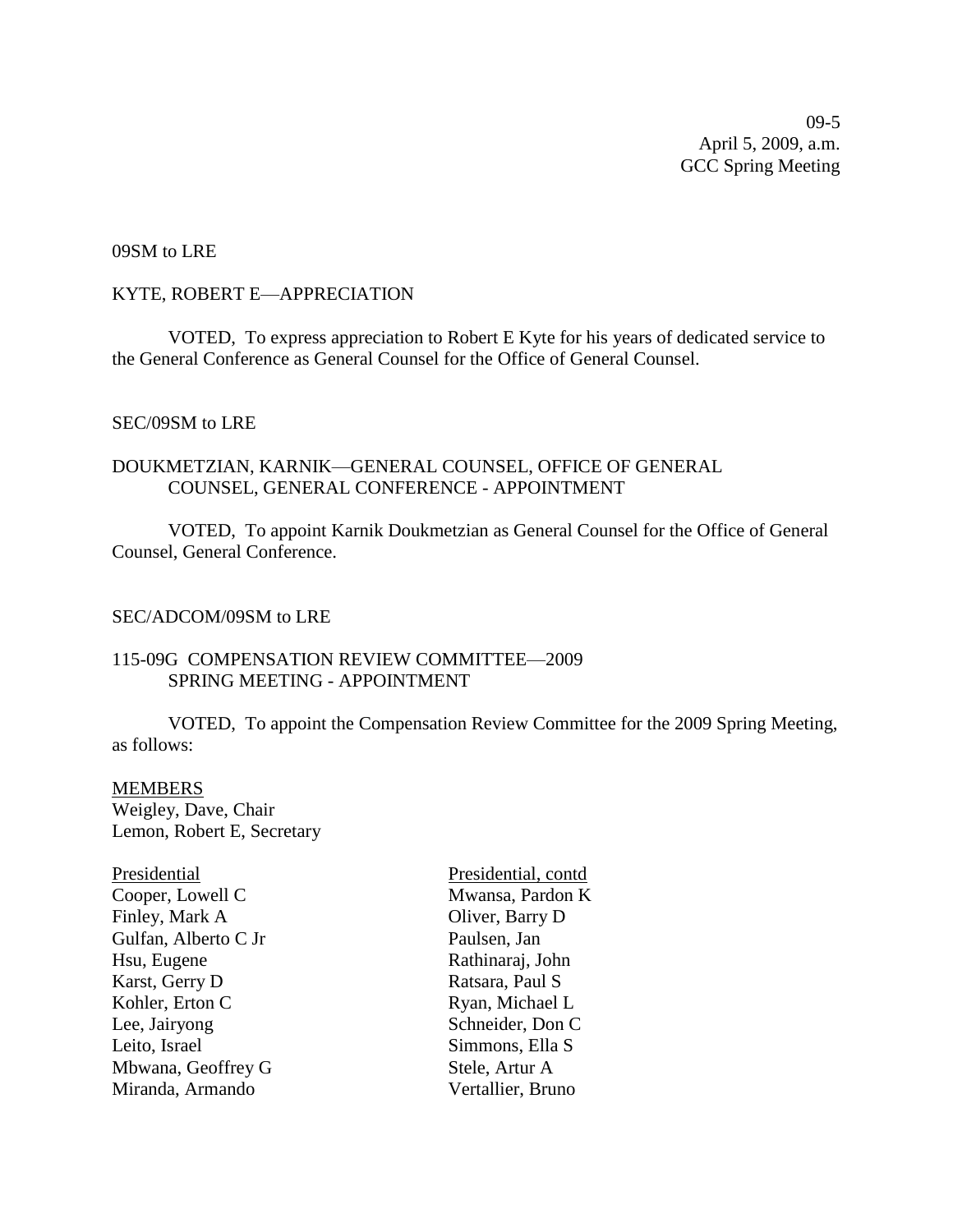09-6 April 5, 2009, a.m. GCC Spring Meeting

Presidential, contd Laypersons, contd Wari, Gilbert Chin, Carl Patrick Wiklander, Bertil Green, Shelton

Secretariat Young, Debbie Bediako, Matthew A Maurer, Gabriel E Smith, David C Mok, Joshua W

Ryan, Roy E King, Donald G

GC Institutional Administrators Retzer, Gordon L Andreasen, Niels-Erik Torkelsen, Max II Baker, Delbert W Trevino, Max A Hart, Richard H

Chang, Shirley

Wilson, Ted N C Pechero, Reuben Daniel Saravia, Evelyn J

Bryant, G Alexander Pastor/Front-line Workers Evans, Larry R Shelton, Ralph Edmond

Union Presidents Treasury Graham, Ricardo<br>Evans, G Thomas Howard, Roscoe . Howard, Roscoe J III Prestol, Juan R Jackson, Daniel R Livesay, Don

Departments and Services Laypersons Handysides, Allan R Brown, Gina S<br>
Small, Heather-Dawn

#### SEC/OGC/ADCOM/ADCOM/GCDO09SM/09SM to MAB

#### 116-09G GENERAL CONFERENCE RULES OF ORDER

VOTED, To amend the *General Conference Rules of Order*, to read as follows:

General Conference

Rules of Order

Review and Herald Publishing Association Hagerstown, Maryland, USA

Copyright © 2005 2010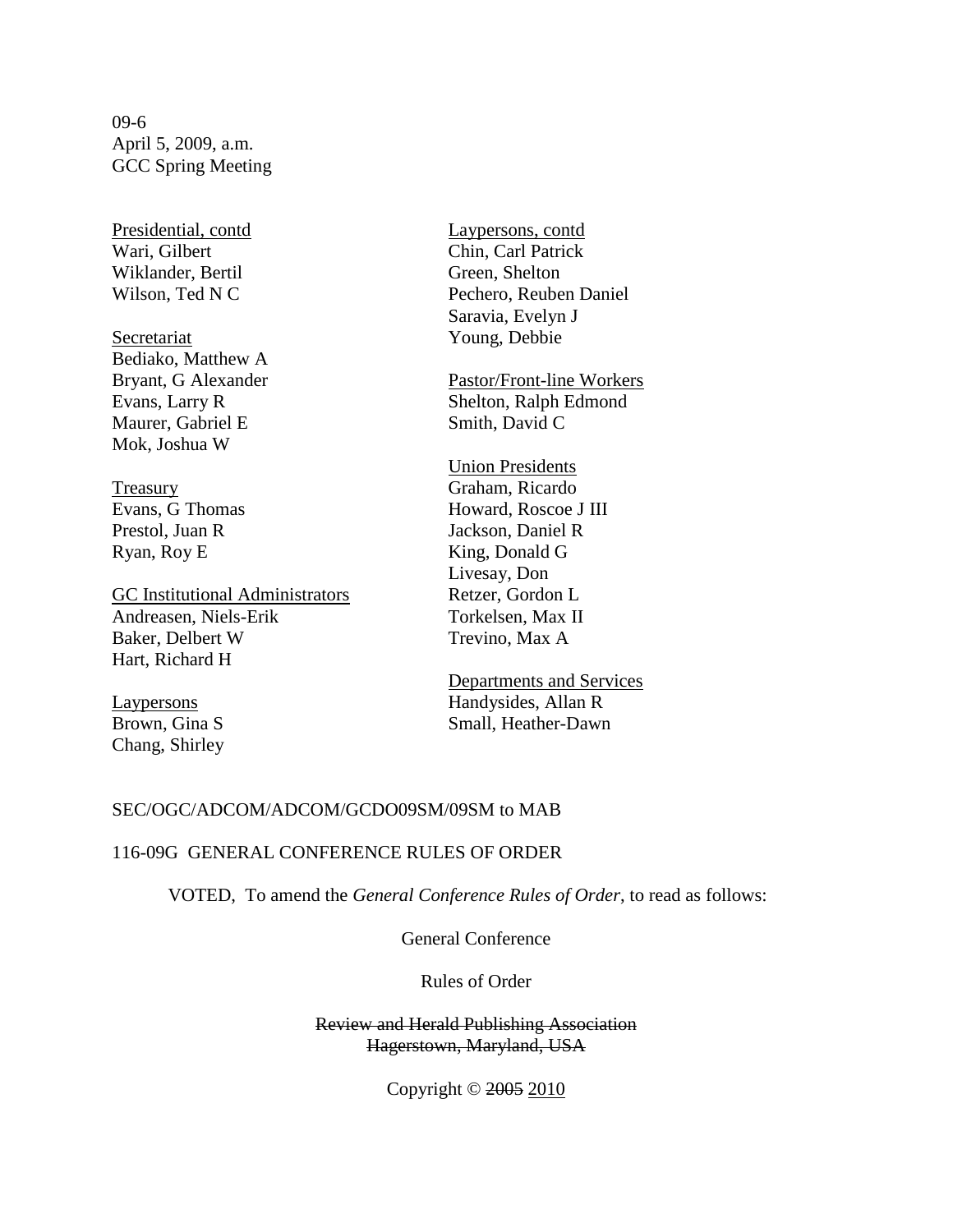09-7 April 5, 2009, a.m. GCC Spring Meeting

## General Conference of Seventh-day Adventists Adventists<sup>®</sup> Silver Spring, Maryland, USA

### PRINTED IN THE USA

## GENERAL CONFERENCE RULES OF ORDER (Procedural Rules for General Conference Business Sessions) Sessions and Executive Committee Meetings)

At the 1985 General Conference Session in New Orleans, a number of delegates expressed the desire for more precise and written rules of order for General Conference Sessions. In harmony with the wishes of the Session, the General Conference Executive Committee subsequently appointed a subcommittee to study the matter and draw up such rules of procedure.

In its work, this committee was guided by the desire to prepare rules of order for the Church which are in harmony with the Spirit of Prophecy instruction and Seventh-day Adventist policy and reflect a sensible approach to session and committee efficiency based on tried and true working methods.

The General Conference Executive Committee ratified the work of the subcommittee and the present *General Conference Rules of Order* is the approved product. *General Conference Rules of Order* were approved. The current edition has been updated for the 2010 General Conference Session to assure consistency within the rules and for clarity.

A fundamental aim of these rules is to facilitate the participation by delegates and committee members in discussions and debates, and in the decision-making process. Rules of procedure are set up to facilitate free participation and are not set in theological concrete.

It was felt that it was not necessary to go into great detail. Specific provision has been made for most eventualities. Neither the Bible nor the writings of Ellen G. White are textbooks of ecclesiastical parliamentary law. Ellen G. White asks for harmony and simplicity in the business meetings of the Church and recommends the avoidance of unnecessary machinery which could sap the physical and mental energies of those called to participate in council and committee meetings (Ms 3, 1890, p. 9).

The purpose of this short compendium of rules of order is to guide church leaders and other participants so that the work of church sessions and committees can move along smoothly, expeditiously, and fairly. These procedures should serve church business sessions like the clear signalization which enables traffic to move smoothly, safely, and rapidly without confusion and delay.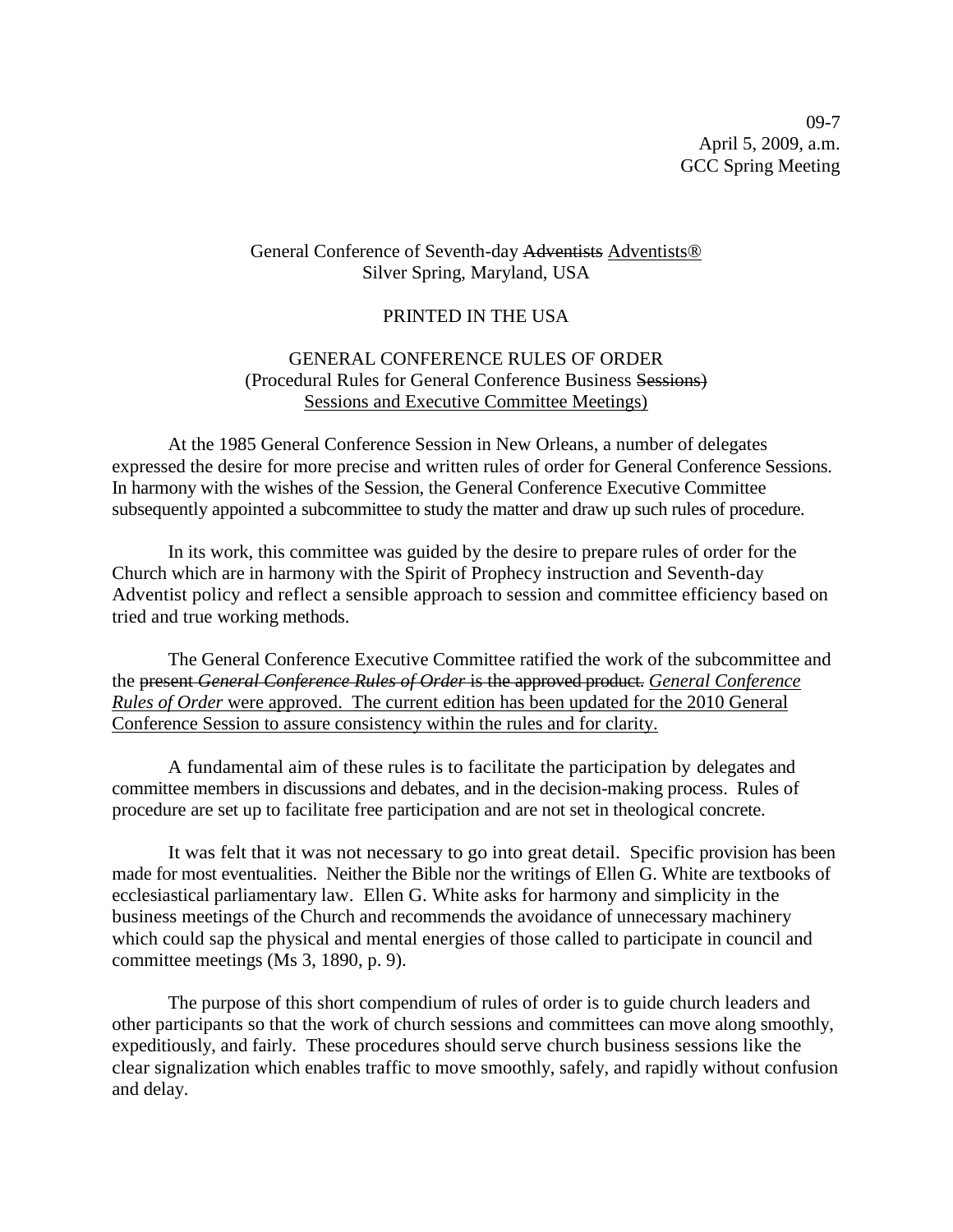09-8 April 5, 2009, a.m. GCC Spring Meeting

The Church is a voluntary society of those who have accepted Jesus Christ as their Lord and Savior. She is the body of Christ. She is not a parliamentary body, a political forum, a service club, or a business corporation. When Seventh-day Adventists meet to transact the business of the Church, they are meeting with God. In the final analysis, it is the Holy Spirit who leads and guides. "If your committee meetings and council meetings," wrote Ellen G. White, "are not under the direct supervision of the Spirit of God, your conclusions will be earthborn, and worthy of no more consideration than are any man's expressions" (Letter 81, 1896, pp. 8, 9).

The delegates at church sessions and especially the General Conference Session are legislating, not to satisfy personal or party interests, not to cater to nationalistic or regional ambitions, but to work "for time and eternity" and participate in the divine mission for the salvation of the world—7T 258, 259. Delegates and committee members are warned against a spirit of selfishness, self-exaltation, and pomposity in council and committee meetings (see Ms 29, 1895, p. 8).

The overarching concern of church sessions and committees is to discover and understand God's will regarding the issues, plans, and appointments to be considered. In the light of this purpose, the object of rules of order is to facilitate accomplishing the will of God. In this sense, the delegated sessions of the Church are *sui generis* (unique), different from any other human organization.

These rules of order are intended to be used with a sense of reverence for the divine purpose. They are not intended to provide for quick or dilatory parliamentary maneuvers to gain a point, gain undeserved attention, gain advantage by suppressing the wishes of others, or to confuse the chair, fellow delegates, or committee members. These rules, furthermore, should not be used in such a way as to become an excuse for procedural wrangling which could keep sessions or committees from moving forward with dispatch. Ellen G. White counsels that there should be "constant effort for brevity in business meetings" (Ms 3, 1890, p. 9).

It must never be forgotten that the letter of procedural rules can kill; it is the spirit that gives life to church order and government. The chair, with the support of the delegates, must use good judgment and not let the machinery get in the way of the advancement of God"s work.

Where procedural issues arise which are not specifically covered by the *General Conference Rules of Order*, the chair shall rule according to his best judgment. However, any delegate has the right to appeal the ruling. In that case, if the appeal is seconded, the chair shall put the issue to the delegates for a decision by majority vote.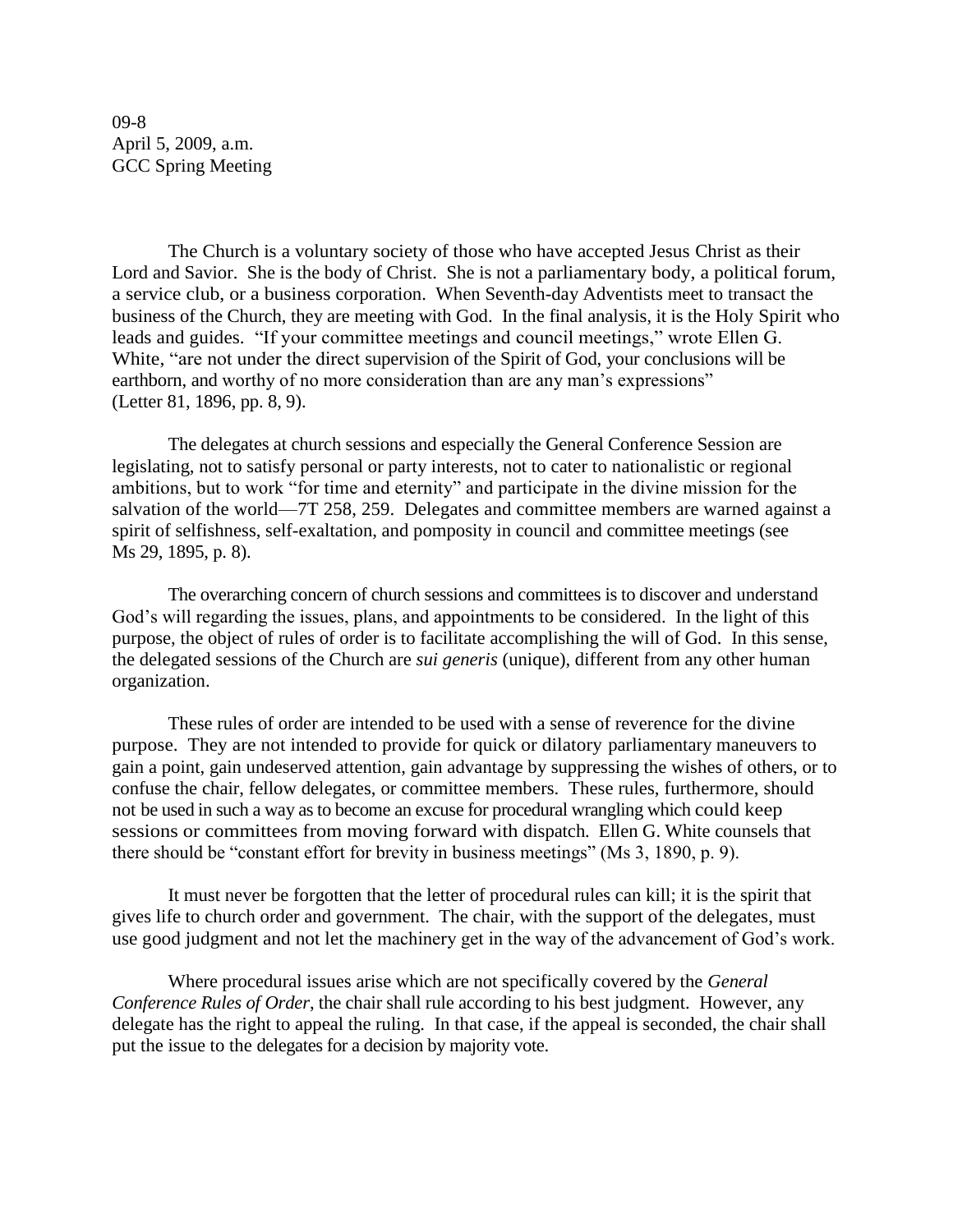09-9 April 5, 2009, a.m. GCC Spring Meeting

May these rules  $\Theta$  of order help church delegates and committee members in their appointed work of "legislating for God" (Letter 81, 1896, p. 8).

—General Conference Executive Committee

Relationship of Rules of Order *General Conference Rules of Order* to the *Church Manual* and General Conference *Working Policy*

The *Church Manual* and General Conference Constitution, Bylaws Bylaws, and *Working Policy* take precedence over the rules of order, should there be any conflict.

## Duties of Chair

1. The chair shall preside over sessions and committee meetings in harmony with the rules of order.

2. The chair shall take up the various committee reports and items of business on the approved agenda.

3. The chair shall work for consensus in decision making by treating each side of an issue with fairness.

4. The chair may vote

- a. If the vote is by ballot, or
- b. To make a tie or break a tie (if he has not already voted by ballot).

5. It is the duty of the chair to hold speakers to their allotted time and help move business along as expeditiously and fairly as possible.

6. The chair shall decide points of order (though the decision may be appealed by any delegate).

7. While it is necessary for the chair to give leadership, in order to be impartial and give evidence that justice is done, the chair should not personally become closely involved in session floor debate while in the chair. Should he wish to express his views at length and take sides in the debate, he should step down from the chair calling upon another officer to take the chair temporarily. It is understood, however, that in committee meetings the president, even while occupying the chair, will be free to fully participate in the discussions and present his views.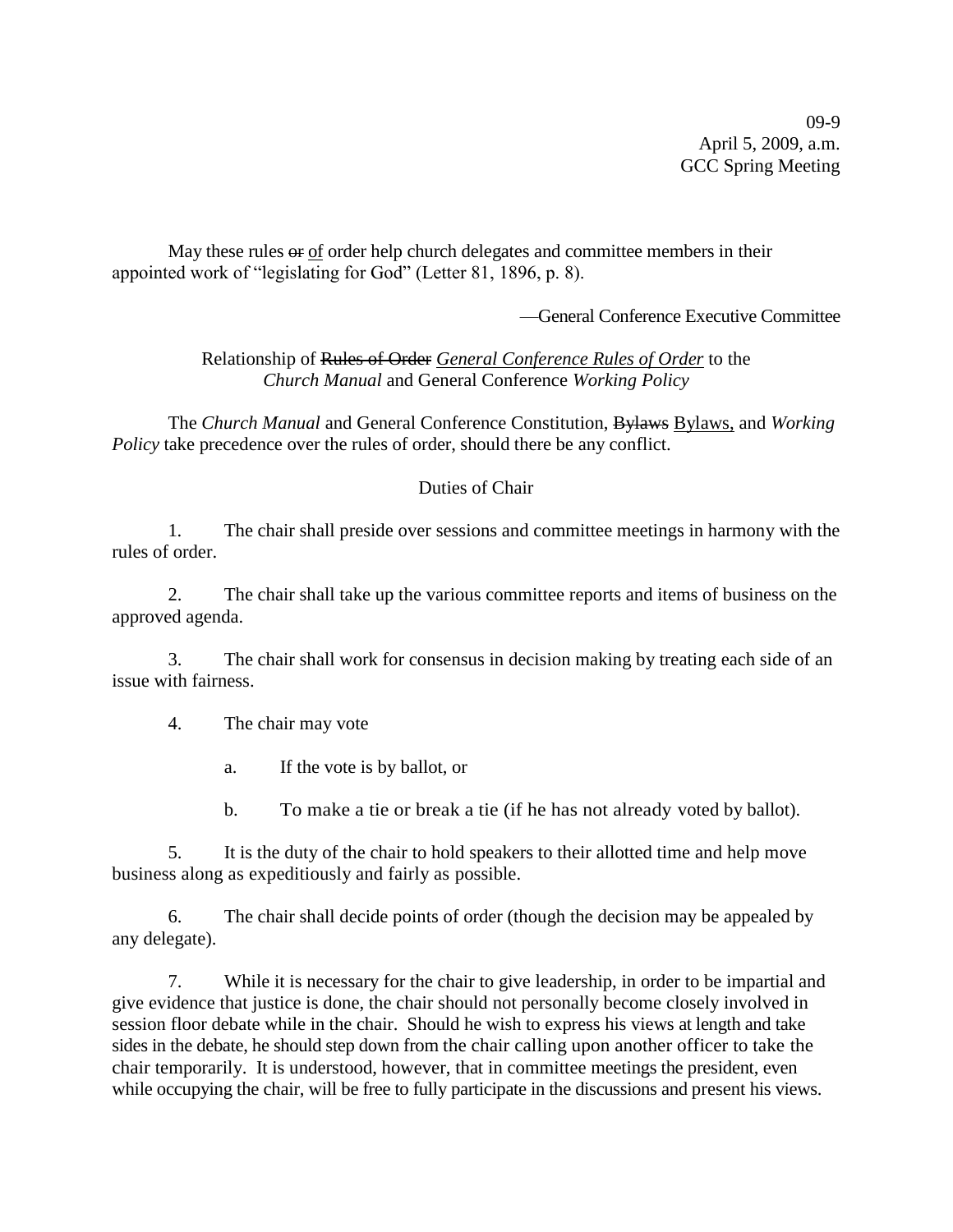09-10 April 5, 2009, a.m. GCC Spring Meeting

## Duties of Delegates and Committee Members

1. In view of the high privilege of serving as delegates at church sessions or as committee members, those acting in these capacities should conduct themselves with Christian decorum, realizing they are doing the Lord"s business, not making frivolous, irrelevant, unnecessarily time-consuming, or obstructionist speeches or motions. In such cases the chair has every right to rule out of order.

2. Delegates or committee members, for reasons of fairness and respect for fellow delegates or members, should not expect to speak to a motion a second (or additional) time until others wishing to speak have had the opportunity to do so (as far as this is feasible). However, the chair may give a person who has already spoken the opportunity to answer a question or clarify previous remarks.

3. Delegates or committee members have the right to speak in their own language, subject to the availability of translators.

## Quorum

The quorum for sessions or committee meetings shall be fixed by the bylaws of the respective church organizations.

## Voting

1. Voting normally shall be by voice vote  $(\forall i \forall a \forall a \forall b \in A)$ . (viva voce).

2. If there is no objection, the chair can declare a vote by general consent.

3. By ruling of the chair or by majority vote of the delegates present and voting, voting can be by raising of hands, standing, secret ballot, or use of electronic device. If there appears to be a reasonable doubt regarding the result of a vote, either the chair or any member may call for the votes to be counted/recounted (a division of the assembly).

4. The chair may ask the secretary for assistance in counting the vote and/or appoint tellers.

## Elections

1. Elections shall be in harmony with the General Conference Constitution, Bylaws Bylaws, and *Working Policy*.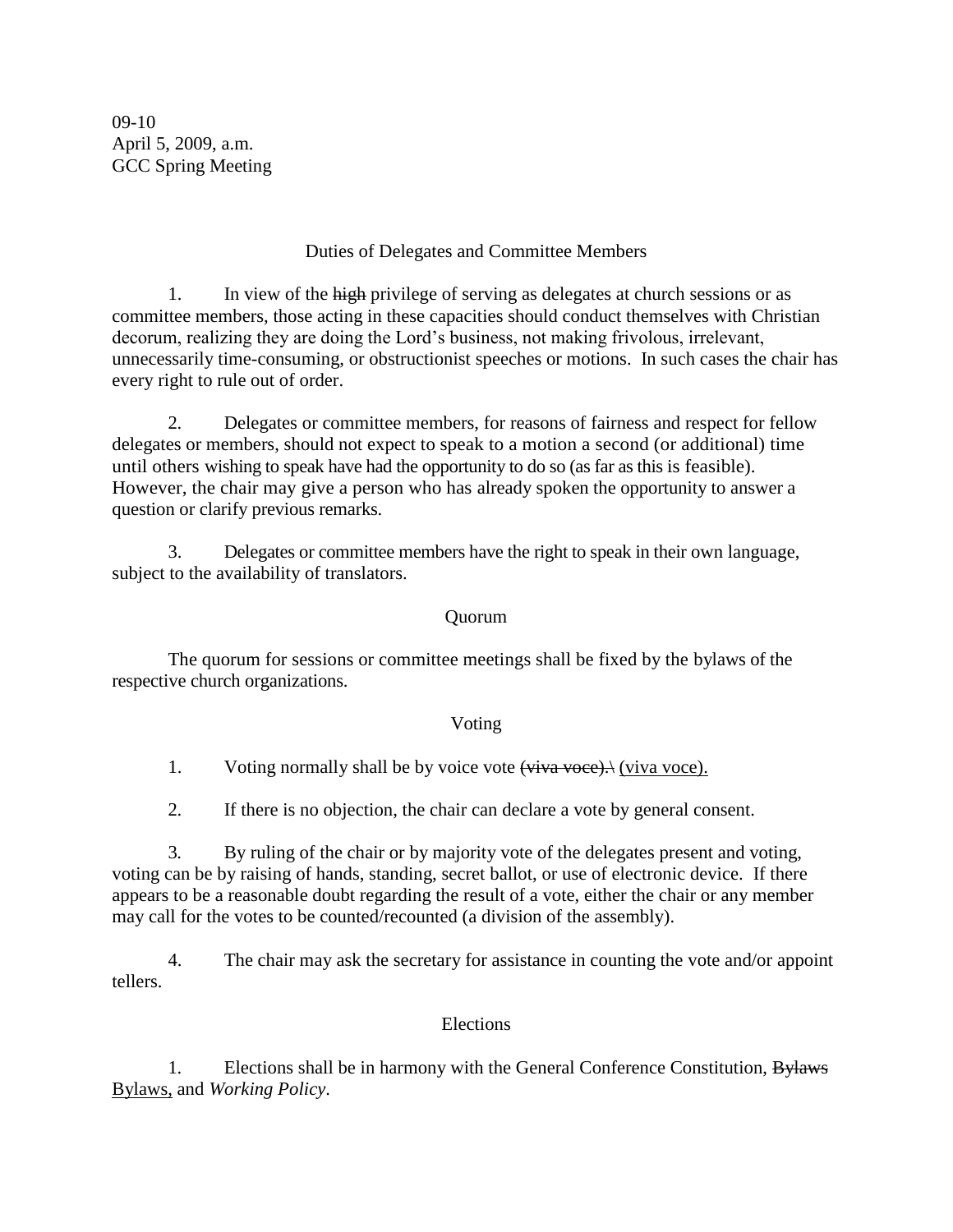09-11 April 5, 2009, a.m. GCC Spring Meeting

2. All nominations for elective office or executive committee membership shall be made by the Nominating Committee. This precludes nominations from the floor or by any other body or person.

3. Only one name shall be presented to the floor by the Nominating Committee for each position to be filled. The Nominating Committee may choose to present successive partial reports when there are a large number of positions to be filled.

4. The Nominating Committee shall meet in closed session. This does not mean that officers of higher church organizations cannot be invited to sit as counselors with the committee.

5. Election shall be by simple majority vote.

6. If there is objection to a part or the whole of the the Nominating Committee report, the objector(s) may request that the report (not an individual name) be referred back to the Nominating Committee for further consideration. It is the usual procedure for the chair to accept the referral; however, if the request becomes a motion, it is nondebatable and is decided by simple majority vote.

7. A request or motion to refer should be based on information which the objector(s) may have and which could be helpful to the Nominating Committee. When referral is granted, all objections must then be made known to the Nominating Committee chair and secretary. In counsel with the chair and secretary, the Nominating Committee shall determine the procedure for hearing the objection(s) to the report.

8. Persistent referrals back, particularly from the same source, are inconsistent with fairness and good procedure. In this case, there is every right to refuse referral and the Nominating Committee report can then be voted upon without further delay.

## Dealing With Motions

There are basically four types of motions:

- 1. Main motions
- 2. Privileged motions
- 3. Subsidiary motions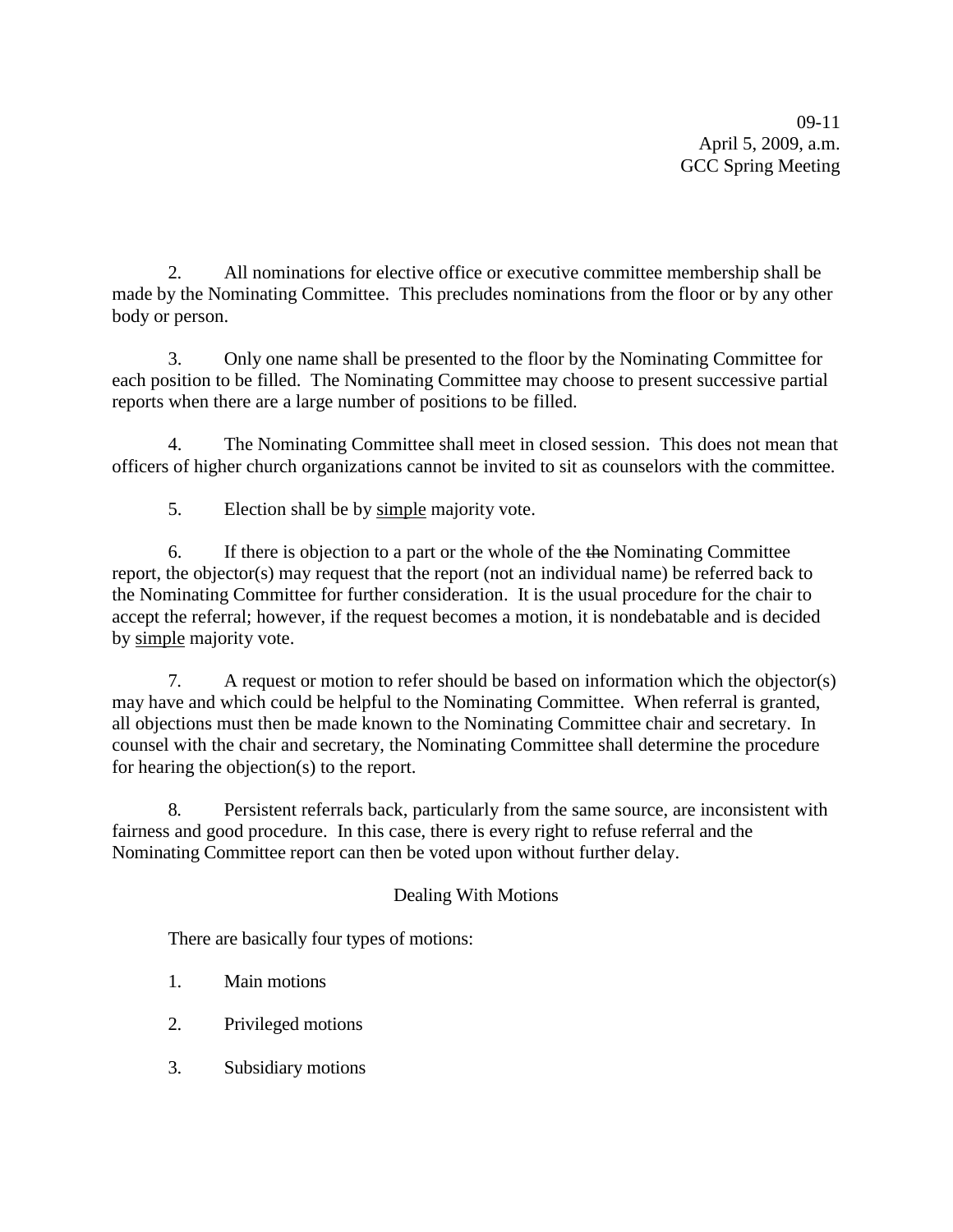09-12 April 5, 2009, a.m. GCC Spring Meeting

4. Incidental motions

Each category has its own purposes, characteristics, and order of precedence.

1. Main Question or Motion. The purpose of a main motion is to introduce and propose the action regarding an item of business. Only delegates or members with the right to vote may make motions or speak to motions.

a. The purpose of a main motion is to introduce and propose action regarding an item of business.

b. Only delegates or members with the right to vote may make motions or speak to motions.

c. a. Every motion requires Requires a second.

 $\frac{d}{dx}$  b. A simple majority vote is required for the motion to pass. pass unless the Bylaws or these rules specify a different requirement.

 $e, c$ . It may be amended by a majority vote.

f. d. A motion Another motion is not in order when another a main motion is being considered, except

1) Privileged motions (fixing time of future meeting, adjournment, and question of privilege), and

2) Subsidiary motions (tabling, previous questions, refer to committee, amendments, postpone indefinitely, and limit time of debate), and

3) Incidental motions (appeals regarding points of order, division of a question, and withdrawing or modifying a motion).

 $g$ . In case of a tie vote, the motion is lost. This provision respects the right of the chair, if the chair has not already voted, to do so in order to make or break a tie vote.

2. Privileged Motions. This kind of motion category of motions deals with the rights of delegates or committee members as a whole and the rights of individual delegates or members in regard to the session or meeting. No debate is allowed on privileged motions, and they cannot be tabled (except a question of privilege), postponed, or referred to a committee (committed).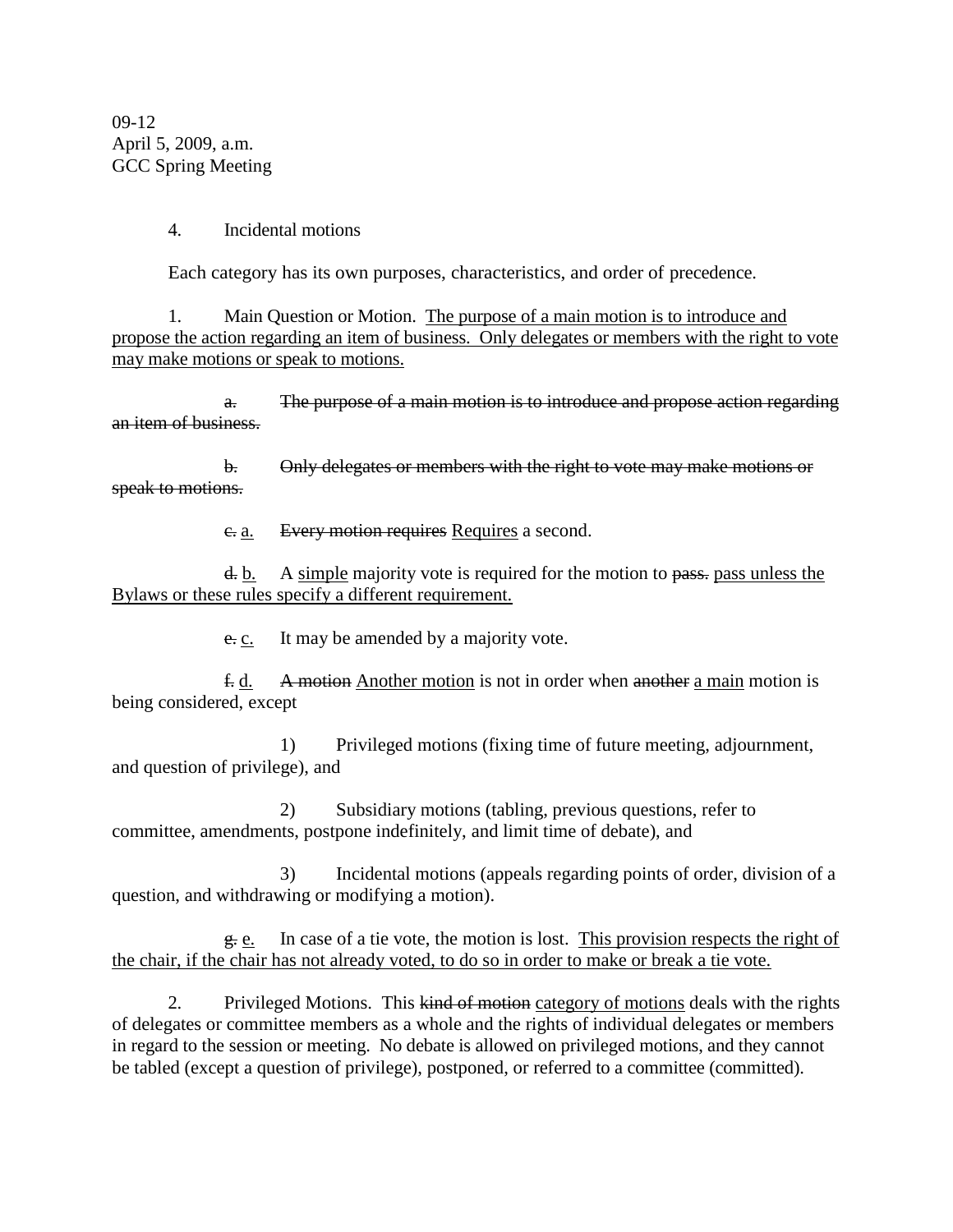09-13 April 5, 2009, a.m. GCC Spring Meeting

These rules recognize three kinds of privileged motions: Fixing the time of a further meeting, calling for adjournment or recess, and questions of privilege.

a. Fixing the time of a further meeting.

This motion

- 1) Requires a second.
- 2) Cannot be debated.
- 3) Is the highest motion in rank.
- 4) Can be amended in regard only to time and place.
- 5) Cannot interrupt a person speaking.
- 6) Requires a simple majority.
- 7) Can be reconsidered.
- b. Calling for adjournment or recess.

## This motion

1) Requires a second.

2) Cannot be debated, though the chair or secretary may provide information regarding business requiring attention.

3) Cannot be amended. Adjournment cannot be amended, recess may

be amended.

- 4) Requires a simple majority.
- 5) Cannot interrupt a person speaking.
- 6) Cannot be reconsidered.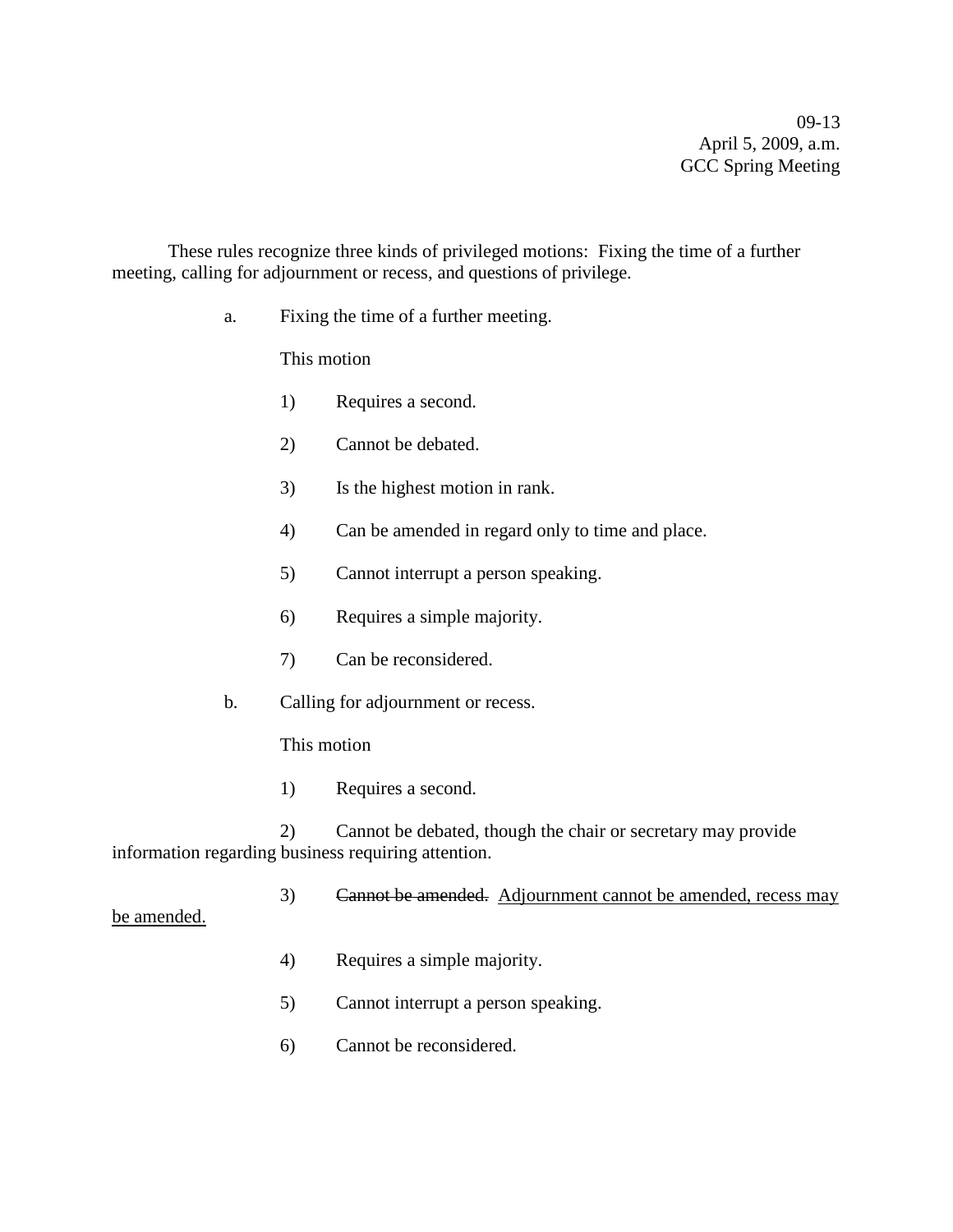09-14 April 5, 2009, a.m. GCC Spring Meeting

c. Questions of privilege. A question of privilege is used to get the attention of the chair and meeting regarding a matter of business or procedure that cannot wait.

- 1) Questions of privilege refer to
	- a) Organization of session or meeting.
	- b) Comfort of delegates or members.
	- c) Conduct of delegates, members or of others present.
- 2) Procedure for questions of privilege
	- a) Do not require a second.
	- b) Cannot be debated.
	- c) Cannot be amended.
	- d) Can interrupt a person speaking.

e) Are usually decided by determination of the chair (though two delegates can appeal from the decision).

f) Can be reconsidered.

3. Subsidiary Motions. Subsidiary motions apply to a main motion and take precedence over the main motion because they need to be decided before the main motion can proceed. Privileged motions have precedence over subsidiary motions.

These rules of order recognize six kinds of subsidiary motions: motion to table, calling previous question, refer to committee (commit), amendments, postpone indefinitely, and limit time of debate.

a. Motion to Table. A motion to table should be used when delegates or committee members wish to postpone to a later time consideration of an item that has been moved. It is not used to "drop" or suppress a motion; the correct motion for this is "postpone indefinitely." A motion to take from the table business previously tabled, is treated in the same way as a motion to table, though it can be renewed if it fails to pass. A motion to table

1) Requires a second.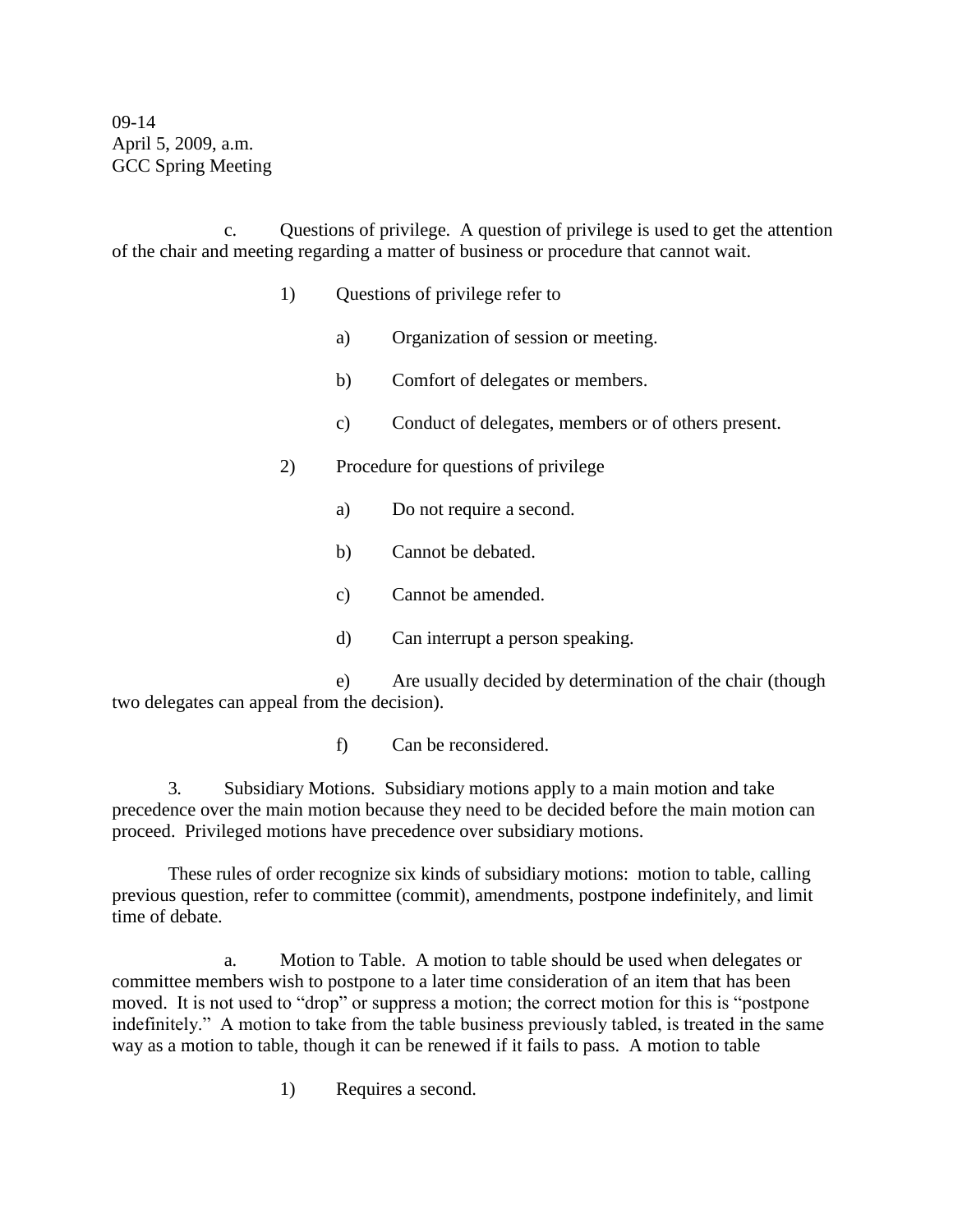09-15 April 5, 2009, a.m. GCC Spring Meeting

- 2) Cannot be debated.
- 3) Cannot be amended.
- 4) Requires a simple majority.
- 5) Cannot be reconsidered.

6) Does not apply to committee reports or unfinished business but only to a pending motion.

b. Calling the Motion to Call the Previous Question. The purpose of this motion is to stop and close debate immediately and vote on a main motion or amendment under consideration. If previous question is ordered regarding an amendment, debate can continue on the main motion after the previous question on the amendment is voted. Privileged motions, motion to table, and incidental motions take precedence ("hold over") over previous question. Simply calling out "question" is not formally moving "previous question," but indicates to the chair that a delegate or committee member feels it is time to vote. This motion

- 1) Requires a second.
- 2) Cannot be debated.
- 3) Cannot be amended.
- 4) Requires a two-thirds vote.
- 5) Cannot interrupt a person speaking.
- 6) Can be reconsidered.

c. Refer to Committee (Commit). The purpose of the motion to commit is to refer an item of business to a committee. The motion to commit

- 1) Requires a second.
- 2) Can be debated.
- 3) Can be amended.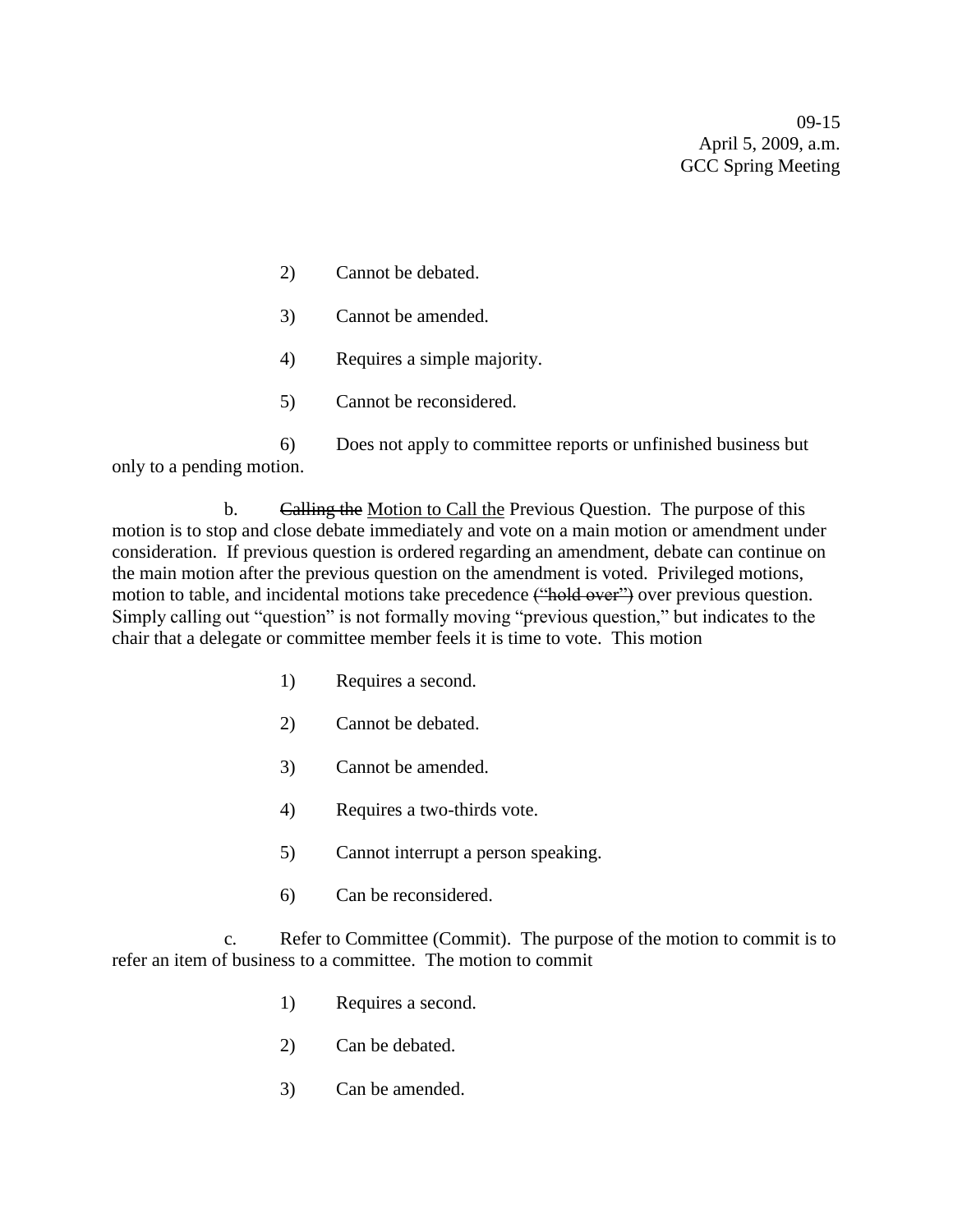09-16 April 5, 2009, a.m. GCC Spring Meeting

4) Requires a simple majority.

5) Takes precedence ("hold over"), precedence, except the motion to postpone indefinitely and the main question.

work.

6) Can be reconsidered if the committee has not already begun its

d. Amendments. The purpose of the motion to amend is to change or modify a main motion, and thus it must be germane to the business matter to be amended. A motion to amend (first level) may itself be amended (second level), but there can be no amendment (third level) to an amendment to an amendment. A "substitute motion" is really an amendment. The motion to amend

1) Needs Requires a second.

2) Can be debated though discussion is with discussion limited to the

amendment itself.

3) Requires a simple majority.

4) Only one amendment can be considered at a time. As each is voted, other amendments offered are considered in succession.

5) Amendments are usually done by inserting, striking out or substituting substituting, or a combination of these.

6) Can be reconsidered.

e. Postpone Indefinitely. The purpose of this motion is to suppress a motion. Subsidiary motions do not apply, except previous question and limit (or extend) time of debate. The motion to postpone indefinitely

1) Needs Requires a second.

2) Is fully debatable, including both the main question and the propriety of postponing indefinitely.

3) Cannot be amended.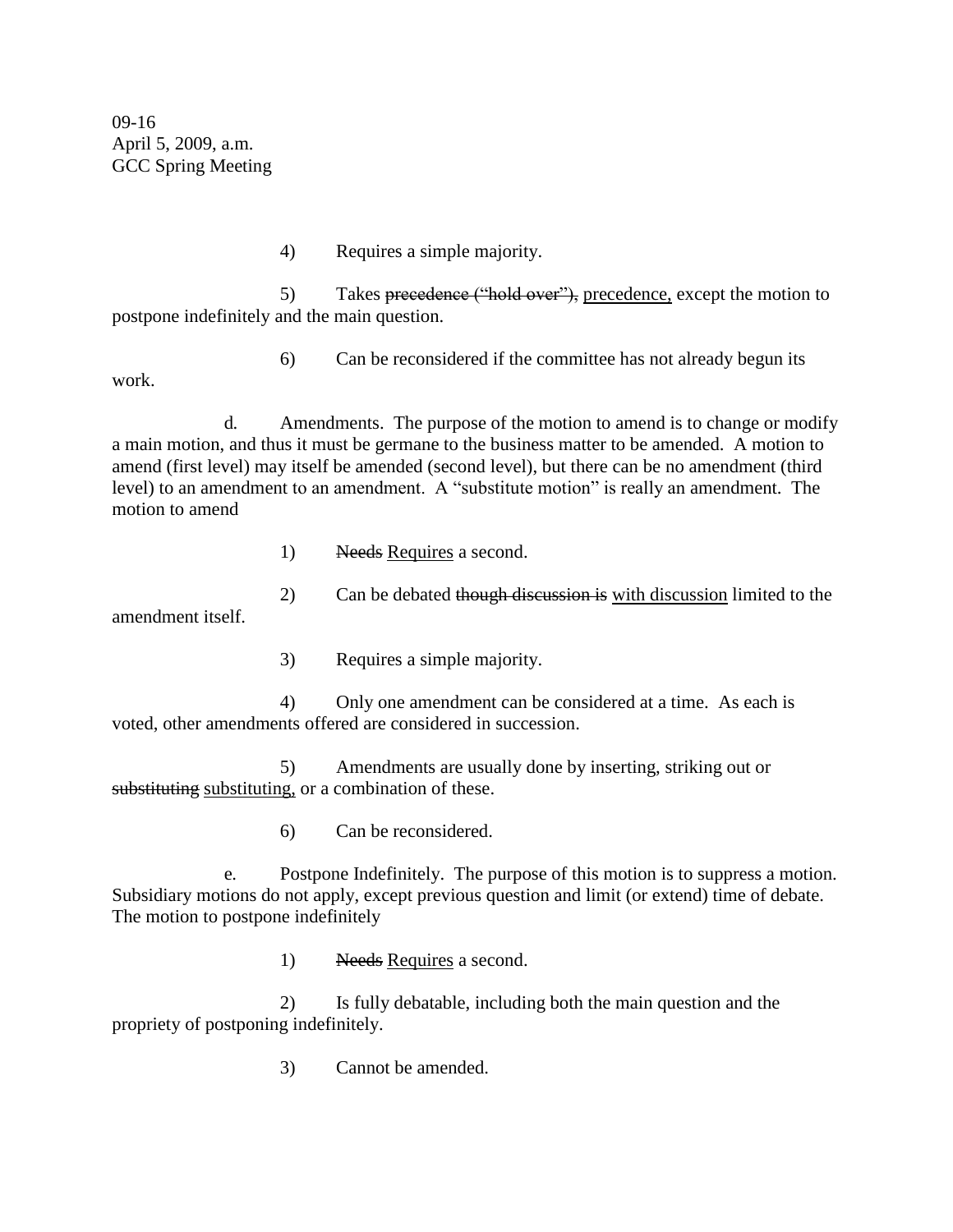09-17 April 5, 2009, a.m. GCC Spring Meeting

4) Requires a simple majority.

5) Applies essentially only to main motions, though it can be applied to "Questions of Privilege."

6) Can be reconsidered if the vote was affirmative.

f. Limit (or extend) time of debate. Set Time of Debate. The purpose of this motion is to establish limits regarding the length of individual speeches in a discussion or to limit the time period provided for discussion before voting. limit (or, where limited, to extend) the length of speeches and/or time of discussion.

In order to provide opportunity for a larger number of delegates or committee members to intervene in the debate, the chair may rule (the ruling may be appealed from) that speeches shall be limited to a certain time length. The motion to set time of debate

- 1) Requires a second.
- 2) Can be debated.
- 3) Can be amended.
- 4) Requires a two-thirds vote.
- 5) Can be reconsidered by moving to extend time of debate (majority

required).

4. Incidental Motions. These motions deal with incidents concerning main motions and must be decided before the main motion. These rules of order recognize as incidental motions only appeals regarding points of order, division of a question, and withdrawing or modifying a motion.

a. Appeal regarding points of order. The purpose is to object to a decision or ruling of the chair at the time it is made regarding a point of order or to relieve the chair from having to make a decision by placing responsibility on the delegates or members. The appeal

1) Requires a second.

2) Generally is debatable, but not when the decorum of the session or meeting is in question or when an undebatable question is pending.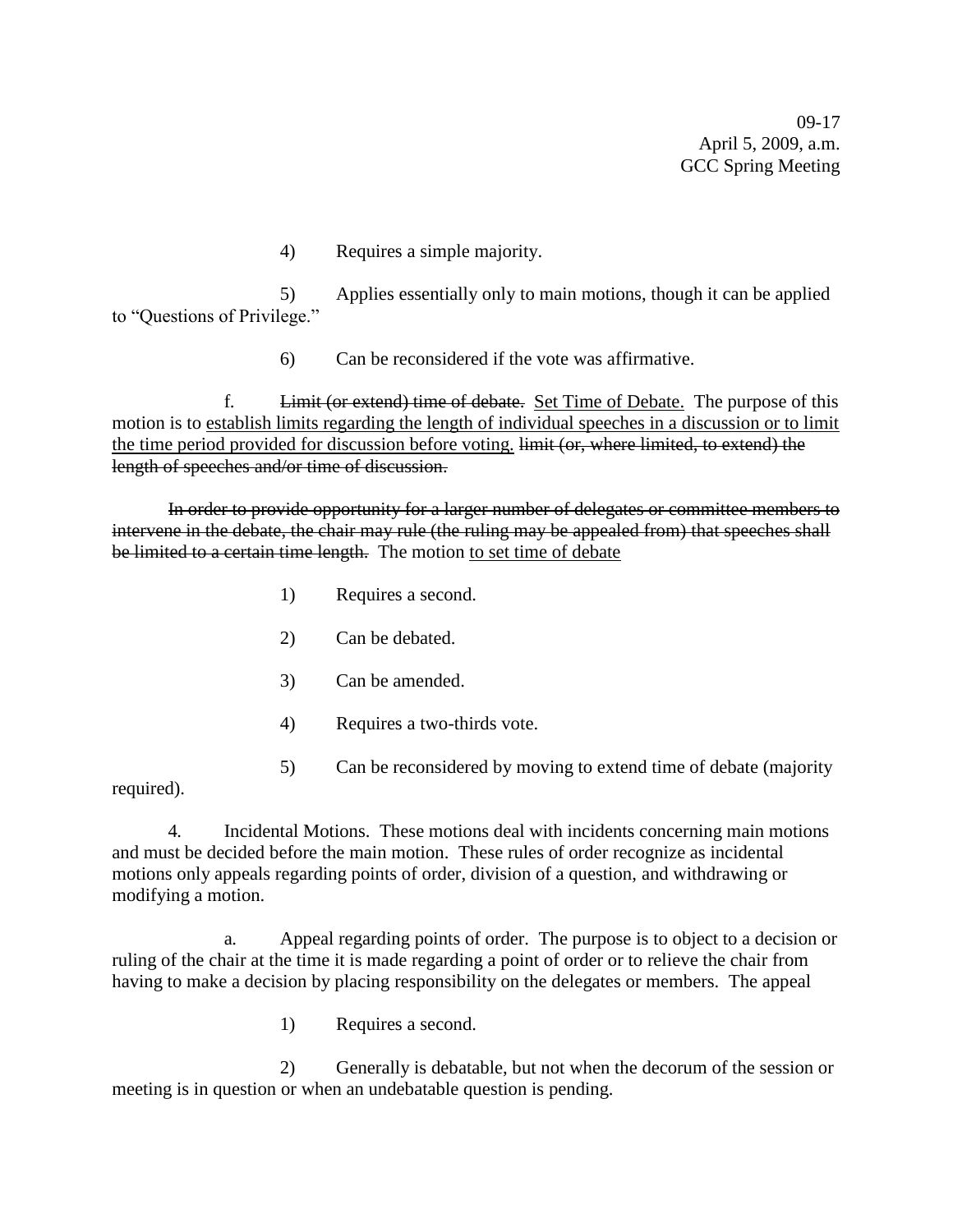09-18 April 5, 2009, a.m. GCC Spring Meeting

- 3) Cannot be amended.
- 4) Requires a simple majority.

5) Motions to "table" and "privileged motions" take precedence, as does "previous question" when the appeal is debatable.

6) Can be reconsidered.

 $\leftrightarrow$  7) In a question of appeal a delegate or member may speak only once, except by special permission of the chair, and the chair has the right to present the arguments in favor of the chair's decision or ruling.

b. Division of a question. The purpose of this motion is to divide a question having several propositions or sections (e.g. document with several pages or paragraphs) into separate parts which are to be considered and voted on as distinct questions. When divided, each part is voted on separately as if it had been offered alone. For practical purposes, it is better to divide a question when it is introduced, though the motion can be made any time while the question is pending.

The formality of a vote on division of a question can be dispensed with, the chair ruling by common consent regarding the method of division. If this procedure is objected to, then a formal motion to divide becomes necessary, specifying how the question is to be divided. The motion to divide

- 1) Applies only to main questions and amendments.
	- a) Requires a second.
	- b) Requires a simple majority.

2) Yields to all privileged and subsidiary motions and to the incidental motion to appeal from a decision of the chair, except the motions to amend and to postpone indefinitely over which it has precedence.

3) Can be amended, but the other five kinds of subsidiary motions do not apply to the motion to divide.

4) **Is not debatable.** Cannot be debated.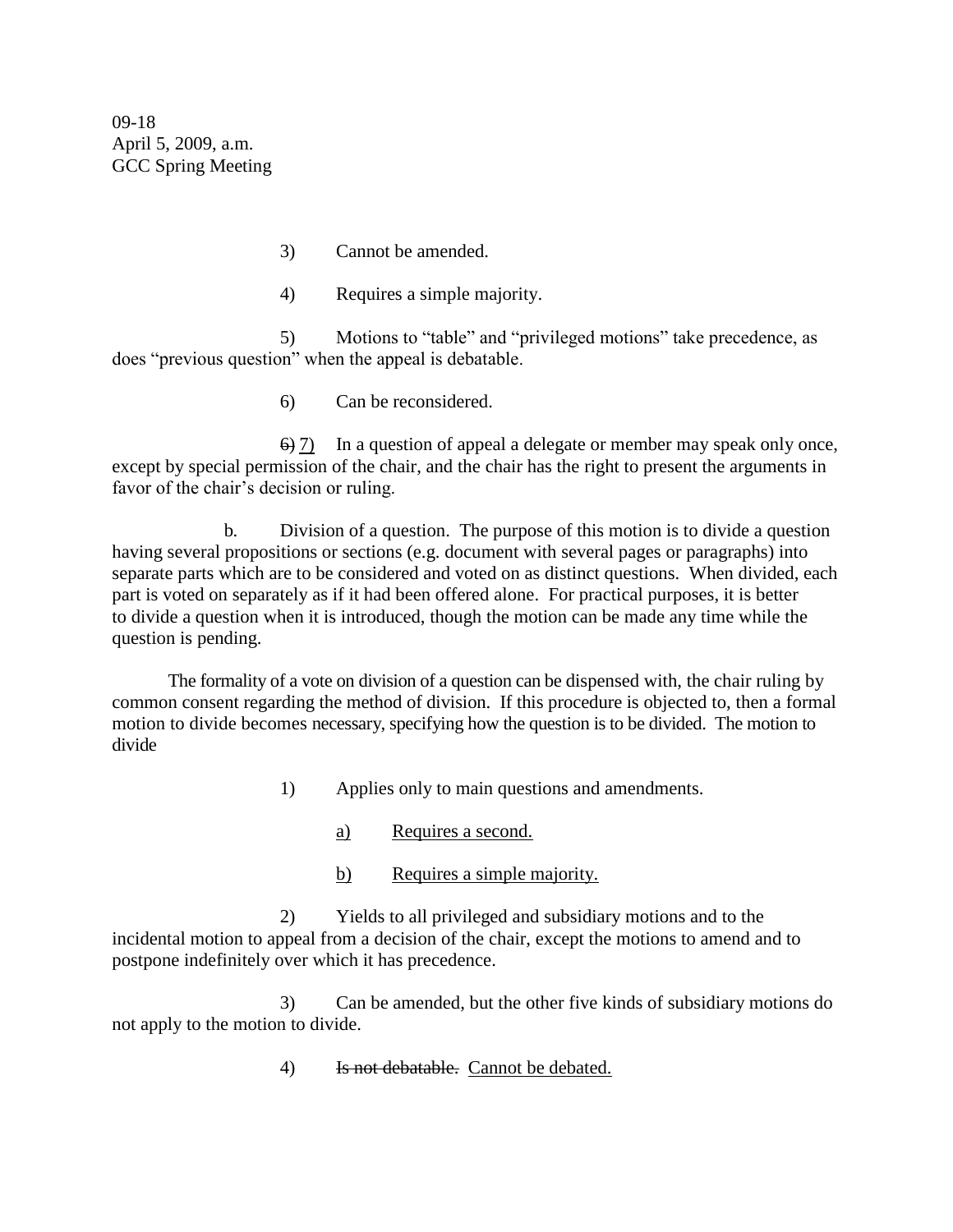09-19 April 5, 2009, a.m. GCC Spring Meeting

### 5) Can be reconsidered.

c. Withdrawing or Modifying a Motion. Before a motion has been stated by the chair, it is the property of the mover, who can withdraw it or modify it without asking for consent. After the motion has been stated by the chair, the maker must ask the assembly"s permission to withdraw or modify the motion. If there is no objection, the chair shall treat the request as a unanimous-consent request. If there is an objection, the chair shall put the request to a majority decision vote. A motion to modify or withdraw

- 1) Does not require a second.
- 2) Cannot be debated.
- 3) Cannot be amended.
- 4) Requires a simple majority.
- 5) Cannot be reconsidered.

After a motion has been withdrawn, the situation is as if the motion had never been made.

d. Reconsideration of Motions. When these rules of order permit it, a motion already voted on can be reconsidered. The purpose of reconsideration is to permit correction of an erroneous action, especially when added information has become available or a changed situation has developed since the vote was taken. In order to protect against possible abuse, the motion to reconsider must be made by one who voted with the prevailing side. The motion to reconsider is appropriate when made during the same meeting or council. (After adjournment, the motion to rescind is the appropriate motion to be used at a subsequent meeting.)

- 1) Requires a second.
- 2) Is debatable, except when the motion proposed for reconsideration

is undebatable.

- 3) Cannot be amended.
- 4) Needs Requires a simple majority.
- 5) Cannot be reconsidered, except by unanimous consent.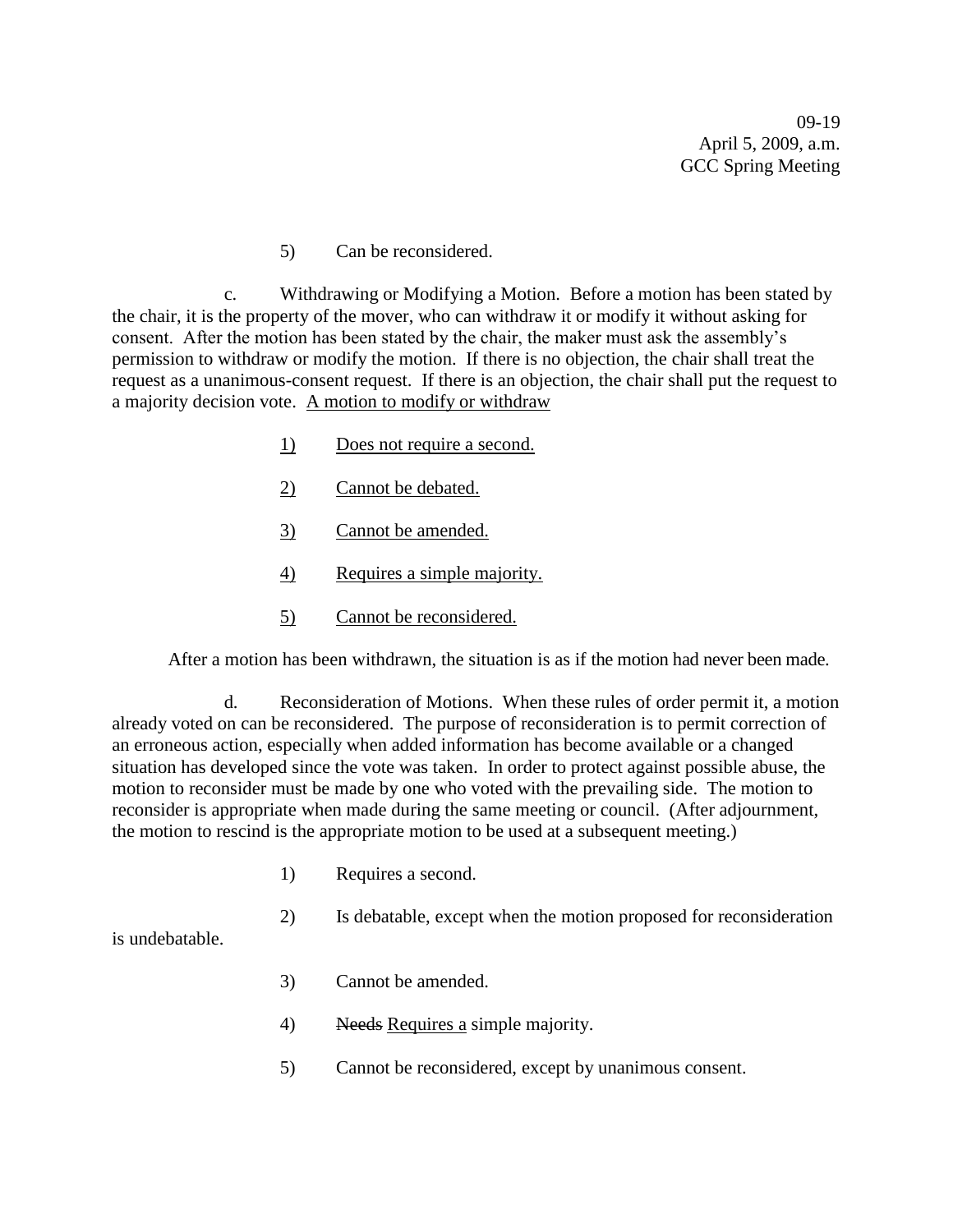09-20 April 5, 2009, a.m. GCC Spring Meeting

e. Rescinding or Amending Previous Actions. The purpose of the motion to rescind is to repeal or annul an action previously voted. The motion to amend a previous action aims at changing only a part of the text previously voted.

- 1) Requires a second.
- 2) Can be amended.
- 3) Is debatable, except when the motion proposed for repeal is

undebatable.

4) Can be reconsidered. reconsidered only if vote was in the negative.

5) Needs two-thirds majority, unless a prior announcement prior notice has been made given that consideration will be given to rescind a previous action.

## Suspending Rules of Order *General Conference Rules of Order*

Under special circumstances, and for the purpose of facilitating the business of the Church, these rules of order may be suspended by a twothirds two-thirds vote of the delegates or members.

## Changing Rules of Order *General Conference Rules of Order*

These rules of order may be changed by a two-thirds vote of the General Conference Executive Committee.

Rules of Order for General Conference

These rules of order shall apply to both the General Conference Sessions and Executive Committee meetings.

Adapting General Conference Rules of Order *General Conference Rules of Order* to Union or Conference Sessions and Executive Committee Meetings

These General Conference rules of order apply in principle to the world Church. Division committees may adapt, where necessary, these rules of order for use at sessions and executive committee meetings within their territory. territory, by approval of the General Conference Executive Committee.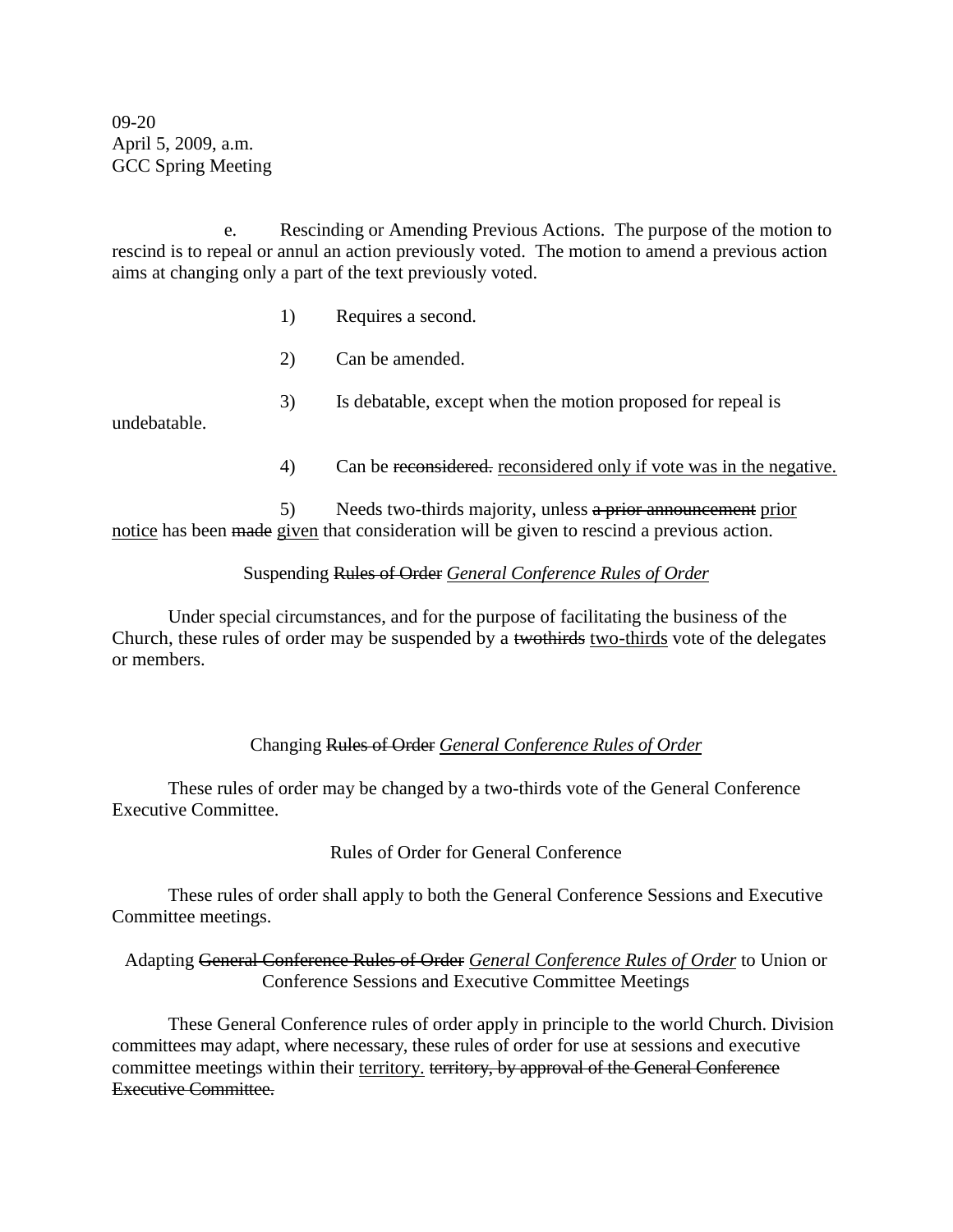09-21 April 5, 2009, a.m. GCC Spring Meeting

### Use of Rules of Order *General Conference Rules of Order* by Other Church Organizations

Other church organizations, such as local churches, boards, and faculty meetings, may use these rules of order.

| Rank                     | <b>Motions</b>                               | Interrupt      | <b>Second</b>     | <b>Debate</b>    | Amend          | <b>Vote</b>           | Reconsider     | Notes*                                                |
|--------------------------|----------------------------------------------|----------------|-------------------|------------------|----------------|-----------------------|----------------|-------------------------------------------------------|
| 10                       | Fix Time of Further<br>Meeting $(P)$         | No             | Yes               | N <sub>0</sub>   | $Yes*$         | Majority              | Yes            | As to time and place                                  |
| 9                        | Adjourn/<br>Recess $(P)$                     | N <sub>o</sub> | Yes               | N <sub>o</sub>   | N <sub>o</sub> | Majority              | N <sub>o</sub> |                                                       |
| 8                        | Question of Privilege<br>(P)                 | Yes            | N <sub>o</sub>    | N <sub>o</sub>   | N <sub>o</sub> | Chair*                | Yes            | Chair's decision can be<br>appealed by two<br>members |
| $\tau$                   | Table $(S)$                                  | N <sub>o</sub> | Yes               | No               | N <sub>o</sub> | Majority              | N <sub>o</sub> |                                                       |
| 6                        | Previous Question<br>(S)                     | N <sub>0</sub> | Yes               | N <sub>o</sub>   | N <sub>o</sub> | 2/3                   | Yes            |                                                       |
| 5                        | Limit/Extend Debate<br>(S)                   | N <sub>o</sub> | Yes               | Yes              | Yes            | 2/3                   | Yes*           | To extend debate only                                 |
| $\overline{4}$           | Refer to Committee<br>(S)                    | N <sub>o</sub> | Yes               | Yes              | Yes            | Majority              | Yes*           | If committee has not<br>begun consideration           |
| $\mathfrak{Z}$           | Amendment (S)                                | N <sub>o</sub> | $\overline{Y}$ es | Yes              | Yes            | Majority              | Yes            |                                                       |
| $\overline{2}$           | Postpone<br>Indefinitely $(S)$               | N <sub>o</sub> | Yes               | Yes              | N <sub>o</sub> | Majority              | Yes*           | Affirmative vote only                                 |
| $\mathbf{1}$             | <b>MAIN MOTION</b>                           | N <sub>o</sub> | Yes               | Yes              | Yes            | Majority              | Yes            |                                                       |
| $\blacksquare$           | Appeal Points of<br>Order $(I)$              | Yes            | Yes               | Yes              | $\rm No$       | Majority              | Yes            |                                                       |
| $\overline{\phantom{a}}$ | Division of Question<br>(I)                  | N <sub>o</sub> | Yes               | N <sub>o</sub>   | Yes            | Majority              | Yes            |                                                       |
| $\overline{\phantom{a}}$ | Reconsider (I)                               | N <sub>0</sub> | Yes               | Yes              | N <sub>o</sub> | Majority              | N <sub>o</sub> |                                                       |
| $\overline{\phantom{a}}$ | Motion to Rescind                            | N <sub>o</sub> | No Yes            | Yes <sup>1</sup> | No Yes         | Majority <sup>2</sup> | Yes            |                                                       |
| $\overline{\phantom{a}}$ | Refer Back to<br>Nominating<br>Committee (I) | N <sub>o</sub> | Yes               | N <sub>o</sub>   | No             | Majority              | No             | Usually accepted                                      |
| $\overline{a}$           | Take from the Table<br>(I)                   | N <sub>o</sub> | Yes               | N <sub>o</sub>   | N <sub>o</sub> | Majority              | Yes No         |                                                       |
| $\overline{a}$           | Withdraw Motion (I)                          | N <sub>o</sub> | N <sub>o</sub>    | No               | N <sub>o</sub> | Majority              | N <sub>o</sub> |                                                       |

## MOTIONS SUMMARY TABLE

2/3 Two-thirds Vote; P—Privileged Motion; S—Subsidiary Motion; I—Incidental Motion<br><sup>1</sup> Except when motion proposed for repeal is <del>undebateable.</del> <u>undebatable.</u><br><sup>2</sup> If notice of motion to rescind was previously given, other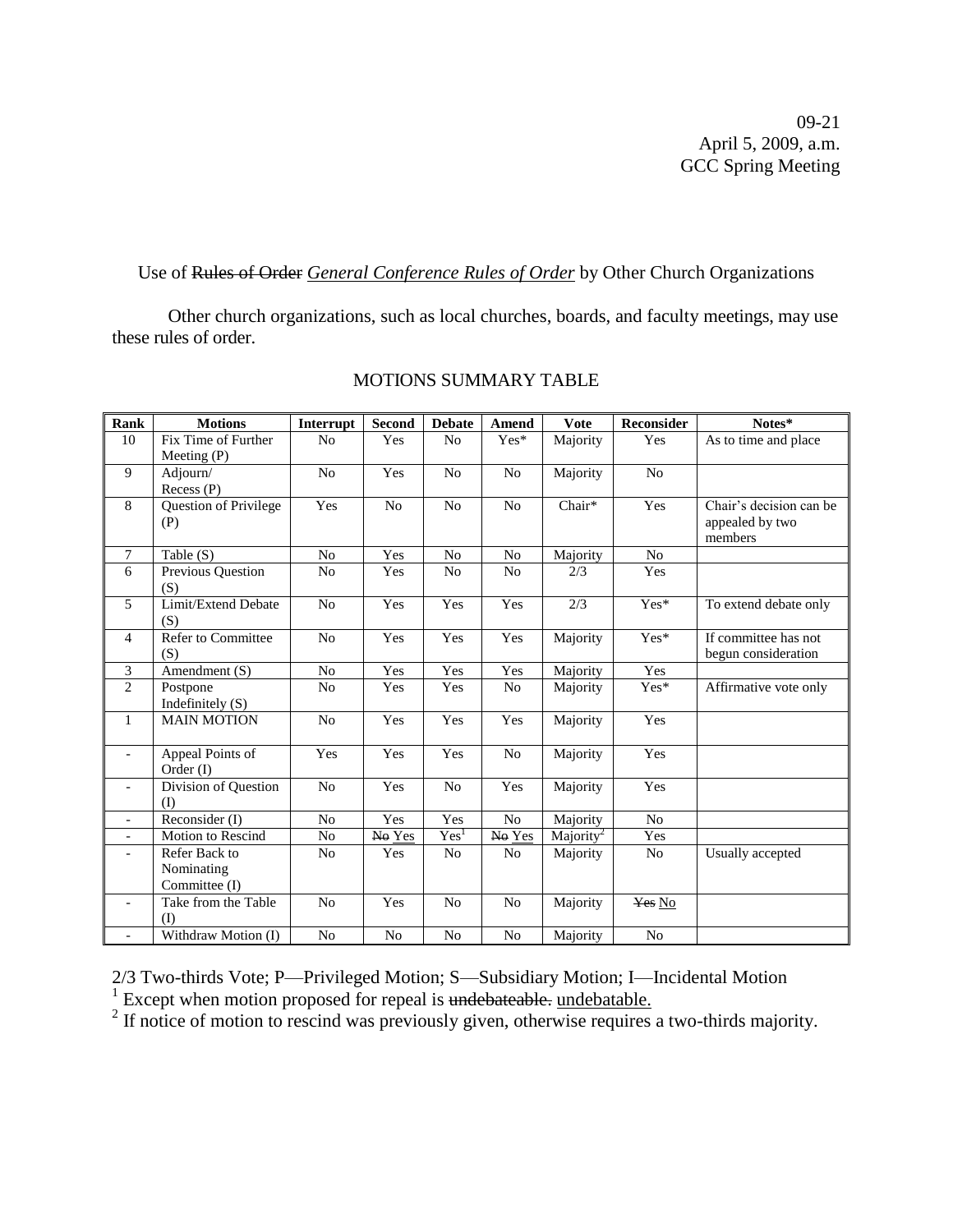09-22 April 5, 2009, a.m. GCC Spring Meeting

### 08AC/ADCOM/Adhoc/PreC/GCDO09SM/09SM to LCC

## 119-09G PUBLISHING COMMISSION FOR THE GENERAL CONFERENCE AND NORTH AMERICAN DIVISION— REPORT

### INTRODUCTION

 $\overline{a}$ 

In October 2008, the General Conference Executive Committee approved the formation of a Publishing Commission for the General Conference and North American Division. Commission membership and terms of reference were voted by the General Conference Administrative Committee on November 25, 2008.

The task of the Commission involved a study of the current and projected role of General Conference-owned publishing and production facilities in North America. Terms of reference for the Commission indicated that its report should identify and prioritize effective, efficient, and sustainable options for meeting the denominational publishing and production needs of the General Conference and North American Division.

The Commission was established in light of questions concerning publishing trends and plans for the future. The situation is not one of crisis proportions, yet neither is it one of robust health. A ten-year report of sales at both publishing houses indicates a growth of 5 percent. During the same period, North American Division membership grew by 22 percent. Net worth at one house has increased by 16 percent while the other house has experienced a decrease of 21 percent over the ten-year period. In light of these and other trends, it is evident that the General Conference-owned publishing houses face important challenges.

The Commission"s report provides a brief overview of General Conference publishing history, the unique role of General Conference publishing institutions, and current challenges in publishing and production. The report then identifies and analyzes a range of options with respect to General Conference-owned publishing institutions. The purpose of the report is not to advocate one option to the exclusion of all others. Instead, the report attempts to provide members of the General Conference Executive Committee with a view of the situation from which informed decisions can be made for the future.

## HISTORY OF GENERAL CONFERENCE-OWNED PUBLISHING INSTITUTIONS<sup>1</sup>

*Review and Herald Publishing Association*: The Review and Herald Publishing Association (RHPA) is the current name for the oldest institution of the Seventh-day Adventist

<sup>1</sup> The historical summaries in this section are from entries in the *Seventh-day Adventist Encyclopedia*, Commentary Reference Series, Volume 11, Review and Herald Publishing Association, Hagerstown, Maryland, 1996.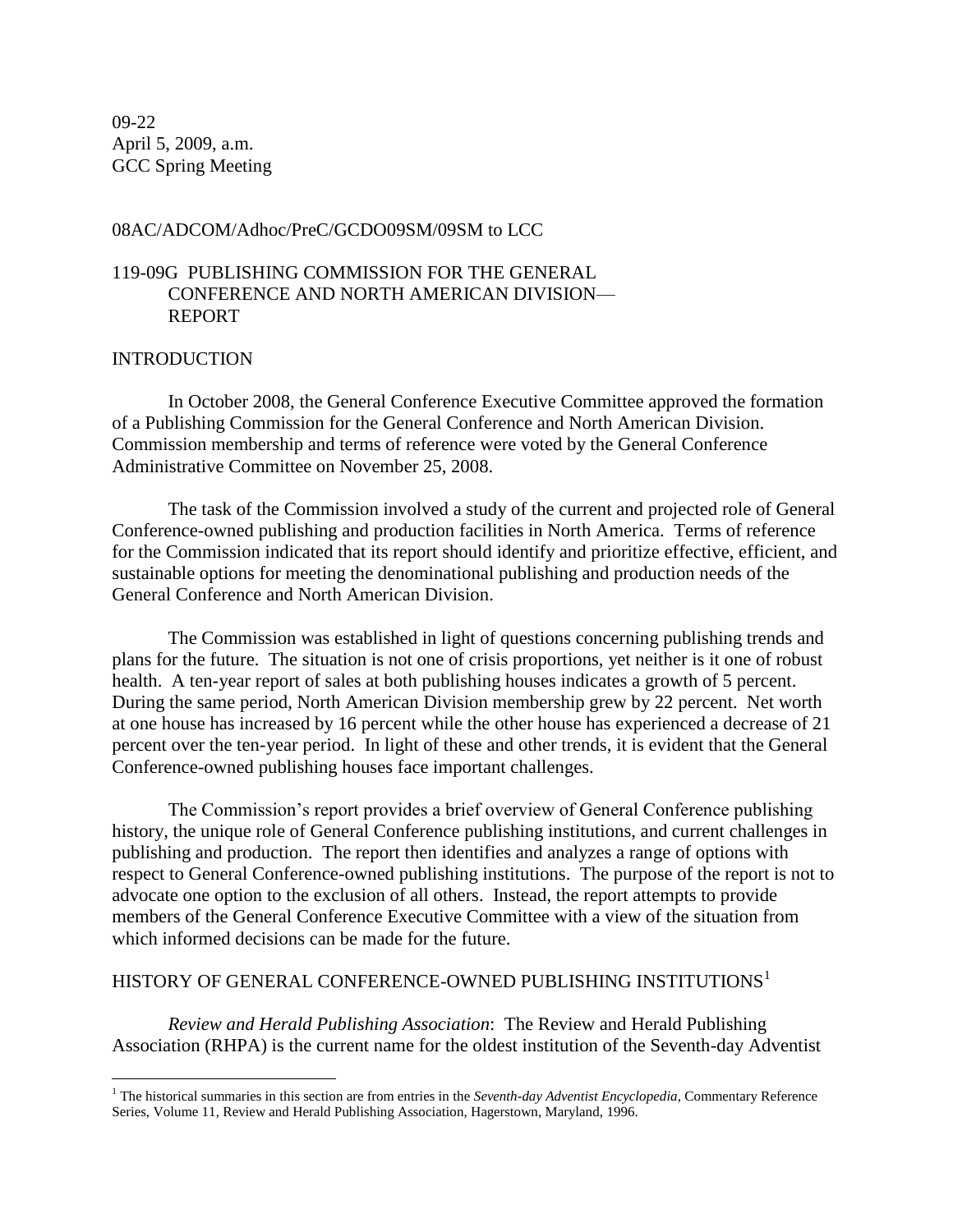Church. First incorporated in 1861, the Seventh-day Adventist Publishing Association was established in Battle Creek, Michigan. Periodic expansion of facilities was indicative of progress. However, there were times when the publishing house experienced serious financial difficulties. Much nondenominational commercial printing was accepted to keep the factory functioning. Ellen G White counseled against the commercial publishing of objectionable material that compromised Seventh-day Adventist teachings and views. On December 30, 1902, the publishing house was totally destroyed by fire although some assets, such as stock, housed in other buildings were spared. One result of the fire was the discontinuance of commercial printing.

A new organization, Review and Herald Publishing Association formed in 1903, received the assets from the Battle Creek operations and began publishing in the District of Columbia. That same year, the General Conference office was relocated from Battle Creek to Takoma Park, Maryland. The two properties were virtually adjacent to each other.

On March 20, 1980, the Southern Publishing Association in Nashville, Tennessee, merged with the Review and Herald. The Review and Herald facility could not be enlarged to accommodate the increased workload. Therefore, a 127 acre site was purchased near Hagerstown, Maryland. The Review and Herald Publishing Association has operated from this site since 1983.

*Pacific Press Publishing Association*: The Pacific Adventist Publishing Association was organized in 1875 as the Seventh-day Adventist Church"s publishing enterprise in the western United States. The publishing work grew rapidly. By 1887, twelve presses were in use and 125 persons were employed at the publishing house. Because it often interfered with production of denominational publications, the large amount of commercial work being done created a growing problem. Eventually, in response to Ellen G White"s counsel, the board voted in 1902 to reduce the volume of commercial work.

Originally located in Oakland, California, the publishing house, renamed as Pacific Press Publishing Association (PPPA), moved to Mountain View, California in 1904. In 1970, Pacific Press assumed the operation of Maracle Press Limited and Kingsway Publishing Association in Oshawa, Ontario, Canada. Maracle Press was later sold.

By the 1980s, the high cost of operating in the Bay Area of California, as well as other financial considerations, dictated relocation to an area providing less expensive operating costs. In addition, such a move would make it possible to realize savings as a result of a more efficiently designed facility. A 40-acre site was purchased in Nampa, Idaho where the publishing house moved in 1984.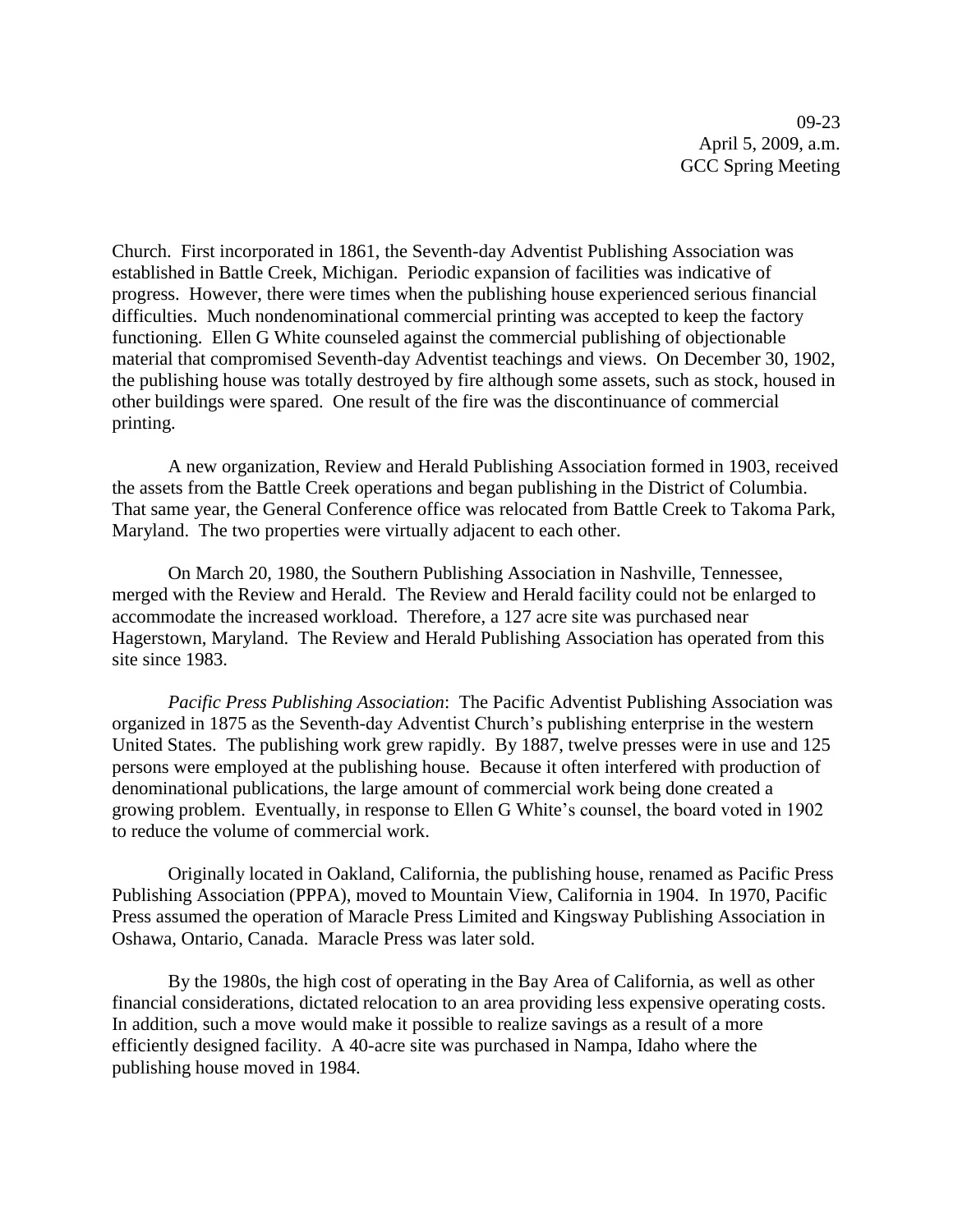09-24 April 5, 2009, a.m. GCC Spring Meeting

*Southern Publishing Association*: The first Seventh-day Adventist printing in Nashville, Tennessee was done by the Tennessee River Conference and J E White in 1900. Immediately after the 1901 General Conference Session organization of the Southern Union Conference, the union president requested that the Atlanta Branch of the Review and Herald be transferred to the Herald Publishing Company—at that time privately owned. Later in 1901, this company was incorporated under the name Southern Publishing Association (SPA).

Because of the problems of an aging physical plant located in a deteriorating neighborhood, the board voted, in 1972, to relocate and build a new publishing house which opened in 1974. In 1980, because of an economic decline and the growing need to utilize denominational printing equipment efficiently, a special committee consisting of representatives from Southern Publishing Association, the Review and Herald Publishing Association, the General Conference Publishing Department, and General Conference officers met to prepare a proposal that would lead to the merger of the two publishing houses.

Shortly thereafter, constituency meetings of the publishing houses were convened and actions approved to effect a merger. It was made clear to constituents at the time that it was hoped the two houses would eventually operate on a single site that was yet to be determined.

In summary, the history of denominational publishing in North America reveals the complexities and challenges of change. Organizations have been established, relocated, merged or discontinued. No mention has been made of numerous branches and book depositories that were set up by the various publishing houses listed above. The use of branch offices and book depositories has been discontinued. Technology, transportation, and regional or national economic circumstances have all had their impact on the Church"s publishing work. But the story is also of growth and blessing. Today, the Church operates 63 publishing houses around the world. The advancing mission of the Church is heavily dependent on print media and the publishing houses serve this wide-ranging need.

PPPA and RHPA have always been General Conference institutions. Both are located in the United States of America. Both serve the General Conference, the North American Division, and the worldwide Church in unique ways. A later section of this report describes, in greater detail, the role of these institutions.

## CHALLENGES AND OPPORTUNITIES IN THE PRINT MEDIA INDUSTRY ENVIRONMENT

A review of the specific situation of any publishing entity must not ignore an understanding of the larger context in which publishing and printing is done today. Numerous changes in social, economic, and technological environments carry significant implications for the production and marketing of print media.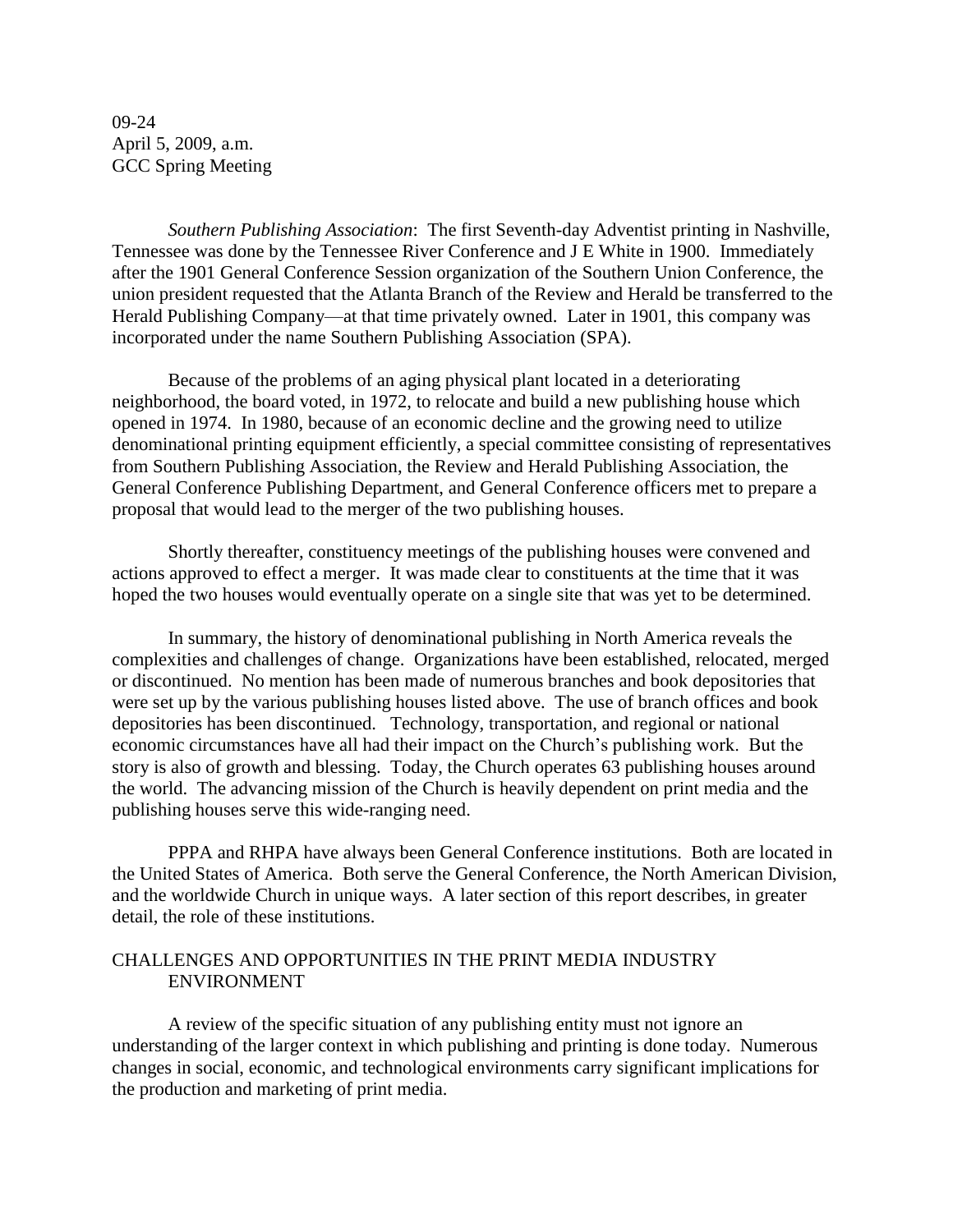09-25 April 5, 2009, a.m. GCC Spring Meeting

In recent years, printing and print publications have been impacted heavily by advances in technology. Printing machinery has become much more efficient. Each new piece of equipment increases capacity significantly. At the same time, digital electronic communication platforms provide access to almost endless information without the widespread use of ink and paper.

Trends and changes exerting the most impact on publishing and printing include the following:

1. Rapid advances in printing technology. Pre-press work has been highly digitized. Printing equipment has much higher capacity with much less waste in the process. Publishing/printing establishments cannot remain competitive without continued capital investment to upgrade equipment and processes.

2. Widespread availability of electronically-disseminated information affects dependency on print media. Surveys in North America indicate that while book and magazine readership is stable, in comparison with earlier decades, newspaper circulation is undergoing a substantial decline. There are more losers than winners in the newspaper industry. Although books and magazines are expected to retain a major place in North American society, new technology will continue to transform the ways in which people access information. (Trade books sell at the rate of approximately one per church in North America. Print runs are low and thus product pricing is not advantaged by high volume. Specialty items addressing current events have higher sales if there is a marketing blitz associated with their publication.)

3. A developing momentum towards self-publishing. There is an increasing trend towards authors being their own publishers with the publishing house fulfilling a service role for the author.

4. Movement towards print-on-demand and electronic publishing. Publishing establishments are pressed to move beyond the offset book. Offset printing remains in demand but there is an increasing market for e-books. Publishers must view themselves as distributors of intellectual property rather than publishers of books and magazines. Print-on-demand technology will allow for titles to be never "out of print." Providing this service will require capital investment and a new approach to dealing with inventory.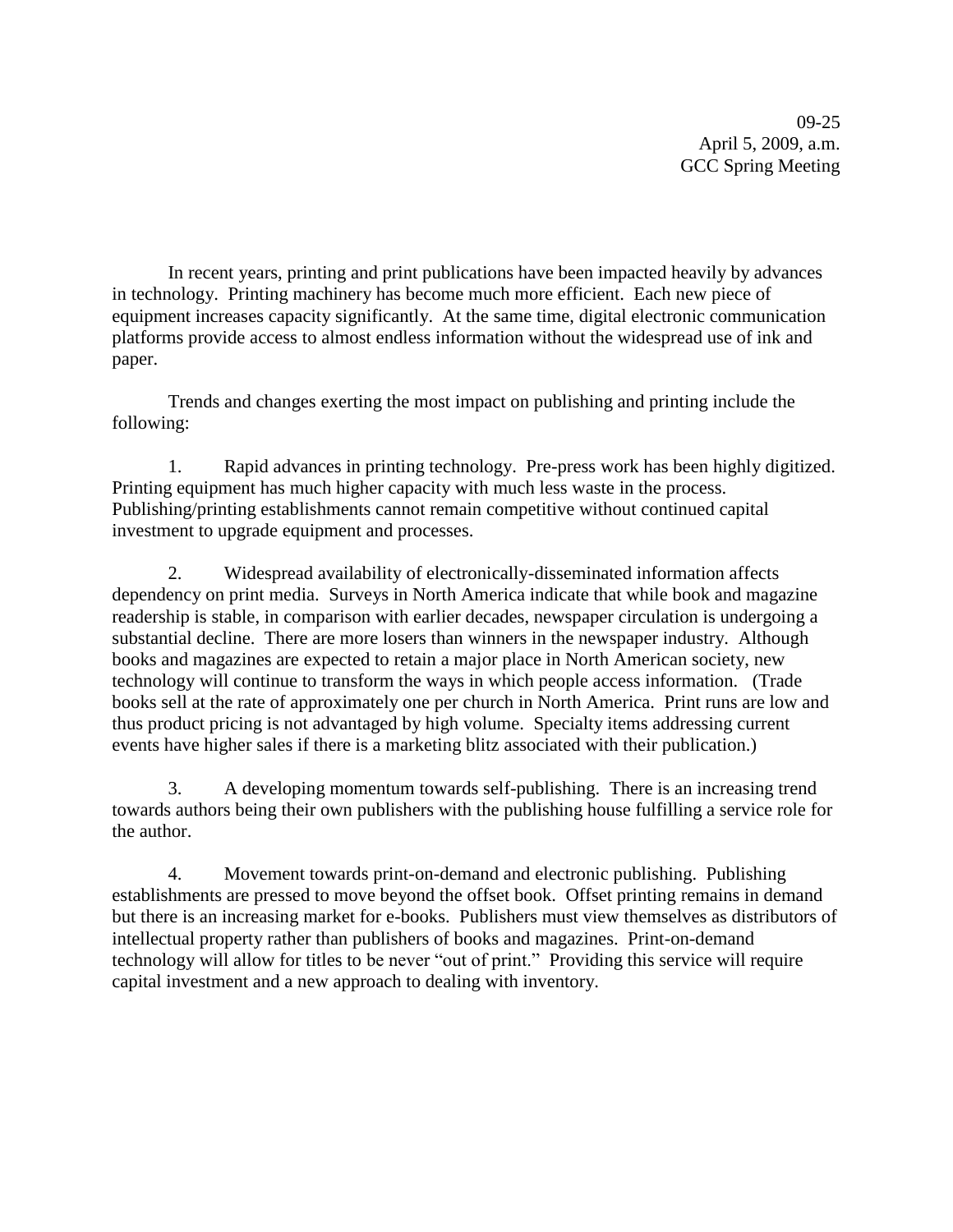09-26 April 5, 2009, a.m. GCC Spring Meeting

## CHALLENGES AND OPPORTUNITIES IN THE SEVENTH-DAY ADVENTIST PUBLISHING/PRINTING ENVIRONMENT

There are situations specific to Seventh-day Adventist publishing in North America. These, coupled with printing industry and social trends identified above, add complexity to analyzing the present status and of planning the future of church-related publishing institutions. The following represent perhaps the largest issues to be considered.

1. Proliferation of publishing/printing facilities. The Seventh-day Adventist Church values the role of print media in mission, so much so that the global Church now operates some 63 publishing houses. Within North American Division territory, there are numerous publishing/printing establishments, some owned and operated by denominational institutions, others owned and operated by lay members or lay organizations. Although two universities have closed their printing plants within the last four years, there is still surplus printing capacity within the denomination. The same holds true in the commercial printing environment. Job-pricing is very competitive. This provides a wide array of options in the choice of printers.

2. Changing role of Church structure in relation to publishing houses. In former times, PPPA and RHPA had very close connections with Church infrastructure. Major changes have occurred in three aspects of the relationship.

The Literature Evangelist Program. Prior to the 1990s, local conferences were supporting the Literature Evangelist program with amounts equivalent to 4-5 percent of tithe. Today, very few conferences still support the program, and those that do so provide support not exceeding 1 percent of tithe. Door-to-door marketing of consumer products has almost completely disappeared in North America. In the absence of another marketing system, the two publishing houses have gradually assumed considerable financial burdens to support the Literature Evangelist program.

b. Department and local church involvement in annual magazine subscription programs. When it was customary for every local conference and union to have a roster of department directors, a department director carried responsibilities for engaging the local churches in annual magazine and literature sponsorship programs. Over time, the staffing pattern at conferences and unions has changed until now there is virtually no conference-based leadership engaging local churches in large programs of literature distribution. A few conferences continue to employ publishing department directors.

c. Due to financial constraints, many local conferences no longer operate Adventist Book Centers—another of the primary marketing strategies for the distribution of denominational publications. In slightly over a decade, PPPA purchased 27 of these stores in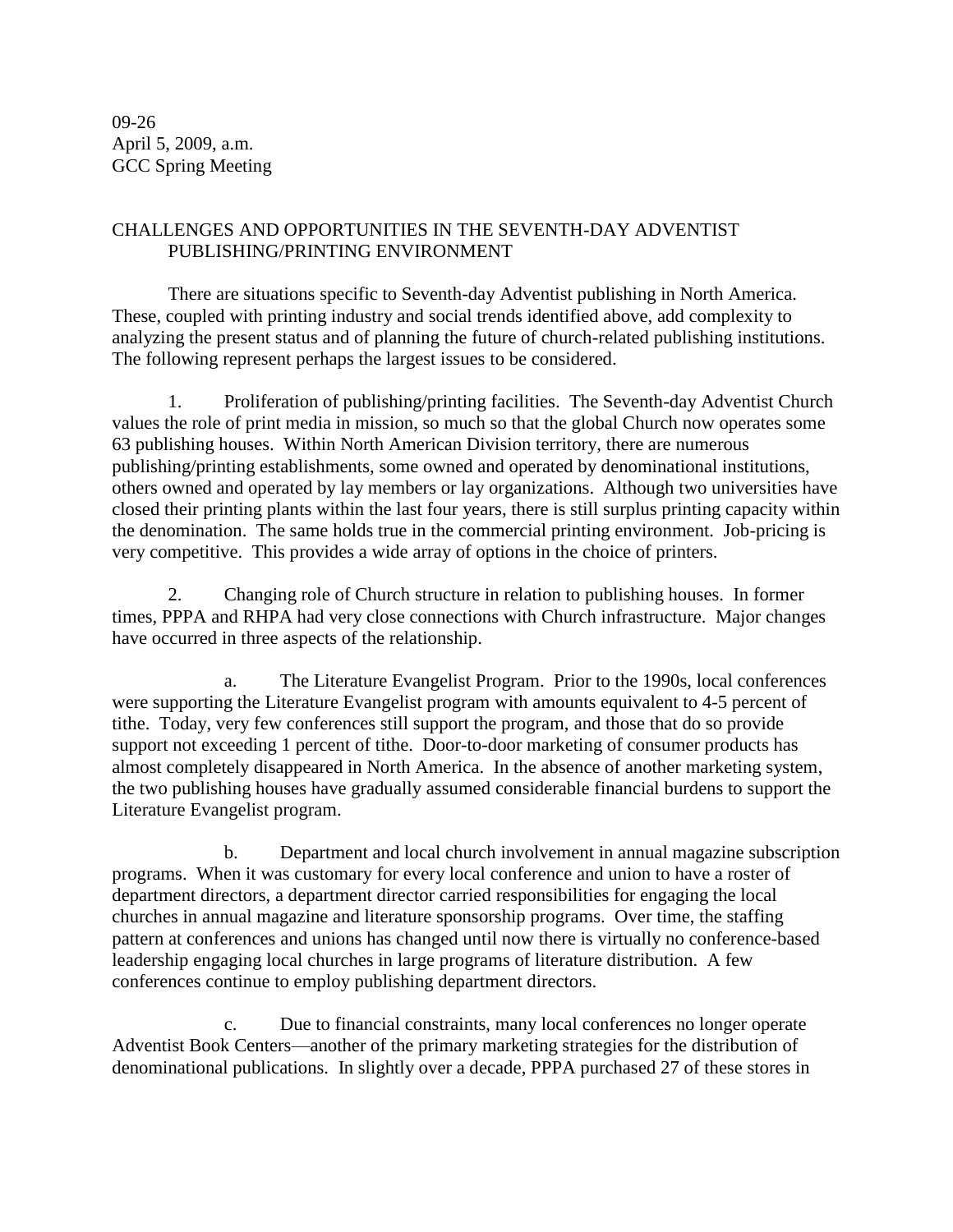09-27 April 5, 2009, a.m. GCC Spring Meeting

order to preserve a distribution channel for PPPA and RHPA products. Combined loss from these stores is approaching \$4 million after PPPA subsidies of over \$7 million have been applied.

d. Buyers" commitment to "lowest cost" among all available options. Denominational entities frequently cite cost considerations as the determining factor in selecting a publishing/printing establishment for their jobs. PPPA and RHPA are at some disadvantage compared to other SDA-owned or commercial printing facilities. (Several reasons are outlined below.) Concern for cost efficiencies has resulted in some major mission-related printing jobs of the General Conference and North American Division being outsourced to other printing establishments.

3. Financial overhead costs unique to PPPA and RHPA. The General Conference, and to some extent the entire Church, relies on PPPA and RHPA for a wide range of services, some of which are not generally performed by other publishing houses (denominational or otherwise). Several of these services have financial implications that are hidden or largely unrecognized. Denominational expectations include:

a. Order/subscription fulfillment services for the Sabbath School curriculum materials at all age levels (Cradle Roll through Adult).

b. Stocking, shipping, billing and collection services for materials printed for denominational entities. Most other printers operate on a job-order basis with a one-time full shipment of product followed by full payment for the job. PPPA and RHPA are expected to maintain inventory and provide for deferred payment on products such as the education textbook program for SDA schools.

c. Free rights to sister publishing houses outside of NAD for the use of prepress investment on Sabbath School curriculum materials.

d. Payment of royalties on General Conference and Ellen G White Estate publications. (Other publishing houses, denominational or independent, do not pay these royalties, thus there is a marketing disadvantage to PPPA and RHPA.)

e. A commitment, regardless of circulation, to keep all Spirit of Prophecy titles in print.

f. Continued engagement in unprofitable product lines because they remain critical to denominational mission.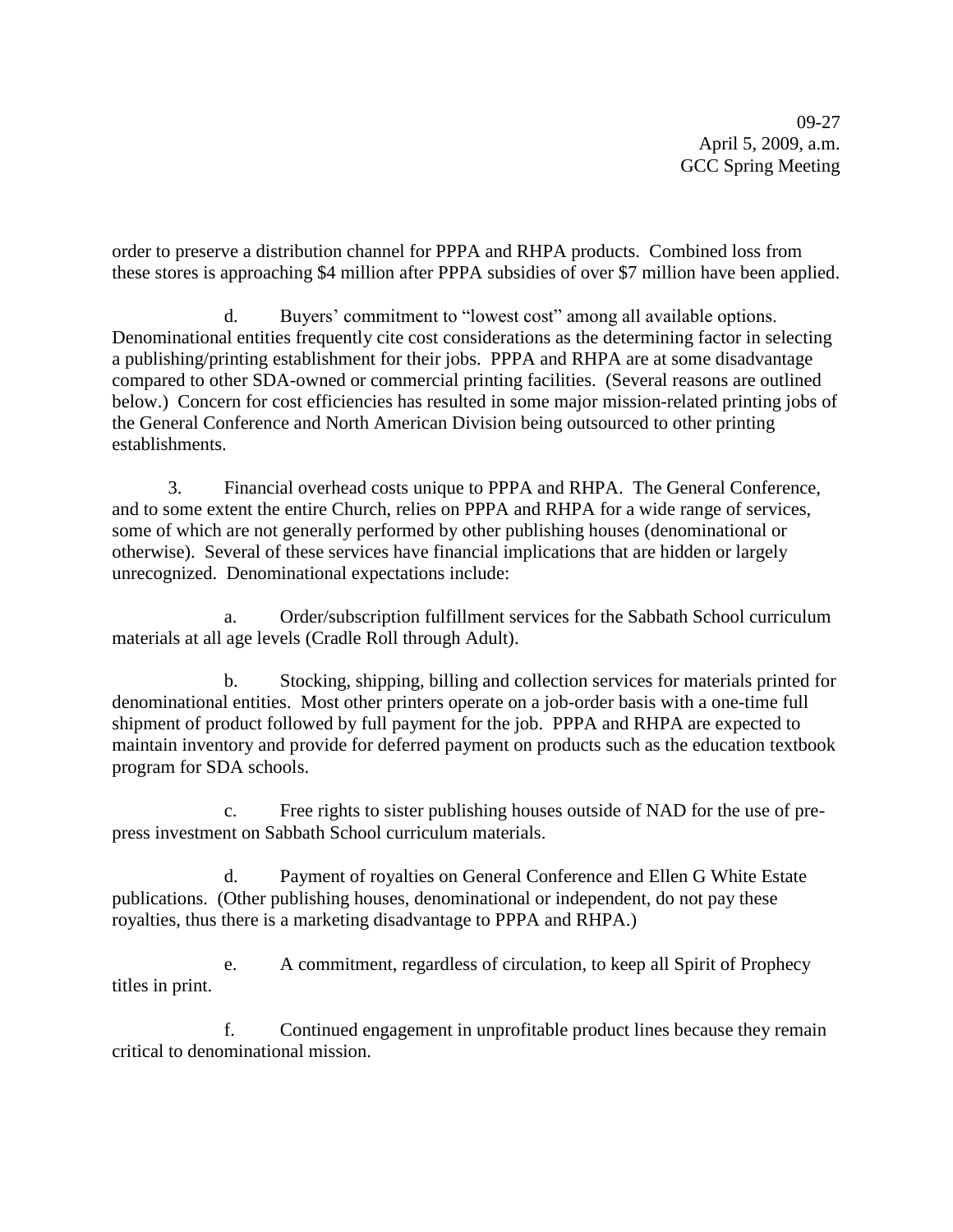09-28 April 5, 2009, a.m. GCC Spring Meeting

g. Obligation to participate with local conferences in addressing the unfunded commitments of the former North American Division "defined benefit" retirement plan. Contributions from both houses to this fund in 2008 amounted to over \$1,900,000.

h. PPPA and RHPA do not have direct access to church membership for raising capital for new equipment or facilities. Independent publishers encounter virtually no barriers in the direct marketing of their needs to local churches, church members and/or lay organizations.

i. Porous territorial boundaries for publishing house products. More than a small volume of foreign language products printed in low-cost areas outside of North America under the "discounted cost-of-rights" courtesies extended by PPPA and RHPA finds its way back into the North American SDA market at reduced prices. This is being done under independent initiatives. Efforts by the foreign publisher/printer have been unsuccessful in stemming the backflow of products.

## STRATEGIES FOR THE FUTURE

After reviewing the impact of factors outlined above, the Commission studied financial operations for the two publishing houses over the last ten years. It is clear that financial challenges exist. The Commission discussed both operational and structural proposals as the means for maintaining a strong publishing work for the General Conference and North American Division.

Several structural options are readily apparent. The Commission looked briefly at the following.

1. Reconfiguring the product line assignments while continuing with current publishing house structures.

2. Retaining two publishing houses but with only one production facility either within one of the existing houses or as a separate third entity.

3. Close production facilities while maintaining one or both publishing houses. The house(s) would have a production department but no production facility (i.e. all production is accomplished by a non-GC-owned printing facility).

4. Merging the two publishing houses and production facilities at either of the present locations.

5. Merging the two publishing houses and production facilities at a new location.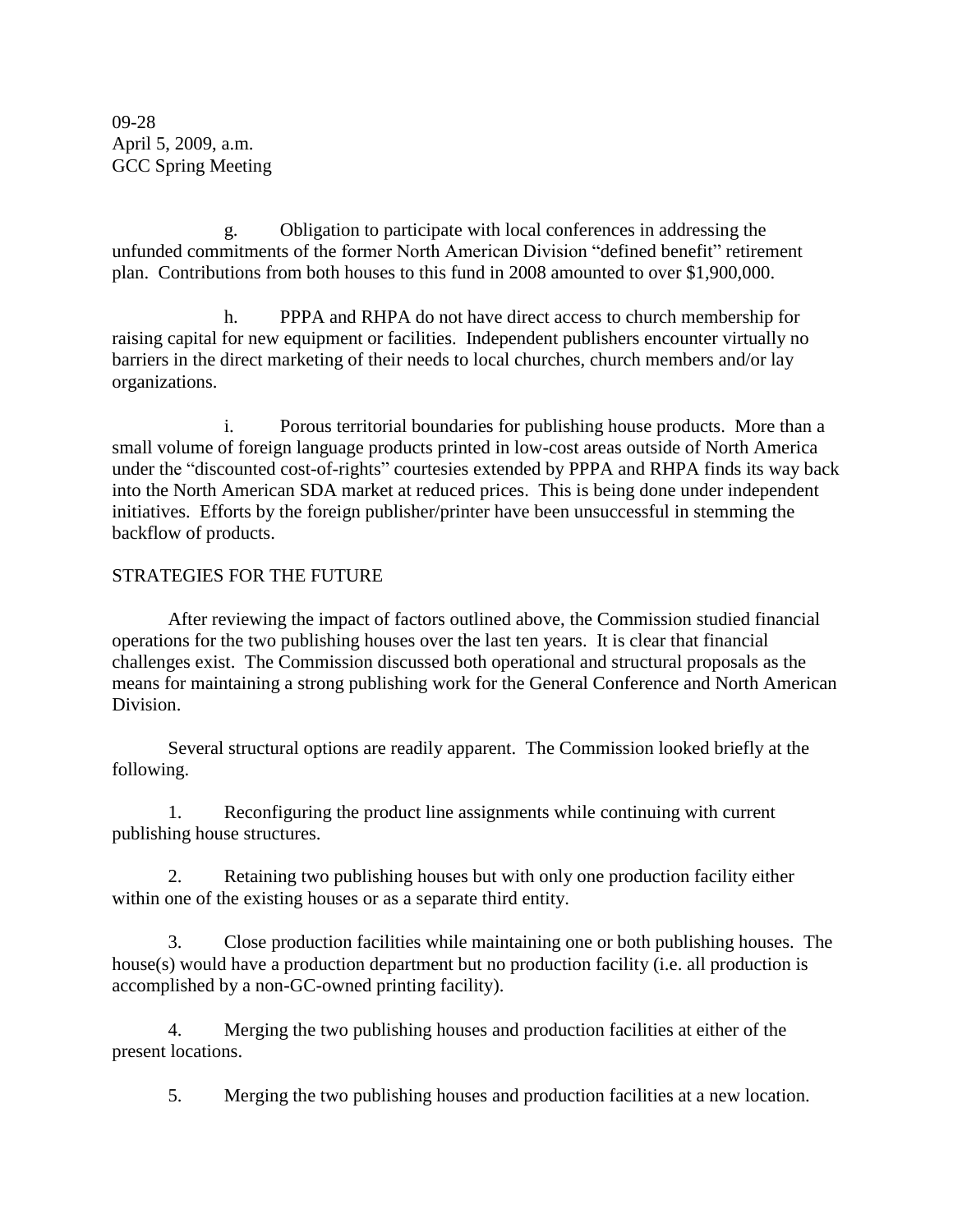09-29 April 5, 2009, a.m. GCC Spring Meeting

6. Changing to non tax-exempt status for the two publishing houses. This would allow for the publishing houses to accept a higher level of nondenominational publishing and printing jobs.

7. Establishing a North American Division Publishing Committee to oversee four main publishing interests: the two independent publishing houses, all Adventist Book Centers, and the literature evangelist programs.

Each of the options has merits and demerits. However, this is not to imply that all options are seen as having an equal impact on the future of the publishing institutions or on the role of publishing in the mission of the Church. The time frame available for the Commission"s work did not allow for thorough research and analysis that would serve as sufficient foundation for a specific recommendation concerning the restructuring options outlined above.

Earlier studies indicate that a merger (see paragraphs 4. and 5. above) may provide the most efficient and cost-effective structure. The present and near future publishing/printing needs of the General Conference and North American Division could be provided from a single publishing house having state-of-the-art equipment. If decisions were guided only by financial considerations, the matter would be less complex. However, institutional closures or mergers involve a number of costs not measured in financial terms. Decisions of this kind require thoughtful preparation of a rationale and appropriate education of constituencies involved.

In the Commission's view, a restructuring as per any of the models above does not ensure viability of the publishing work. The place of the publishing house in the mission of the Church in North America is central to any resolution of the challenges now experienced. The impact on the publishing houses of changes within the Church in North America has been summarized above. In the Commission"s view, these changes have resulted in some distance between the mission of the Church and the mission of the publishing houses. The Commission believes that a new synergy can be found by collectively addressing the following matters:

1. Recognizing that the uncompensated services provided by the publishing houses and the obligations of the "defined benefit" NAD retirement fund justify a somewhat higher cost per job than might be the case with other publishing/printing establishments. Unless these financial obligations are borne by another source, the publishing houses have no choice but to consider these costs as additional overhead expense and to recover these from routine operations.

2. Establishing preferred status for PPPA and RHPA. By virtue of their being General Conference institutions providing unique services to the world field, PPPA and RHPA must be given preferred status as publishers/printers of jobs originating from the General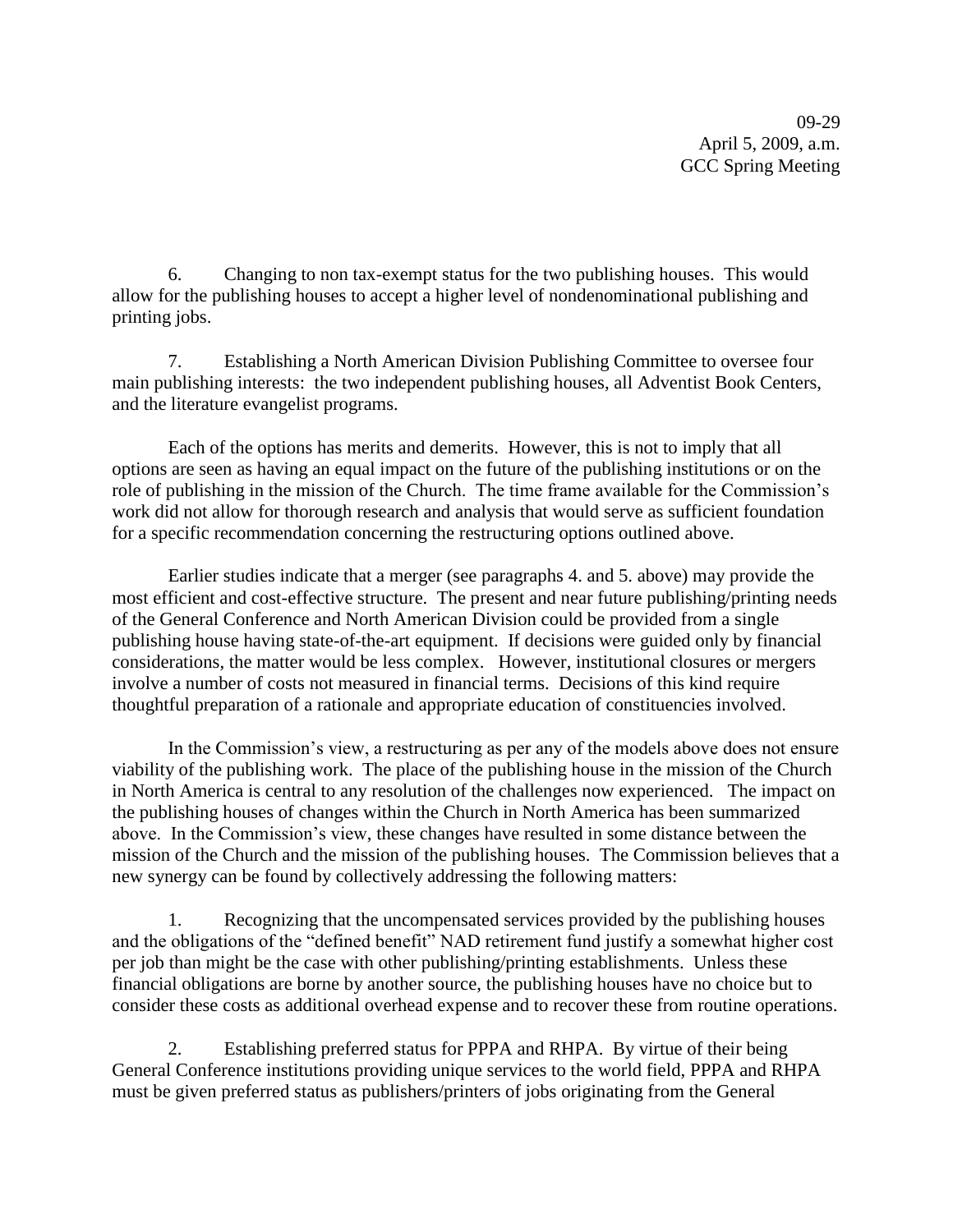09-30 April 5, 2009, a.m. GCC Spring Meeting

Conference and North American Division offices, as well as from unions in the North American Division and entities located at the General Conference office. These Church entities should demonstrate a readiness to do business with the publishing houses even though costs may be somewhat higher. At the same time, preferred status must not shield PPPA and RHPA from rigorous attention to efficiency and market competitiveness. A relationship of mutual trust, openness and understanding will be necessary.

3. Reestablishing a closer connection between Church mission and the services of the publishing houses. Changes in Church structure created gaps in the historical relationship of church and publishing house. As a result the publishing houses began to assume responsibilities and financial obligations previously carried by Church entities. It is unlikely that conferences will employ department directors to conduct magazine subscription campaigns or that support for the Literature Evangelist program will increase dramatically. Much creative thinking, including a restudy of previous Church-publishing house relationships, is needed by Church entities and publishing house administrations to identify avenues for a new partnership in mission.

4. Re-visioning the marketing strategies for the publishing houses. At the present time, publishing house products are almost entirely distributed through Adventist Book Centers or by literature evangelists. Both distribution channels face challenges. Other mass-marketing systems must be explored. The publishing houses should also join in pursuing the 'convergence' principle in media—alignment of message and mission strategies across all media platforms: print, radio, television, and internet.

## UNDERSTANDING AND APPLYING THE COUNSELS OF ELLEN G WHITE

There is a rich and informative history of publishing work in the Seventh-day Adventist Church. Ellen G White provided much counsel about the importance and operation of publishing houses. During her lifetime, there were significant leadership and strategy issues surrounding the publication of literature for the Church's mission. She spoke and wrote pointedly about unethical business practices and the desire of one publishing house to capture a monopoly on denominational publications. (See chapter 13 of *The Publishing Ministry*, a compilation of writings by Ellen G White.)

Specific counsel from Ellen G White to Pacific Press and Review and Herald publishing houses was written during a period marked by tension between the two. Less than cordial relations prevailed and there was talk of "take over" and "consolidation" of all publishing operations at Battle Creek, Michigan. Ellen G White strongly objected to such plans.

Ever since those days, Ellen G White's counsel (i.e. that there should be more than one publishing house) has informed subsequent discussions about the publishing ministry structure in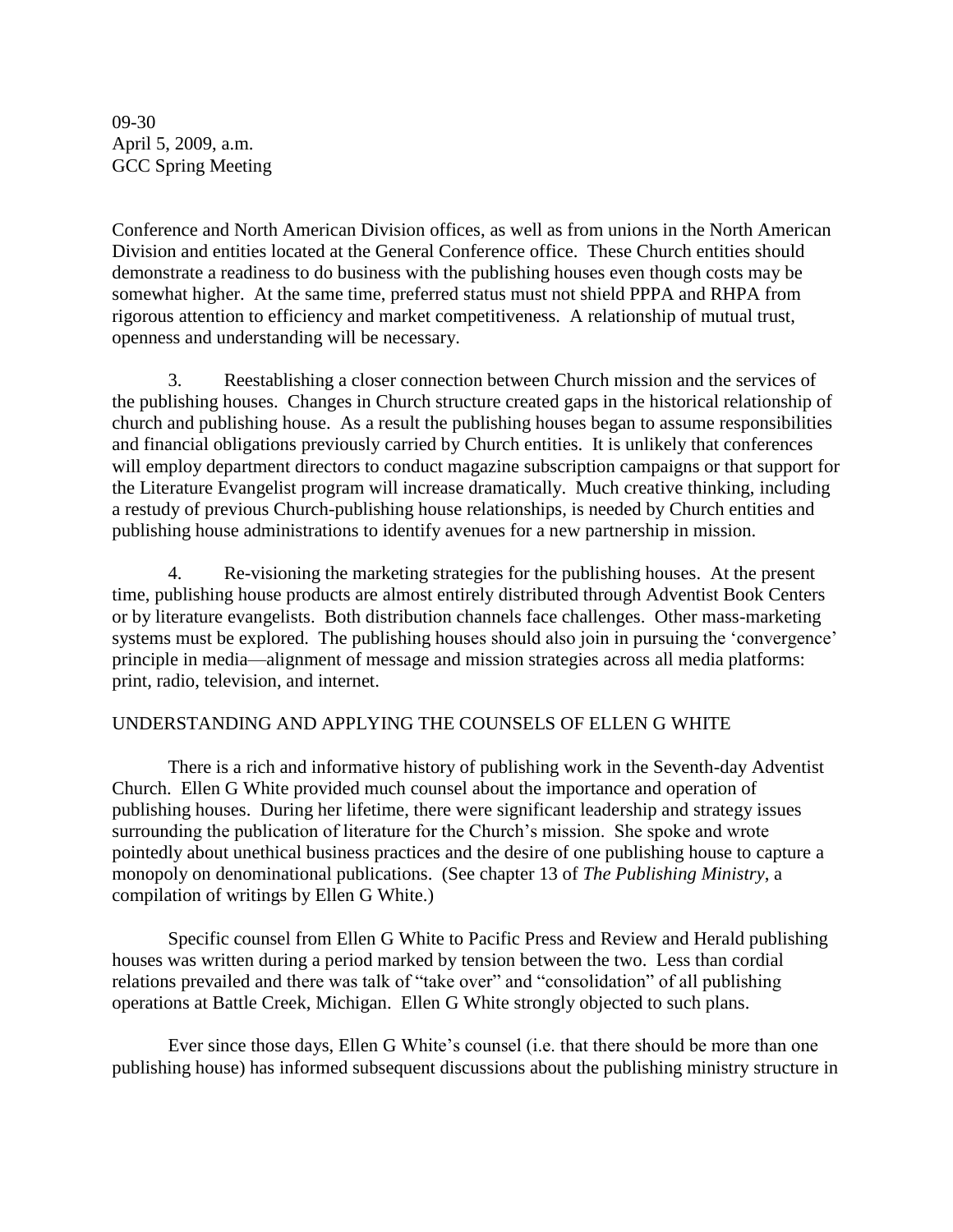09-31 April 5, 2009, a.m. GCC Spring Meeting

North America. Some view her messages not only as a corrective to the situation of her day but as determinative concerning the continuance of PPPA and RHPA for all time.

The Commission reviewed her writings through a compilation prepared in 1968 by the Ellen G White Estate. In the Commission's view, these counsels serve to highlight principles rather than to protect specific structures. In addition to extremely valuable insights on the role of the publishing work in the mission of the Church, Ellen G White underscored principles which should inform the establishment and operation of institutions that serve the Church. These include:

1. Large institutional concentrations in one locale are not the best way for the Church to fulfill its mission. (Much of what she wrote on this subject was written prior to the major denominational reorganization in 1901 and perhaps needs to be seen in that light.)

2. No single individual or small group of individuals should have sole determination of the content or expression of denominational beliefs and teachings. A single publishing house for the denomination was not to be seen as God"s plan. (While there are many publishing houses around the world, the visible and historic profile of PPPA and RHPA leads some to believe that separate and continuing identity of both houses should be preserved.)

## **SUMMARY**

This report is presented as information rather than advocacy. There is more than one pathway to the future for the General Conference-owned publishing institutions. The Commission believes that solutions to present challenges and responding to future needs at PPPA and RHPA require careful attention to cost efficiency and innovative marketing. However, these are best addressed within a clearly defined and widely embraced role for publishing in the mission of the Church. Structural adjustments may be considered at some point. However, these alone are insufficient to create an environment in which the publishing needs of the General Conference and North American Division are served best. Addressing the operational issues can be done apart from or in connection with structural considerations and will help to provide a solid foundation for serving General Conference and North American Division publishing needs in the future.

After discussion by the General Conference Executive Committee, it was

VOTED, To accept the report from the Publishing Commission for the General Conference and North America (GCC-A) and refer the matters raised in this report to the following entities: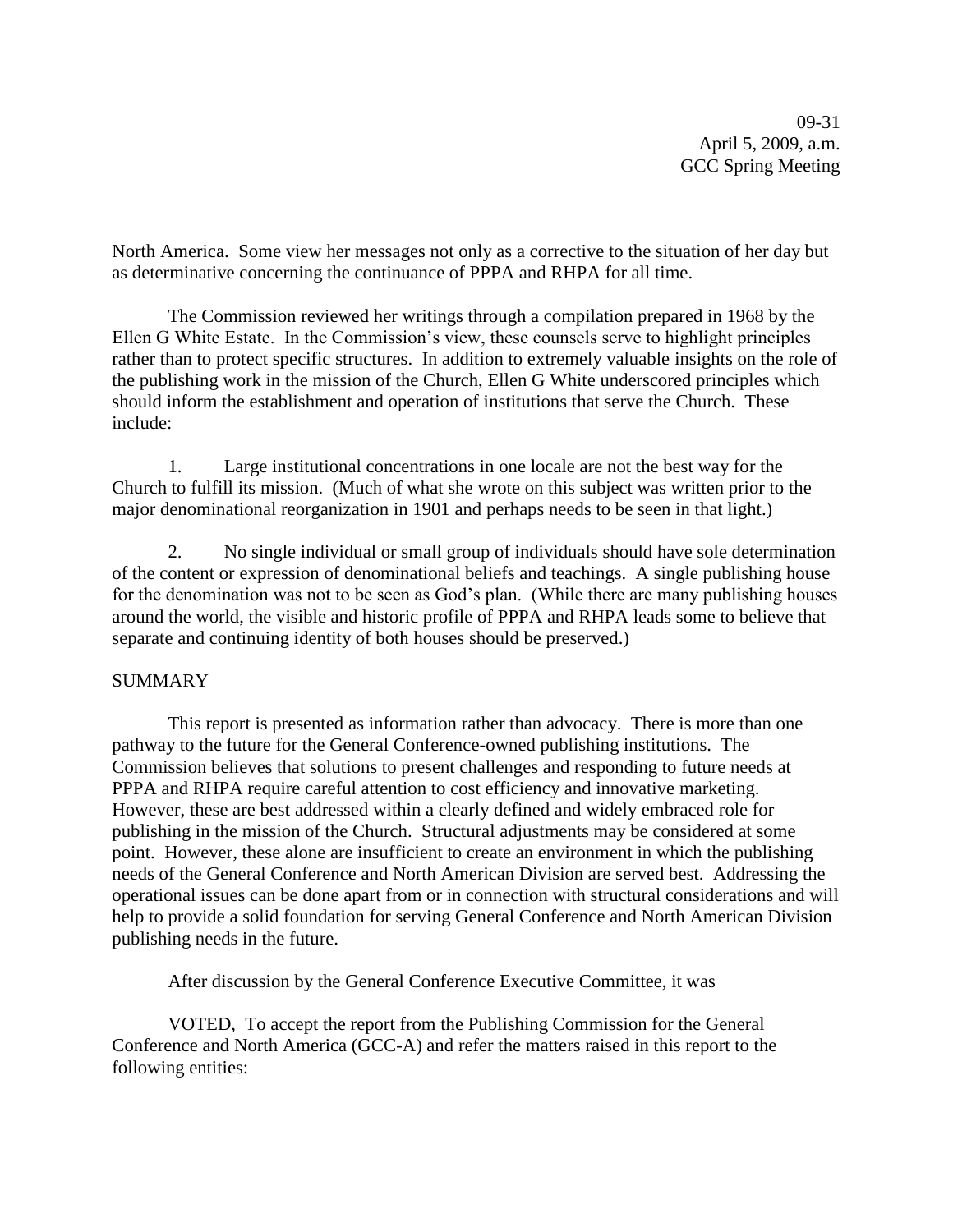09-32 April 5, 2009, a.m. GCC Spring Meeting

1. General Conference administration for consideration of an overall publishing strategy for the future and the role of General Conference-owned publishing and production facilities.

2. North American Division for review and action concerning the mission of publishing within the division territory and the policy framework pertaining to it.

3. The administration and boards of Pacific Press Publishing Association and Review and Herald Publishing Association for review and action concerning the future operations of their respective publishing house in light of challenges and options identified in the report.

## MIN/09SM to GDK

## CREATION SABBATH

VOTED, To accept the concept of a Creation Sabbath as a way of acknowledging God as our Creator and the implications that this biblical teaching has for us during worship services, on Sabbath, October 24, 2009. *Ministry* Magazine will be working with other publications, departments, and entities to promote this concept. A web site will be developed, including biblical passages to be read, suggested hymns, sermons, and other materials to create a worldwide sense of unity in promoting this belief in a positive light.

Prayer was offered by Artur A Stele, President of the Euro-Asia Division.

Jan Paulsen, Chair Lowell C Cooper, Chair Rosa T Banks, Secretary Larry R Evans, Editorial Secretary Tamara K Boward, Recording Secretary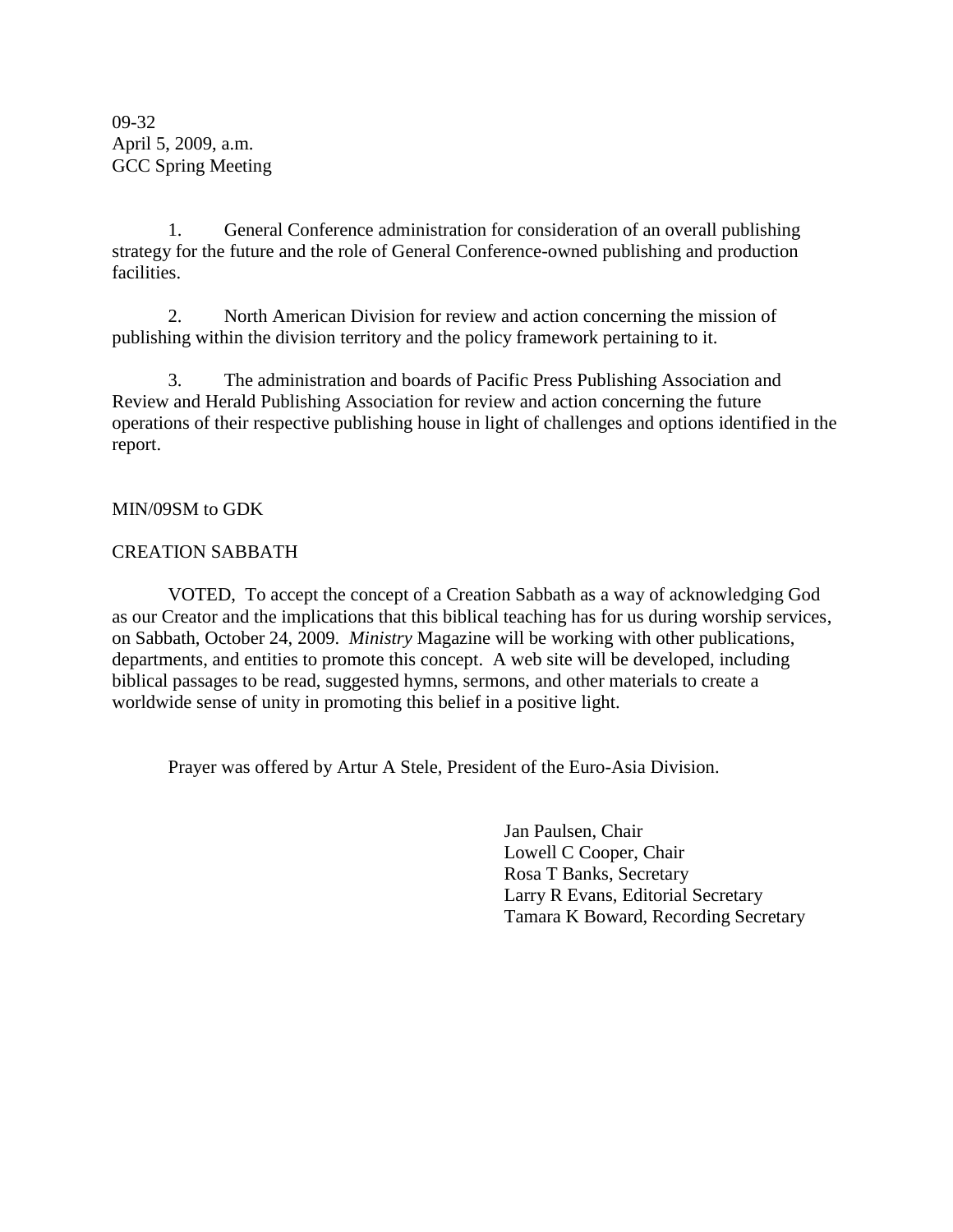### SPRING MEETING OF THE

### GENERAL CONFERENCE EXECUTIVE COMMITTEE

April 5, 2009, 2:00 p.m.

Jan Paulsen, chair, called to order the second session of the 2009 Spring Meeting.

Prayer was offered by Gordon E Christo, Secretary of the Southern Asia Division.

Prayer was requested for healing for Ricardo Bacchus.

TRE/09SM to REL

#### TREASURER"S REPORT

#### O TASTE AND SEE THAT THE LORD IS GOOD

"O taste and see that the LORD [is] good: blessed [is] the man [that] trusteth in him. Psalms 34:24. During this past year we have had occasion to "taste and see that the Lord is good." We have also had plenty of reasons to need to trust in Him. We have always seen His goodness and we can always trust Him."

This was the first paragraph of our report to Spring Meeting last year when we were reporting on the blessings of over US\$100 million in Extraordinary Tithe. At that time, we had no idea of the economic events that would transpire in the next few months. How true it is: "O taste and see that the LORD [is] good: blessed [is] the man [that] trusteth in him (Psalms 34:24). Our trust is in the Lord.

It is once again a privilege to bring a report of the tithes and offerings which God's children have brought with rejoicing to the House of the Lord. In spite of the economic turmoil in the last quarter of 2008, tithes and offerings for the year were up. The financial markets have, of course, had a negative impact on the General Conference as it has on most organizations.

#### TITHES AND OFFERINGS

Worldwide tithe in 2008 was up 8.56 percent over 2007 and totaled US\$1,934,565,008 as compared to US\$1,780,527,081. Approximately 43 percent of that increase in US dollar terms is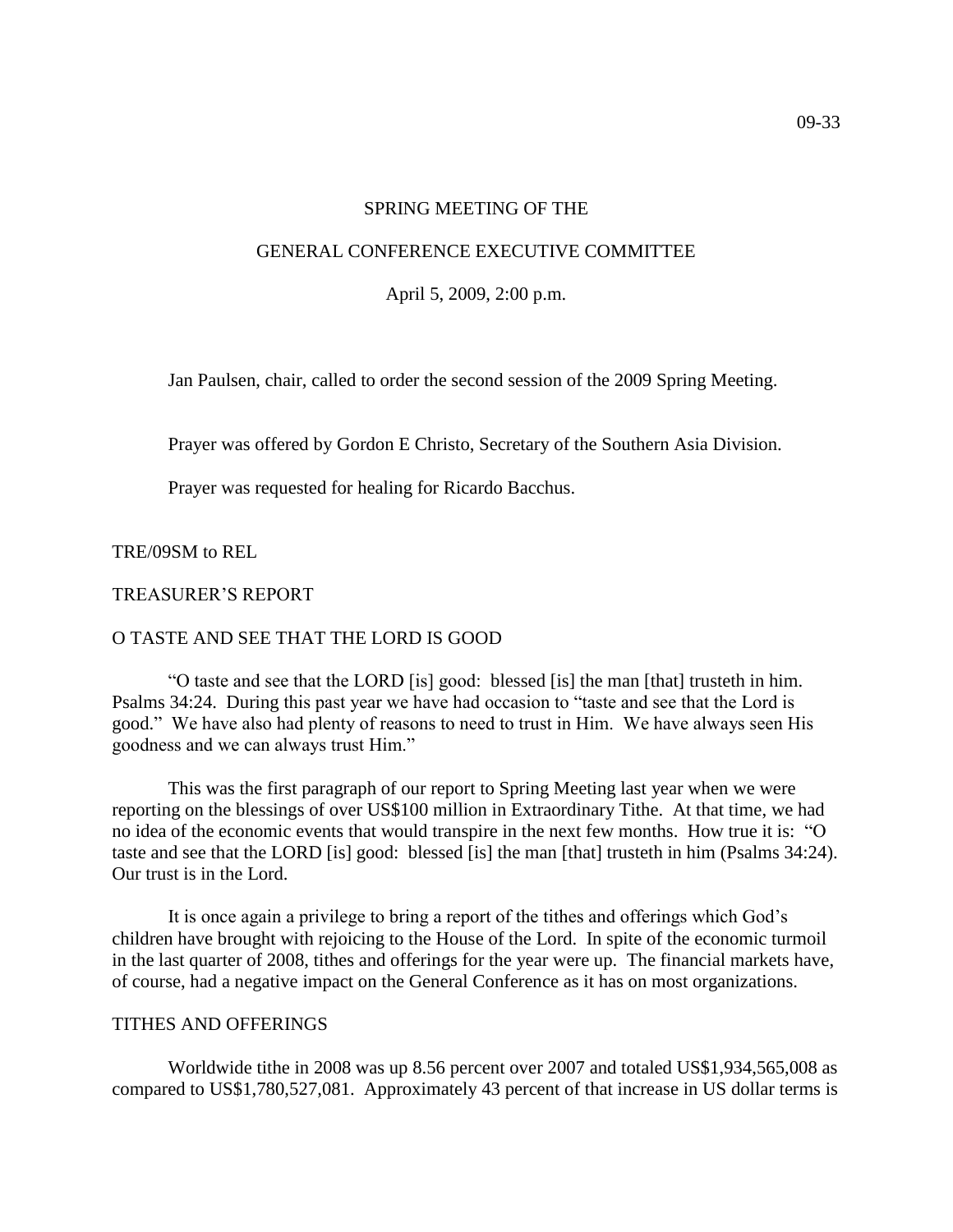09-34 April 5, 2009, p.m. GCC Spring Meeting

due to the changes in the exchange rate with the weak US dollar during the first ten months of the year, but there were still major increases in tithe in terms of local currency in most divisions. Tithe in the North American Division, except for the portion from Canada, was not affected by the exchange rates but the US economy was one of the first to be affected by the economic tsunami that is rolling around the world. Tithe in NAD was down .4 percent compared to 2007 but when adjusted for extraordinary tithe items it was up .8 percent.

The large increase in local tithe in many areas outside of North America, 43 percent of which came from changes in exchange rates, now means that the total gross tithe from the twelve divisions outside North America has exceeded that of North America for the first time. In 2008, gross tithe from North America was US\$894,234,155 and from the rest of the divisions US\$ 1,040,330,853. The current strengthening of the US dollar could reduce the US dollar equivalents of the tithe from outside the US in 2009.

Mission offerings in the North American Division were down slightly from US\$24,179,938 in 2007 to US\$23,774,840 in 2008. But mission offerings from the other divisions were up substantially from US\$38,106,782 in 2007 to US\$44,734,514 in 2008. As in the case of the tithe, approximately half of this increase in mission offerings when stated in US dollars was due to changes in the exchange rates.

Slide 14 (below) shows the increase in tithe and mission offerings from NAD and the twelve other divisions. You can see that all the increases in revenue to the General Conference this year came from outside the North American Division.

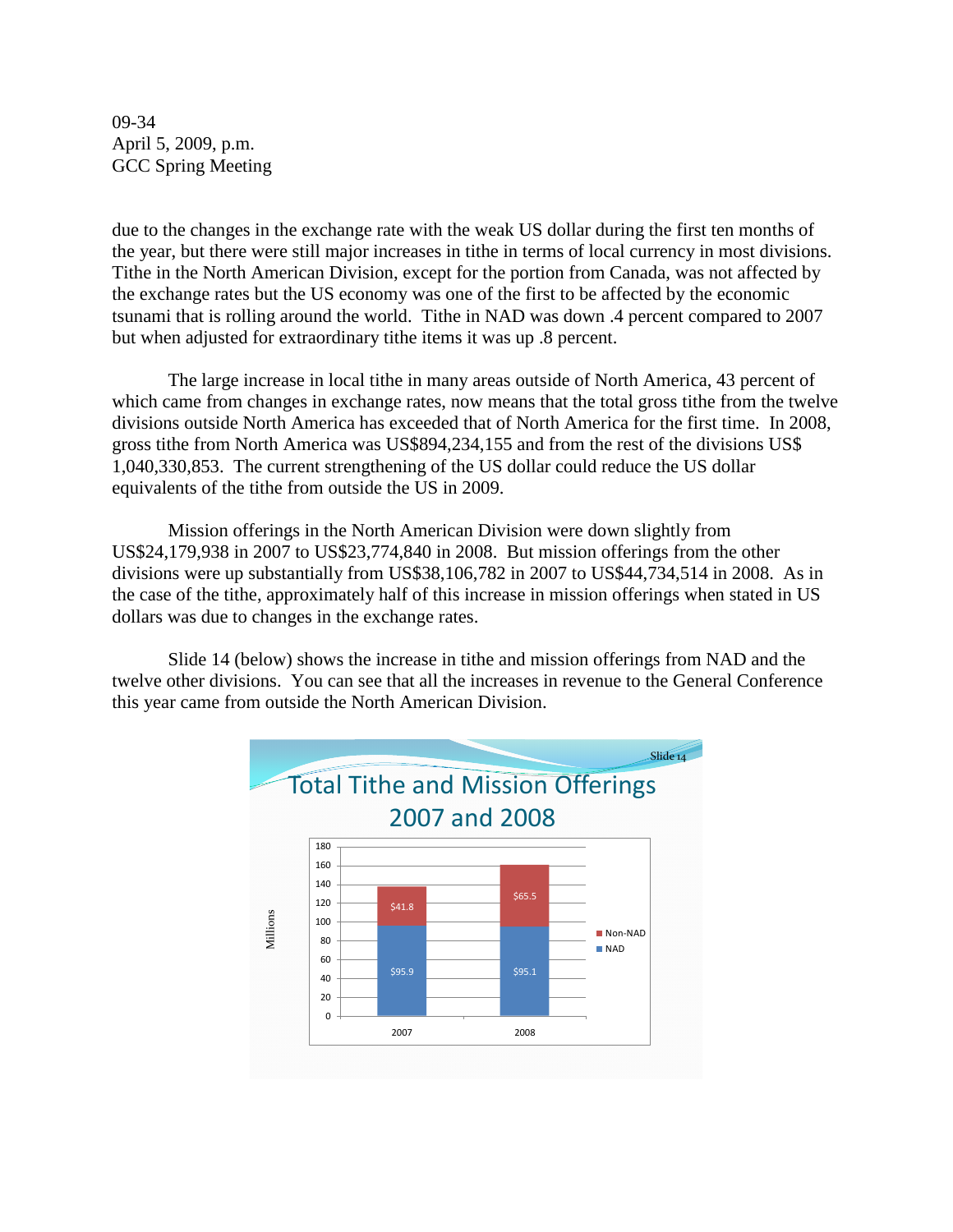09-35 April 5, 2009, p.m. GCC Spring Meeting

Slide  $22$ 

Ş

# **Total of Tithe and Mission Offerings from** NAD and Divisions Other than NAD 100%



Slide 13 (to the left) shows the dramatic shift in the percentage of funds coming to the World Budget from areas outside of the North American Division. It also shows how much more vulnerable the General Conference"s World Budget is to exchange rate fluctuations.

Slide 23 (to the right) shows by division a breakdown of the amount of the increase in tithe that came from increased tithe in local currency and the amount that is attributable to changes in exchange rates. Approximately 47 percent of the increase is due to changes in exchange rates.

## INVESTMENTS AND THE FINANCIAL MARKET

1.800.000 1,600,000 1,400,000 1.200.000 1.000.000 800,000 600,000 400.000 200,000 SAD ۵q g, G  $\overline{a}$ 읈 GS<sub>3</sub> Ê ž  $(200,000)$ **Exchange increase** Tithe Increase

**Effect of Exchange Rates on Tithe Income** 

2008 compared to 2007

The past twelve months have been the most volatile for

investments since the Great Depression. It has not been without its effect on the assets of the Church. Although the Church is not in the business of building up funds to be invested, there are substantial amounts of retirement funds, endowment funds and other allocated and working capital funds that need to be invested to both earn returns and to offset the effect of inflation during the time they are held.

Slide  $\overline{\mathbf{R}}$ 

The General Conference investment office invests not only funds held by the General Conference for its work, but also investments of the North American Division Retirement Funds, the Hospital Retirement Funds, and funds belonging to other denominational organizations that have placed them with the General Conference to invest. The decision on the allocation of the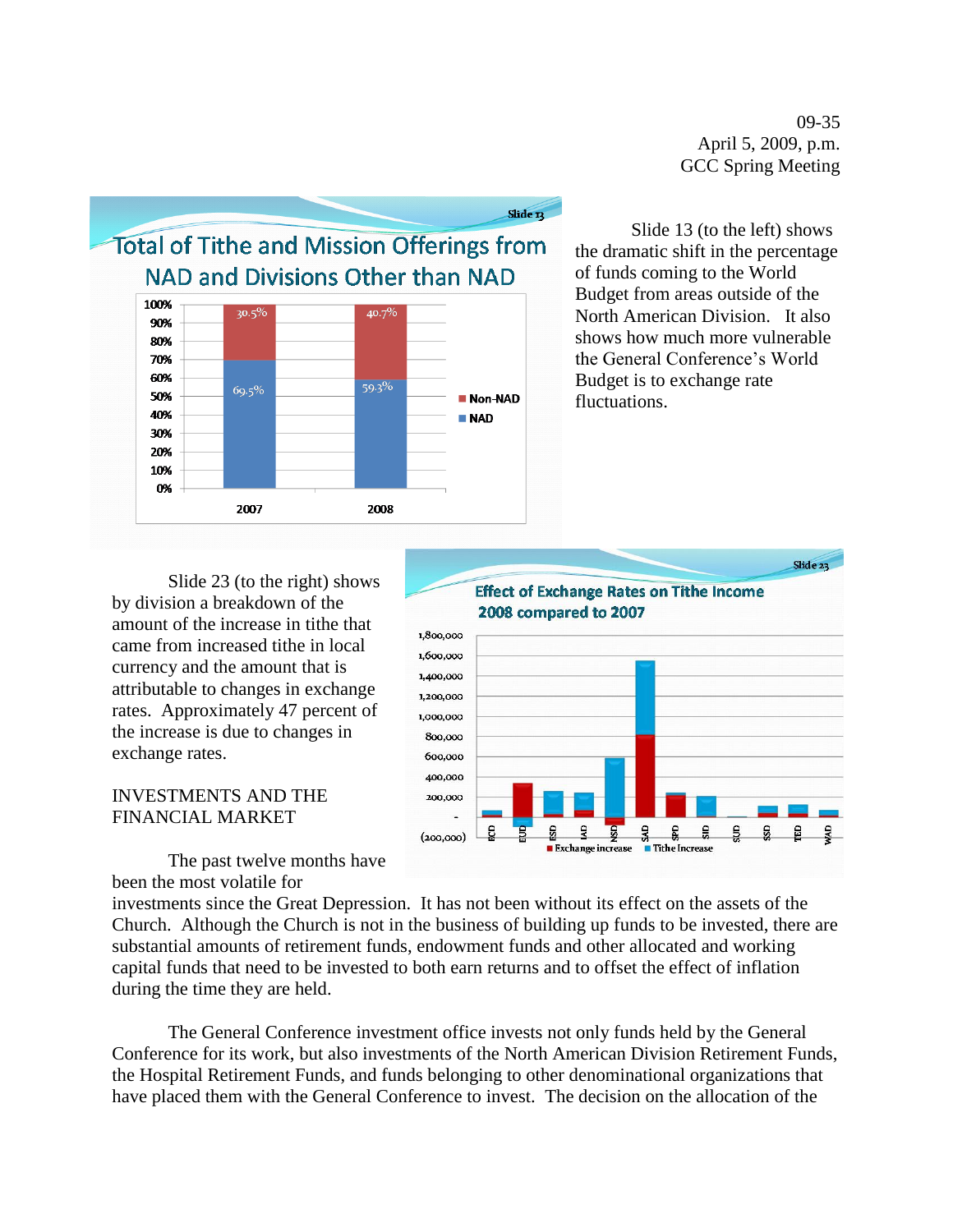09-36 April 5, 2009, p.m. GCC Spring Meeting

funds between the various investment pools is up to each organization and depends on the goals for the funds involved.

Approximately 11 percent of the General Conference"s Operating Fund (excluding Extraordinary Tithe and Donor Advised Funds) are in equities and 89 percent in fixed income investments. The Plant Fund has 4 percent in equities and the Endowment Fund 13 percent. None of the Extraordinary Tithe funds are in equities. With investments, there are realized and unrealized gains and losses as well as investment earnings. When you combine all three of these, you get the net return on the investments. For 2008, we had a net negative return on the US\$295 million of General Conference owned funds of approximately US\$7.6 million. It was made up of realized and unrealized losses of US\$15.6 and investment earnings of US\$8.0 million. That works out to a negative return of 2.6 percent for the year. This does not include North American Division retirement funds which are managed by the General Conference Investment Committee on behalf of the North American Division and have a much higher percentage of equities and, therefore, were affected to a much greater extent by the downturn in the markets.

### OPERATING RESULTS

Although there are always items within the annual financial statements that need to be taken into consideration when comparing the operating results of two fiscal years, they usually do not make the two years totally incomparable. The US\$104 million in Extraordinary Tithe, of which US\$94 million was received in 2007 and US\$10 million in 2008, require us to look at the effects of the Extraordinary Tithe separately from the rest of the operations to make a proper comparison between the two years. We have prepared spreadsheets showing each of the funds and sub-funds separately so that we can look at what the financial statements would have looked like without the Extraordinary Tithe, then look at the Extraordinary Tithe separately. These spreadsheets are attached to this report on pages 9-16.

In any normal year, the revenues and expenditure are fairly closely aligned. We budget to spend the majority of expected revenues in the same year they are received. The US\$104 million of Extraordinary Tithe we received during 2007 and 2008 will be spent over a period of five to eight years. So in the Extraordinary Tithe Fund, which is part of the Operating Fund on the audited financial statement, we will see the large increases in the fund balance in 2007 and then a decrease each year over the next five to seven years until it has all gone for the initiatives that have been approved. In 2007, this increased the Operating Fund balance by US\$94 million. During 2008, approximately US\$7 million were released to divisions and General Conference institutions from the Extraordinary Tithe funds, but accounting requirements require that we show as current operating expense any amounts committed through committee actions to organizations or functions not included in the combined statements. During 2008, the committee approved allocations for all but US\$18.5 million of the funds. As US\$16.4 million of these funds were for initiatives that are handled through functions that are included within the General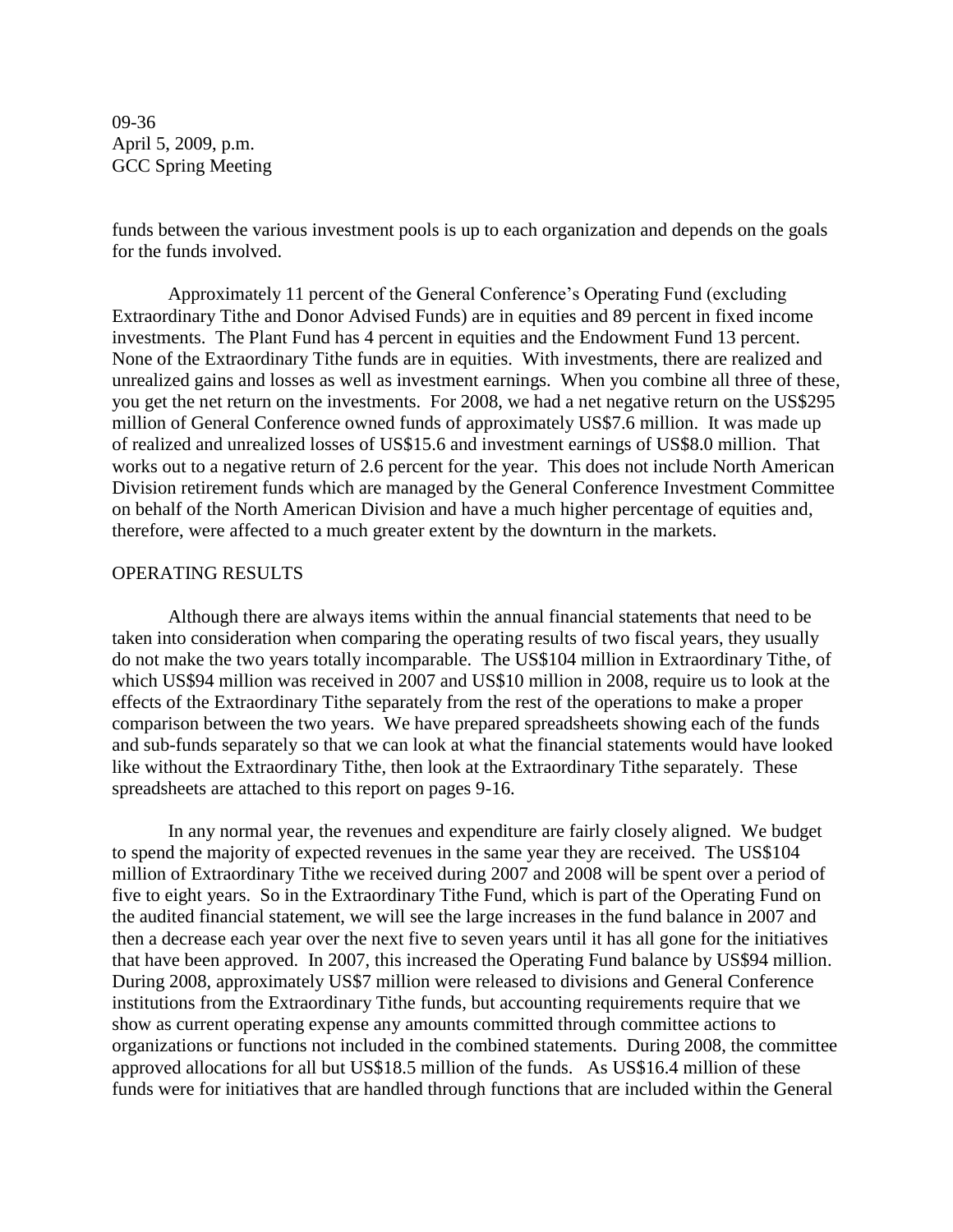09-37 April 5, 2009, p.m. GCC Spring Meeting

Conference's financial statements, those amounts appear as allocated funds. The US\$59.5 million that was voted for divisions and General Conference institutions that are not a part of the General Conference's combined statement are treated as a 2008 operating expense in the statement. The net of the US\$10 million received in 2008, plus the investment earnings of US\$1.2 million in 2008, and the US\$59.5 million treated as an expense in 2008 has the effect of reducing the Operating Fund balance by US\$46.4 million. The details of all of these items are shown in the spreadsheets on page 10.

In spite of the investment declines experienced during 2008, with the tithe and offerings being well above budget and the General Conference headquarters being US\$2.4 million under budget, the Operating Fund (excluding Extraordinary Tithe) had an increase of US\$2.0 million. We praise the Lord for that. When we combine all the General Conference Funds (excluding the Extraordinary Tithe Fund) we show a decrease of US\$2.6 million.

## WORKING CAPITAL AND OPERATING CAP SUMMARY

The working capital for 2008 is 105 percent as compared to 107 percent for 2007. The General Conference headquarters is limited by an expense cap equal to 2 percent of gross tithe. The General Conference headquarters' expenses in 2008 were US\$5.7 below the voted cap. Slide 29 (to the right) shows how we have operated over the last 11 years relative to the expense cap.

## BUDGET AND OPERATING CONSTRAINTS



With the uncertainties in

the markets and the world economy in October 2008 when the Annual Council voted the 2009 World Budget, it authorized the General Conference Administrative Committee to make adjustments to the budget, if necessary, because of the financial situation. In the World Budget that was voted, we had anticipated a 3 percent increase in appropriations to most divisions and General Conference institutions for 2009 over 2008. We did take an action in the General Conference Administrative Committee to hold off on the increase until the picture became a little clearer and we had the final operating results for 2008. We are recommending not to increase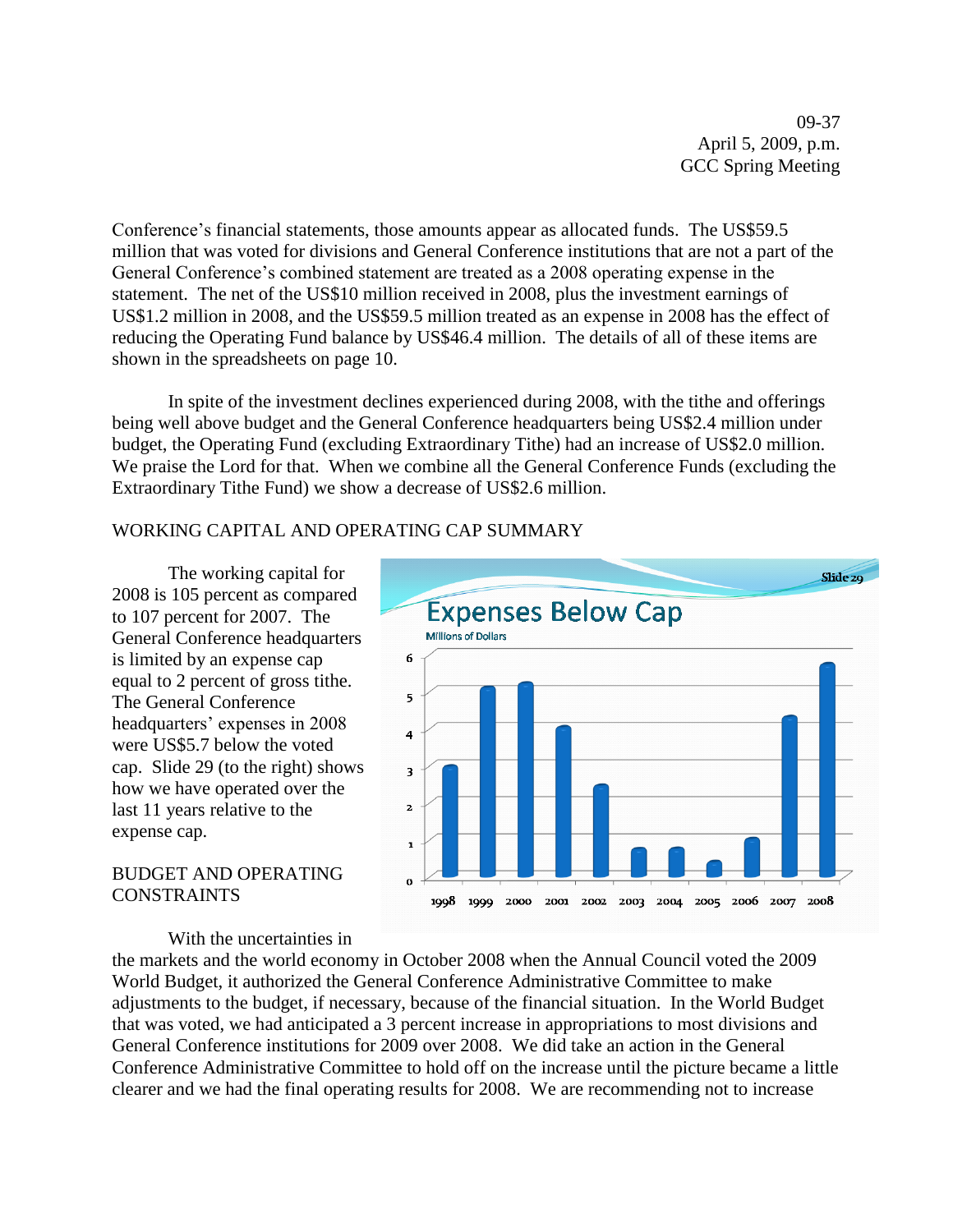09-38 April 5, 2009, p.m. GCC Spring Meeting

the base appropriation by the 3 percent originally proposed in the 2009 World Budget, but to give the equivalent of the 3 percent as a onetime appropriation from the Supplemental Budget. The difference is that it does not raise the baseline of appropriations for future budgets. It will depend on the economy, but our hope is that we will be able to maintain the same appropriation in 2010 as we have for 2008 and 2009, but that is not guaranteed.

At the same time, we put in place a number of constraints at the General Conference World Headquarters in light of the financial situation. We follow the North American Division on our remuneration rates. The North American Division voted not to increase the wage factor in 2009. We adjusted our budget accordingly which reduced our budgeted expenses by a little over US\$642,000. We also reduced travel budgets by 20 percent which totaled a little over US\$765,000 making a total budgeted savings of approximately US\$1.4 million. In addition, we put a virtual freeze on filling any positions that are or become vacant. We are reviewing and reporting to the General Conference Administrative Committee on these constraints every two months. There have been a few positions that had to be filled and a few where we have used temporary or part time staff to help cover functions that were critical. However, the annualized net savings from the approximately twenty unfilled budgeted positions at the present time is approximately US\$1.6 million.

We are monitoring very closely the effect the recession is having on tithes and offerings. We have looked at the last quarter of 2008 and compared it with the last quarter of 2007 and see approximately a 5 percent decrease. Part of that is due to changes in the exchange rates, but some of it is due to actual decreases in tithes and offerings because of the economy. We cannot compare the first two months of 2009 to previous year as there are a different number of Sabbaths involved. When we get to the end of March, we will be able to compare and analyze the first quarter of 2009. The item that is having the greatest effect on the revenues coming to the General Conference at this time is the strengthening of the US dollar against a number of currencies. A strong dollar is positive for the church as a whole as it makes the appropriation go farther, but on the flip side it has a major negative effect on the approximately 40 percent of our revenue that comes from outside of the US. We praise the Lord for the faithfulness of His children as they continue to return their tithes and give their offerings to finish the work.

#### **CONCLUSION**

During these turbulent economic times we have taken courage by the assurance that God is in charge. I have presented this passage from Ellen G White before but would once again share it as a reminder to keep our eyes on the One who is at the helm and who sees and knows all.

The servant of the Lord, Ellen G White, wrote in *My Life Today*, "We can see only a little way before us; "but all things are naked and opened unto the eyes of Him with whom we have to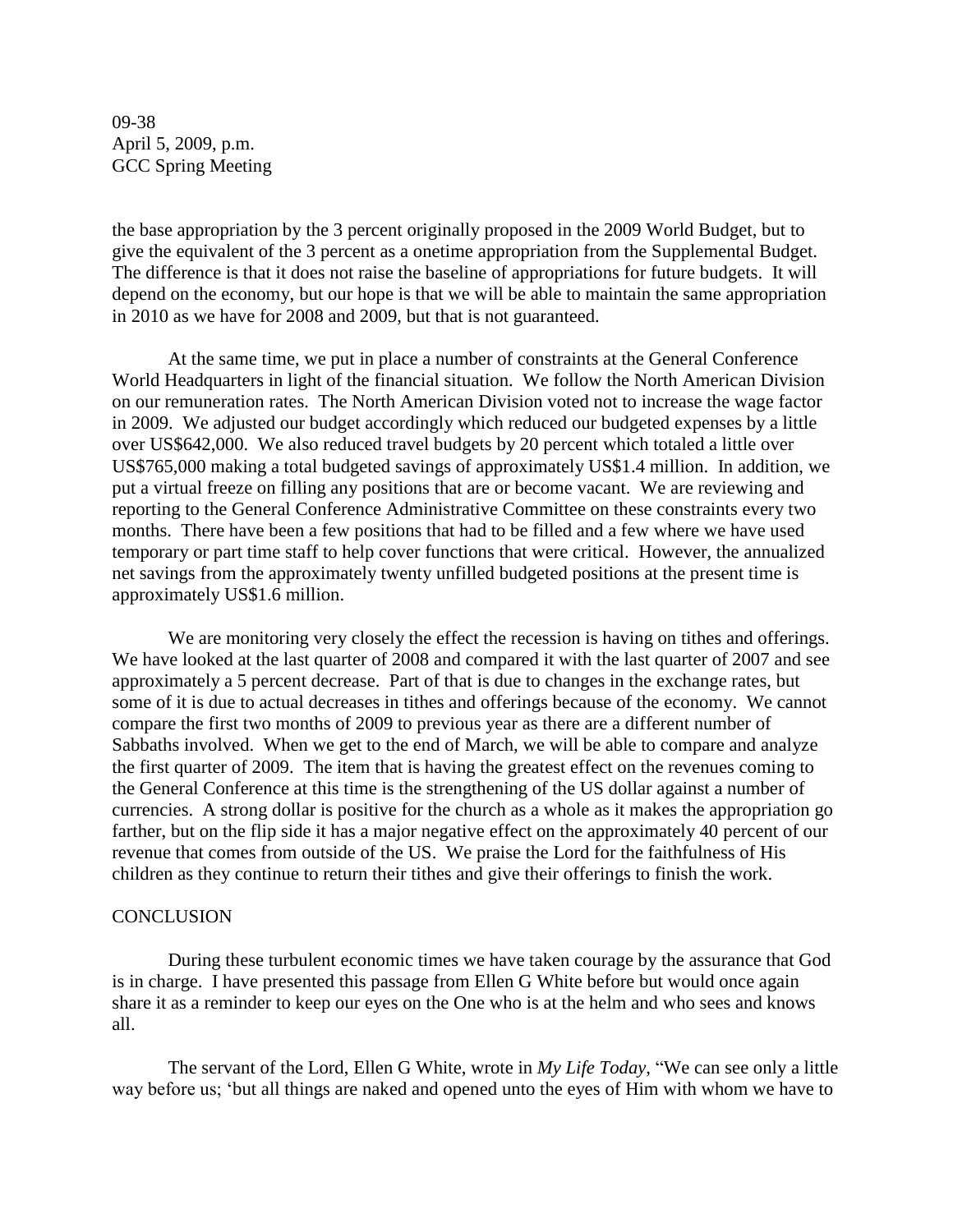09-39 April 5, 2009, p.m. GCC Spring Meeting

do." He never becomes confused. He sits above the confusion and distractions of the earth, and all things are opened to His divine survey; and from His great and calm eternity He can order that which His providence sees is best.

"If we were left to ourselves to plan, we should make mistakes. Our prejudices, our weaknesses, our self-deceptions, and our ignorance would be manifest in many ways. But the work is the Lord's, the cause is His; He never leaves His workmen without divine directions. . ."  $-ML$  10

FinPl&Bud01SM/01SM/103-01Ga/ FinPl&Bud02SM/02SM/103-02G/FinPl&Bud03SM/03SM/ 103-03G/FinPl&Bud04SM/04SM/103-04G/FinPl&Bud05SM/05SM/103-05G/FinPl&Bud06SM/ 06SM/103-06G/ FinPl&Bud07SM/07SM/103-07G/FinPl&Bud08SM/08SM/103-08G/ FinPl&Bud09SM/09SM to JRP

## 103-09G OPERATING EXPENSE CAP 2008 - REPORT

In fulfillment of the requirement for the General Conference to live within an operating expense cap of 2.0 percent of gross world tithe (see GCC 91-443, GCC 98-21, and GCC 00-23), it was

VOTED, To accept the report for the Operating Expense Cap 2008, as follows:

## Operating Expense Cap 2008

#### Operating Expense Cap Summary

| YEAR   | <b>GROSS</b><br>NAD.<br><b>TITHE</b> | <b>WORLD</b><br>TITHE % | <b>TOTAL</b> | <b>CAP</b> | <b>ACTUAL</b><br><b>OPERATING</b><br><b>EXPENSE</b> | <b>EXPENSE</b><br><b>UNDER</b><br>THE CAP | <b>EXPENSE</b><br>AS %<br>OF CAP |
|--------|--------------------------------------|-------------------------|--------------|------------|-----------------------------------------------------|-------------------------------------------|----------------------------------|
| 4.85%* |                                      |                         |              |            |                                                     |                                           |                                  |
| 1992   | 446,977,202                          | 2,616,378               | 449,593,580  | 21,805,289 | 19,152,695                                          | 2,652,594                                 | 87.84%                           |
| 1993   | 454,792,764                          | 2,685,069               | 457,477,833  | 22,187,675 | 21,083,033                                          | 1,104,642                                 | 95.02%                           |
|        |                                      |                         |              |            |                                                     |                                           |                                  |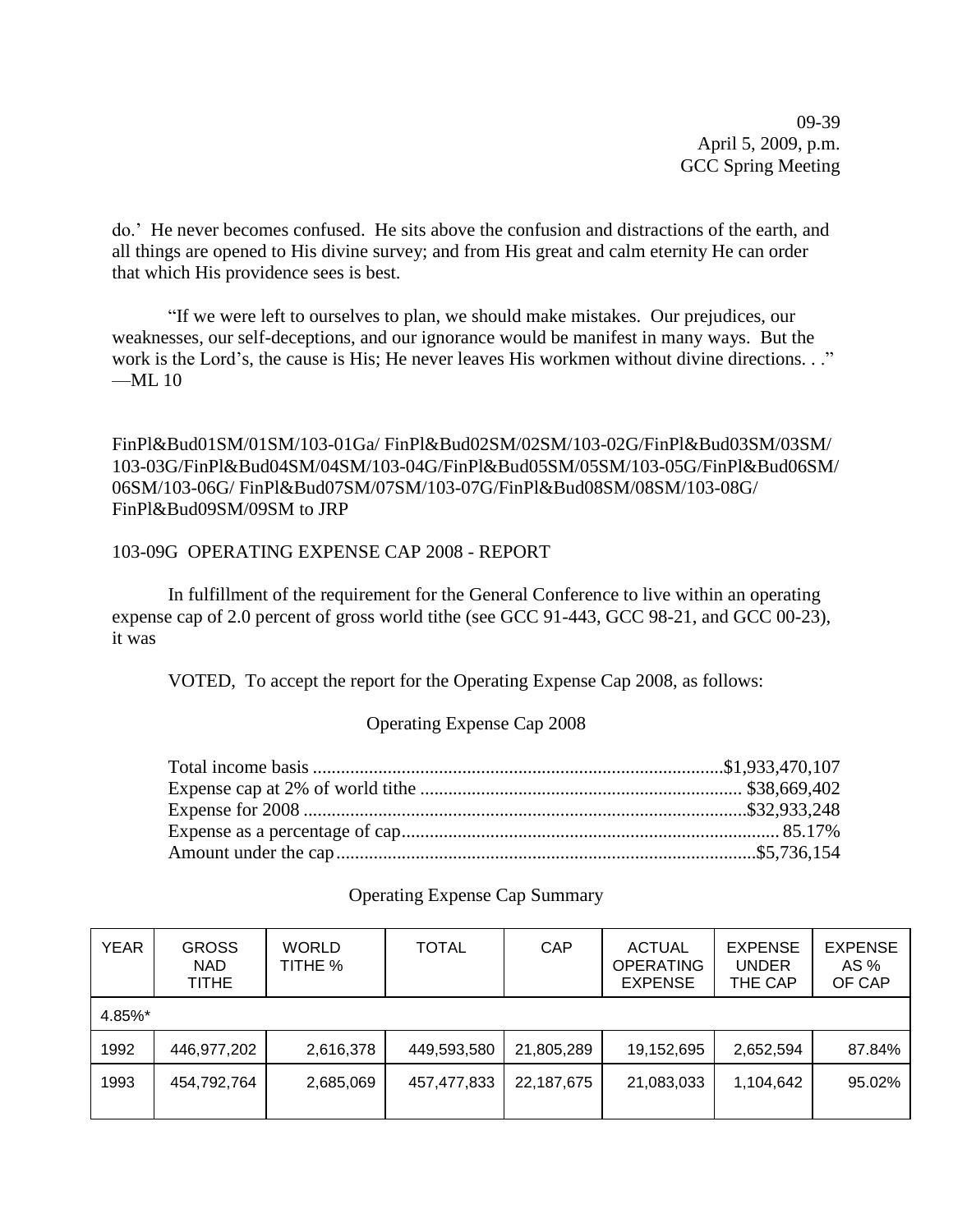## 09-40 April 5, 2009, p.m. GCC Spring Meeting

| <b>YEAR</b> | <b>GROSS</b><br><b>NAD</b><br><b>TITHE</b> | <b>WORLD</b><br>TITHE % | <b>TOTAL</b>  | CAP        | <b>ACTUAL</b><br><b>OPERATING</b><br><b>EXPENSE</b> | <b>EXPENSE</b><br><b>UNDER</b><br>THE CAP | <b>EXPENSE</b><br>AS %<br>OF CAP |
|-------------|--------------------------------------------|-------------------------|---------------|------------|-----------------------------------------------------|-------------------------------------------|----------------------------------|
| 4.85%*      |                                            |                         |               |            |                                                     |                                           |                                  |
| 1994        | 480,730,812                                | 2,902,438               | 483,633,250   | 23,456,213 | 21,918,901                                          | 1,527,312                                 | 93.45%                           |
| 1995        | 491,795,455                                | 3,226,237               | 495,021,692   | 24,008,552 | 22,098,370                                          | 1,910,182                                 | 92.04%                           |
| 1996        | 507,406,829                                | 2,912,685               | 510,319,514   | 24,750,496 | 23,073,972                                          | 1,676,524                                 | 93.23%                           |
| 4.25%*      |                                            |                         |               |            |                                                     |                                           |                                  |
| 1997        | 534,169,178                                | 4,233,457               | 538,402,635   | 22,882,112 | 21,422,458                                          | 1,459,654                                 | 93.62%                           |
| 1998        | 569,714,074                                | 9,073,464               | 578,787,538   | 24,598,470 | 21,618,414                                          | 2,980,056                                 | 87.89%                           |
| 1999        | 610,215,571                                | 4,209,332               | 614,424,903   | 26,113,058 | 20,999,068                                          | 5,111,990                                 | 80.42%                           |
| 2000        | 656,938,361                                | 4,235,930               | 661,174,291   | 28,099,907 | 22,877,949                                          | 5,221,958                                 | 81.42%                           |
| 2.00%**     |                                            |                         |               |            |                                                     |                                           |                                  |
| 2001        | 685,051,305                                | 429,500,692             | 1,114,551,997 | 27,913,439 | 23,862,558                                          | 4,044,881                                 | 85.51%                           |
| 2002        | 707,805,149                                | 434,912,910             | 1,142,718,059 | 27,342,516 | 24,879,758                                          | 2,462,758                                 | 90.99%                           |
| 2003        | 727,180,606                                | 475,704,684             | 1,202,885,290 | 26,922,403 | 26,172,840                                          | 749,563                                   | 97.22%                           |
| 2004        | 762,318,491                                | 555,412,923             | 1,317,731,414 | 27,646,624 | 26,886,383                                          | 760,241                                   | 97.25%                           |
| 2005        | 834,926,654                                | 622,213,348             | 1,457,140,002 | 29,142,800 | 28,740,301                                          | 402,499                                   | 98.62%                           |
| 2006        | 861,581,965                                | 741,151,992             | 1,602,733,957 | 32,054,679 | 31,036,519                                          | 1,018,160                                 | 96.82%                           |
| 2007        | 896,610,322                                | 884,519,508             | 1,781,129,830 | 35,622,597 | 31,304,400                                          | 4,318,197                                 | 87.88%                           |
| 2008        | 893,139,254                                | 1,040,330,853           | 1,933,470,107 | 38,669,402 | 32,933,248                                          | 5,736,154                                 | 85.17%                           |

\*The following six cost centers were removed from the cap, reducing it from 4.85% to 4.25% (see GCC 98-21):

11050 Adventist World Radio 41215 Geoscience Research Center 41920 Ellen G White Estate 41935 Ellen G White Estate Research Centers 61175 Auditing Service 61794 TRIPS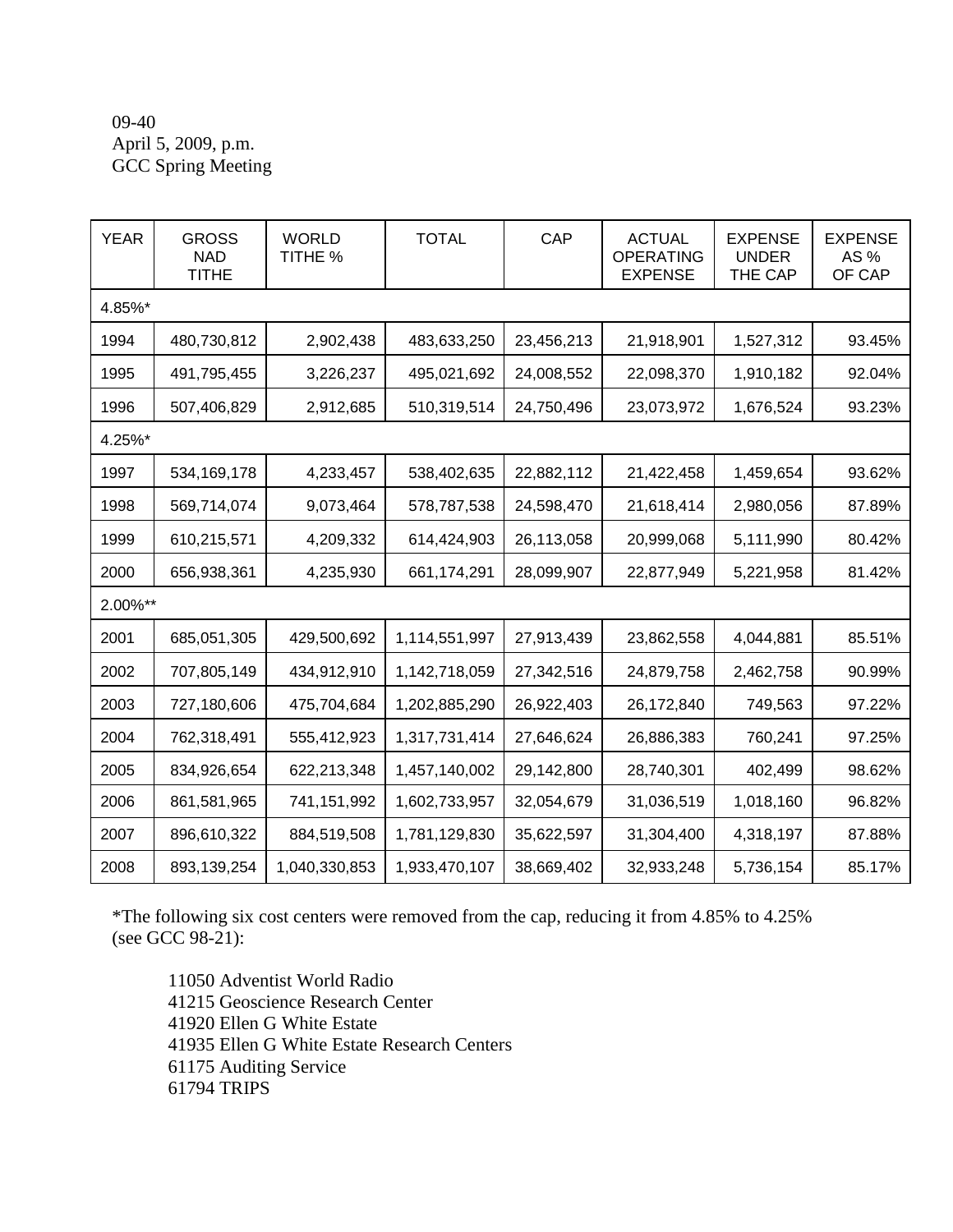09-41 April 5, 2009, p.m. GCC Spring Meeting

\*\*Because of NAD"s tithe percentage being phased down from 10.72% to 8.0% over 5 years, and the non-NAD divisions" tithe percentage being increased from 1% to 2% over 5 years, the CAP is also being phased in over the same 5-year period and is calculated as 2% of Gross World Tithe, as follows (see GCC 00-23):

- 2001 1/5 of distance between old and new calculation
- 2002 2/5 of distance between old and new calculation
- 2003 3/5 of distance between old and new calculation
- 2004 4/5 of distance between old and new calculation
- 2005 Full implementation of new calculation

### TRE/09SM to REL

### 2007 SUPPLEMENTAL BUDGET FUNDS

VOTED, 1. To approve \$3,500,000 (for a total of \$7,000,000) for the Adventist University of Africa from the balance of funds in the 2007 Supplemental Budget for the building program. This will provide the opportunity for the institution to begin functioning and will incur savings by completing the construction in a single phase.

2. To approve a three percent increase in appropriations, which were held due to budget constraints, for the divisions and institutions from the balance of funds in the 2007 Supplemental Budget.

#### TRE/09SM to JRP

#### EXTRAORDINARY TITHE FUND

VOTED, To approve the financial statement of the Extraordinary Tithe Fund for the period ending February 28, 2009

(The financial statement of the Extraordinary Tithe Fund is filed with the official copy of the minutes.)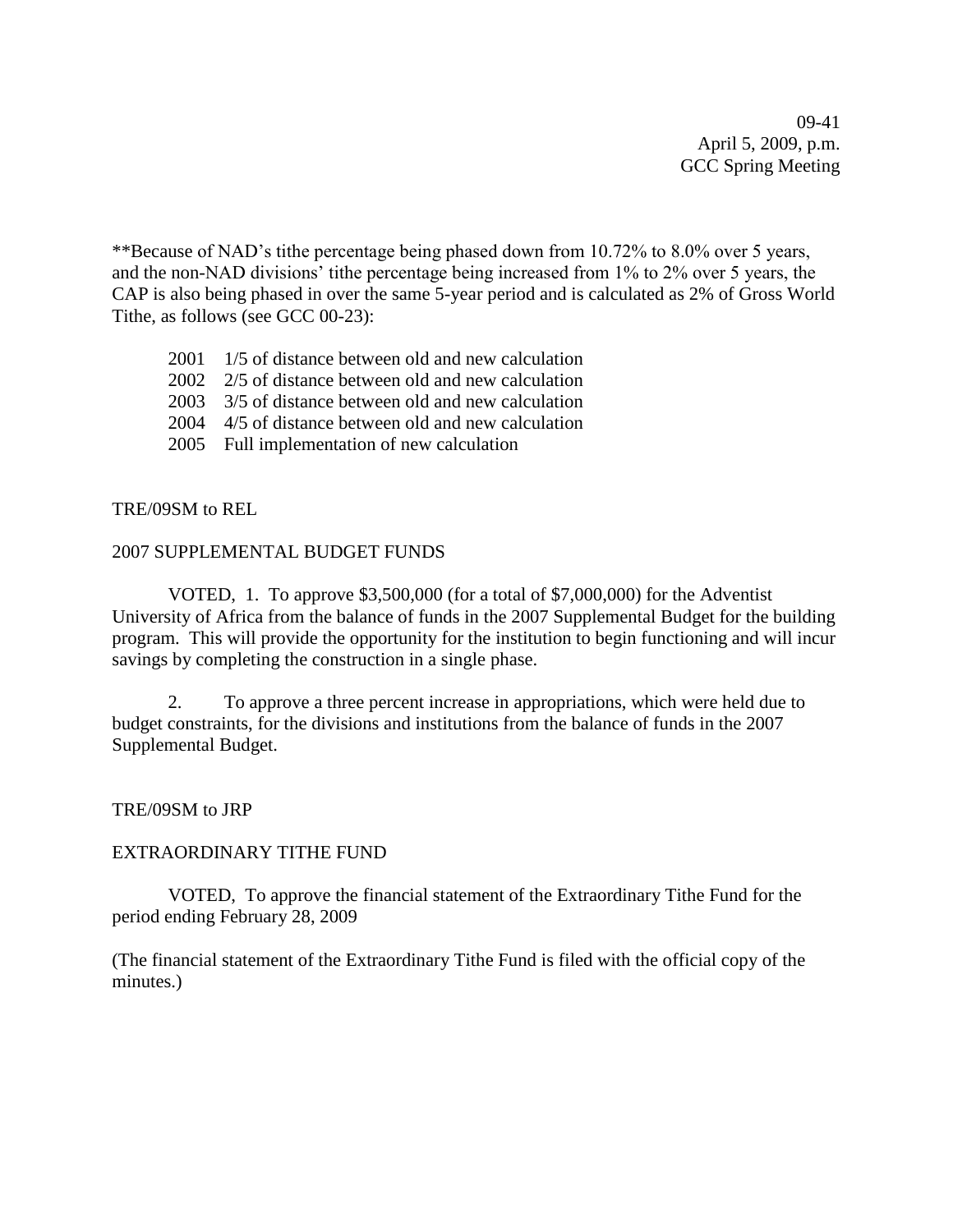09-42 April 5, 2009, p.m. GCC Spring Meeting

#### TRE/09SM to JRP

## COMBINED FINANCIAL STATEMENTS AND AUDITORS" REPORT

Juan Prestol, Undertreasurer of the General Conference, made a presentation covering areas of particular interest in the Combined Financial Statements of the General Conference for the year ending December 31, 2008.

(The Combined Financial Statements and the auditors" report are filed with the official copy of the minutes.)

### TRE/FinAudRev/09SM to REL

### AUDITED FINANCIAL STATEMENT 2008

James E Nyquist, of Maner Costerisan, P.C., read the auditors' opinion for the combined financial statements and for the unitized funds.

VOTED, To accept the 2008 Combined Financial Statements of the General Conference of Seventh-day Adventists for the period ending December 31, 2008, as recommended by the General Conference Financial Audit Review Committee, (which include the Operating Funds, The Plant Fund, and Other Funds) and the auditors' opinions for the following unitized funds:

Money Fund Capital Preservation Fund Bond Fund Income Fund Large Cap U.S. Equity Fund Small Cap U.S. Equity Fund International Fund Emerging Markets Fund Euro Bond Fund

(A copy of the Annual Financial Statements is filed with the official copy of the minutes.)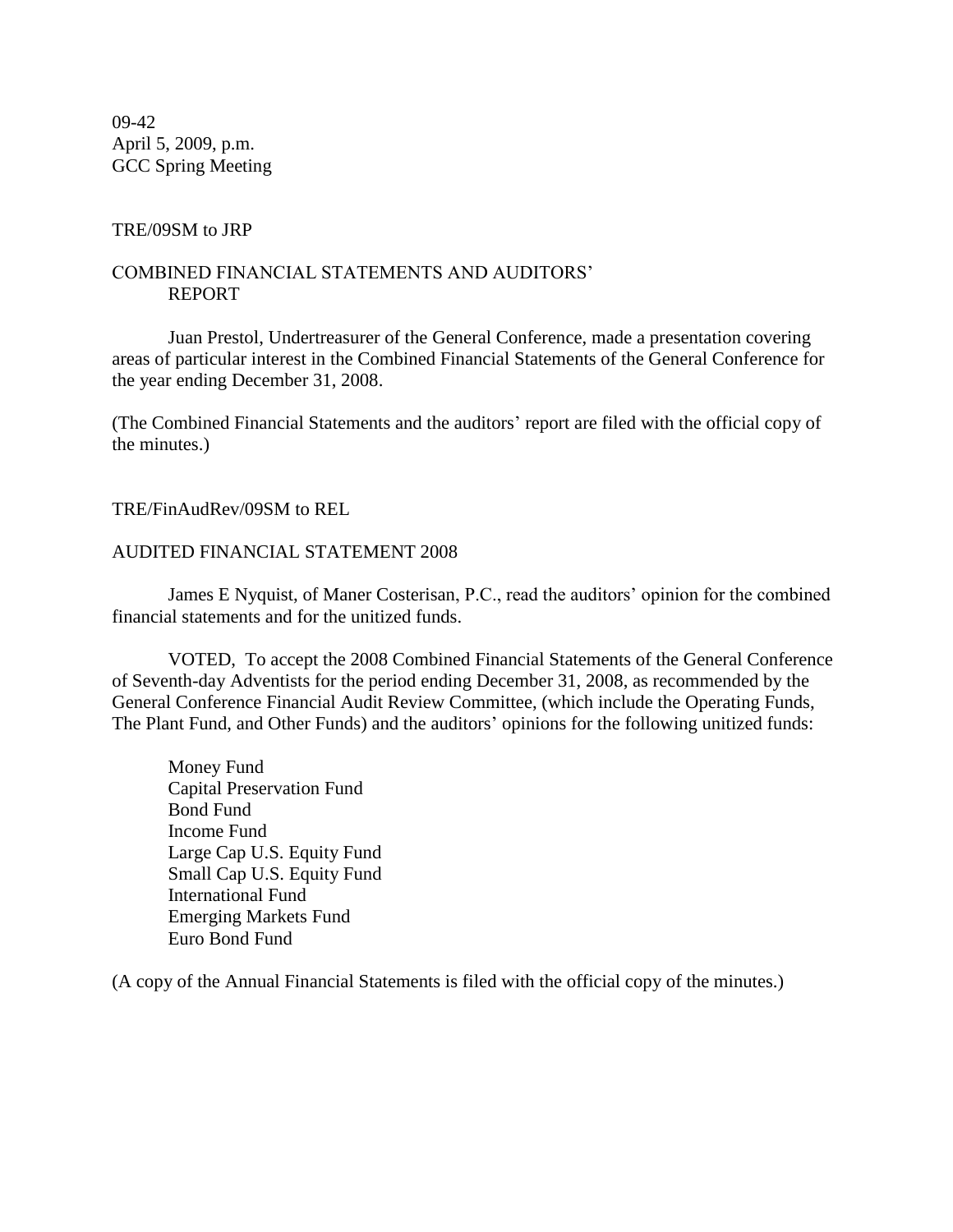09-43 April 5, 2009, p.m. GCC Spring Meeting

#### TRE/FinAudRev/09SM to REL

## AUDIT MANAGEMENT LETTER, POLICY COMPLIANCE REPORT AND RESPONSE

James E Nyquist, of Maner Costerisan, P.C., read the Audit Management Letter and Policy Compliance Report. Robert E Lemon read the General Conference Management Letter of Response.

VOTED, To accept the 2008 Audit Management Letter, Policy Compliance Report, and General Conference Management Letter of Response.

(The Financial Statements and letters are filed with the official copy of the minutes.)

#### TRE/FinAudRev/09SM to REL

## GENERAL CONFERENCE FINANCIAL AUDIT REVIEW COMMITTEE REPORT

Gina S Brown, Secretary of the General Conference Financial Audit Review Committee, presented the General Conference Financial Audit Review Committee Report, a copy of which is filed with the official minutes. It was

VOTED, To accept the General Conference Financial Audit Review Committee Report.

Max A Trevino, Chair of the General Conference Financial Audit Review Committee, expressed his appreciation for the work that was done by Treasury.

### TRE/09SM to RER

### REPORT ON INVESTMENTS

Roy E Ryan, Associate Treasurer of the General Conference, reported on the portfolio of investments of the Church.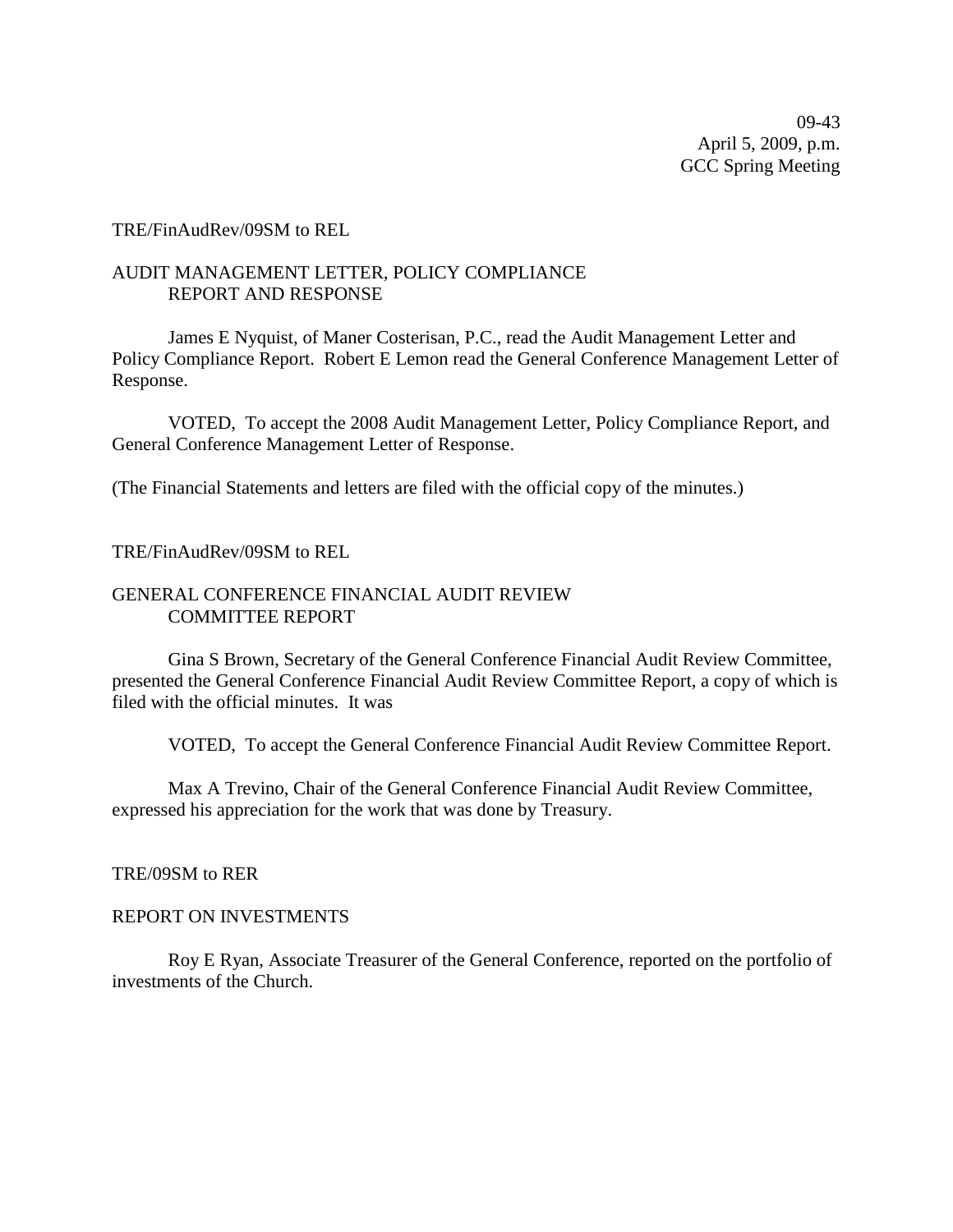09-44 April 5, 2009, p.m. GCC Spring Meeting

#### TRE/09SM to REL

#### TREASURER"S REPORT

VOTED, To receive the Treasurer"s Report as presented by Robert E Lemon.

### GENERAL CONFERENCE CORPORATION MEMBERS" MEETING

At 4:10 p.m. the General Conference Corporation members' meeting was convened, after which the business session of the General Conference Executive Committee reconvened.

## TRE/ADCOM/TreC/GCDO09SM/09SM to RER

### 117-09G SPECIAL CONSIDERATION SECURITIES

VOTED, To allow the General Conference Investment Committee the latitude to instruct professional managers to use those investment instruments as outlined in GC S 85 50, paragraphs 1-b, 1-d, and 1-e, when appropriate, in order to make use of available tools to enhance management of downside risk, with the understanding that such instructions will be informed by GC S 85 15, paragraphs 3 and 4. Use of those investment instruments as defined in GC S 85 50, paragraphs 1-b, 1-d, and 1-e, shall only be utilized by the General Conference Investment Committee upon recommendation by the consultant retained by the General Conference Investment Committee and executed by professional managers as retained for the various portfolios and funds that are the responsibility of the General Conference Investment Committee.

#### OAKWOOD UNIVERSITY REPORT

Prayer was offered by Delbert W Baker, President of Oakwood University.

Delbert W Baker presented a report on Oakwood University. The report noted the history of Oakwood University. Today the school has 1865 students, 110 faculty, and 210 staff members. This is the highest enrollment the school has had to date. Oakwood University is mission directed, academically progressive, and fiscally conservative.

VOTED, To receive the report from Oakwood University.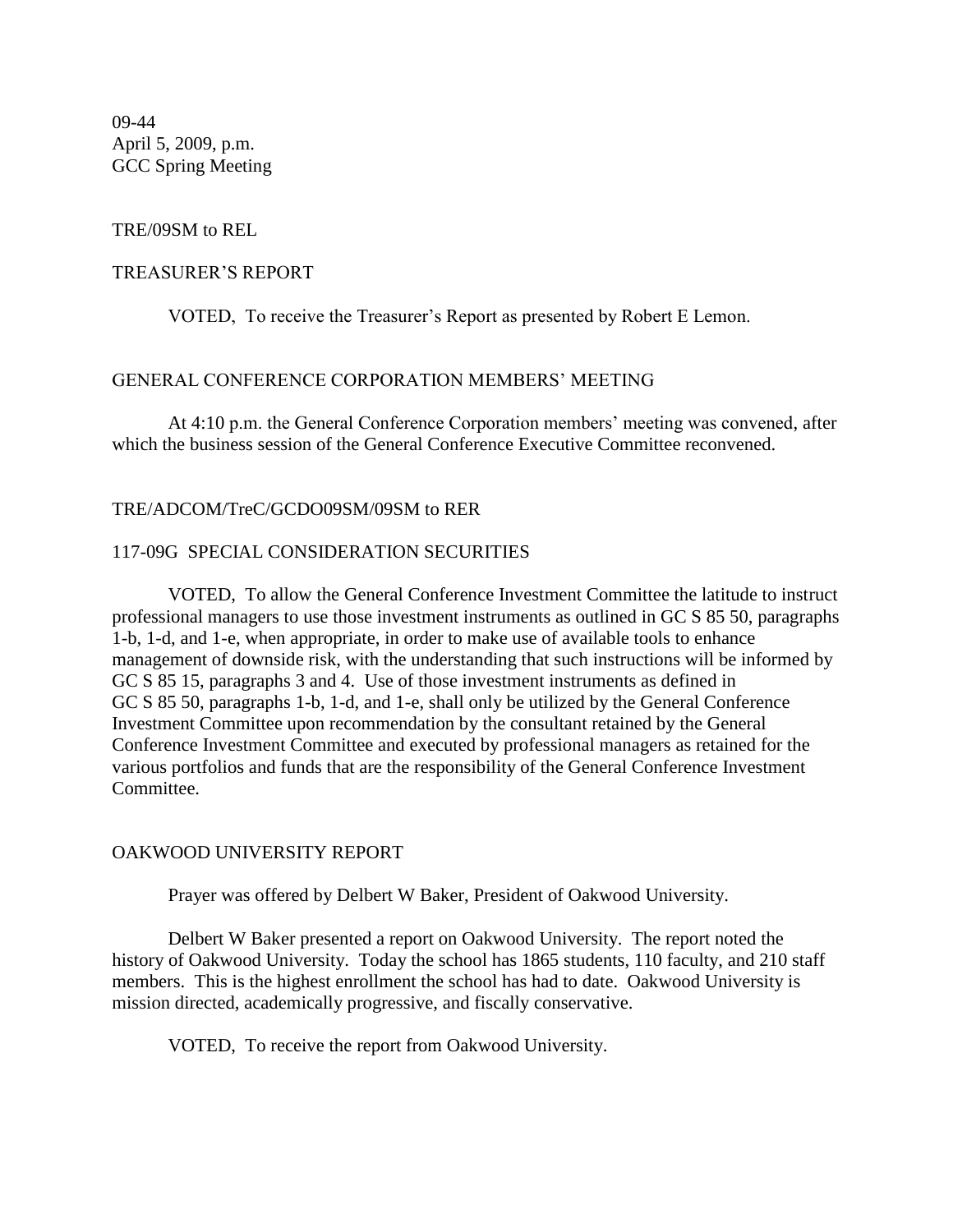09-45 April 5, 2009, p.m. GCC Spring Meeting

# HOPE CHANNEL, INCORPORATED, MEMBERS" MEETING

At 4:52 p.m. the Hope Channel, Incorporated, members' meeting was convened, after which the business session of the General Conference Executive Committee reconvened.

Prayer was offered by Bruno R Vertallier, President of the Euro-Africa Division.

Prayer was requested for those mourning the loss of those who died in the plane crash in Montana on March 22, 2009.

> Jan Paulsen, Chair Claude Sabot, Secretary Larry R Evans, Editorial Secretary Tamara K Boward, Recording Secretary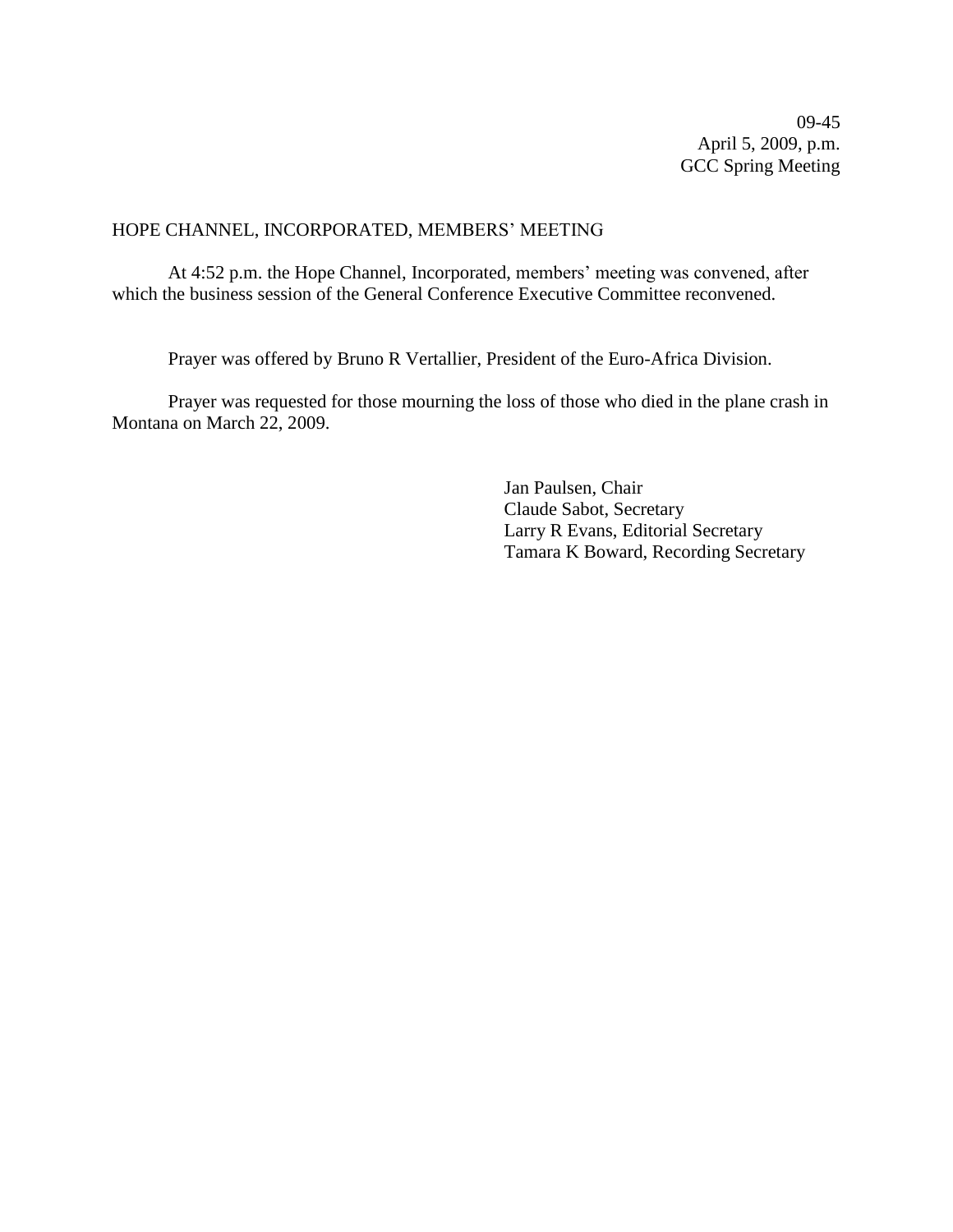09-47

## SPRING MEETING OF THE

#### GENERAL CONFERENCE EXECUTIVE COMMITTEE

April 6, 2009, 8:00 a.m.

### DEVOTIONAL

The devotional message entitled, "Heavenly Hope," was presented by Anthony R Kent, Associate Secretary of the Ministerial Association at the General Conference.

All people are looking for the same essential thing . . . Hope! Normal, healthy, mature people—people of every nation, tribe, and language are looking for Hope! And we have an opportunity to escort people, our friends, neighbors and family into this arena of true Hope.

The Christian perspective of Hope is not so much wishful positive thinking but expectancy, certainty, and confidence. This confidence is due to the Perfect Life, the only Perfect Life! The atoning sacrificial death of Jesus on a cross! The extraordinary resurrection and the ascension into heaven itself of the lovely Jesus! And Hope doesn"t just end there—there is the Blessed Hope! Jesus will come again!

In seemingly hopeless situations, God has repeatedly done the unthinkable and offered Hope and now humanity is in a position to look at this Hope cumulatively! From the fall of humanity to the present, God has frequently and regularly provided hope. Clear examples can be found in the experiences of Adam and Eve; Noah, the giving of the covenant and the rainbow; Abraham and Sarah; Joseph; Moses, the Exodus, the gift of the promised land; Rahab; Naaman; David; and Daniel.

In Luke 2, Simeon is characterized as an old man of faith who had the dual characteristics of hope and resilience. Many of God"s people have these characteristics of hope and resilience and they display it through their lives as they await the return of Jesus, the Blessed Hope.

Sometimes Hope is found when and where we do not expect it. Jesus told a very significant story of a young prodigal who found Hope in what he was actually running from, as recorded in Luke 15:11-32. Though he took and misused the assets of his father, he could not deprive his father of hope. While the elder son was the sole heir of all his father"s tangible possessions, he needed to also inherit the intangible possessions of the estate—hope, grace, and generosity.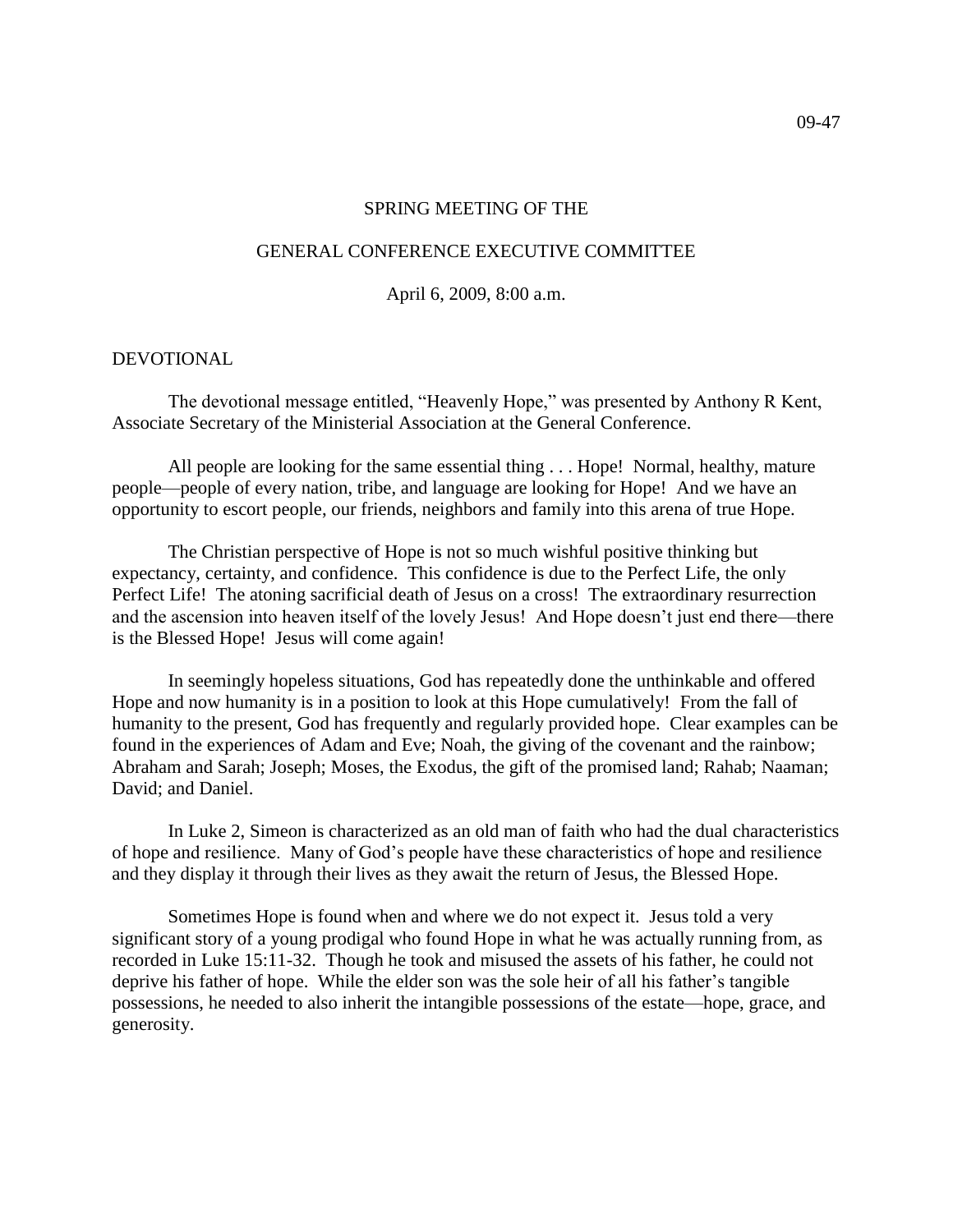09-48 April 6, 2009, a.m. GCC Spring Meeting

We, as the Church need to ensure that we offer our world these "intangible" possessions of our Heavenly Father. We are called to live our lives in the reality, the certainty, and the expectancy of Heavenly Hope!

-------

Prayer was offered by Cindy Tutsch, Associate Director of the Ellen G White Estate.

Ella S Simmons, chair, called to order the third session of the 2009 Spring Meeting.

#### MIN/09SM to GDK

## FRENCH *MINISTRY* MAGAZINE PRESENTATION

*Ministry* magazine will now be available in French. A copy was presented to Jan Paulsen as well as the division presidents.

A prayer of dedication was offered by Gerry D Karst, Vice President of the General Conference.

#### MIN/SEC/09SM to LRE

## SAUVAGNAT, BERNARD—ASSOCIATE EDITOR FOR FRENCH EDITION OF *MINISTRY* MAGAZINE - APPOINTMENT

VOTED, To appoint Bernard Sauvagnat as Associate Editor for the French edition of *Ministry* magazine.

#### ADCOM/PreC/GCDO09SM/09SM to JP(DIV)

#### 120-09G ROADMAP FOR MISSION

VOTED, To approve the document, Roadmap for Mission, as a statement of philosophy, with the understanding that additional edits suggested from the floor will be considered by an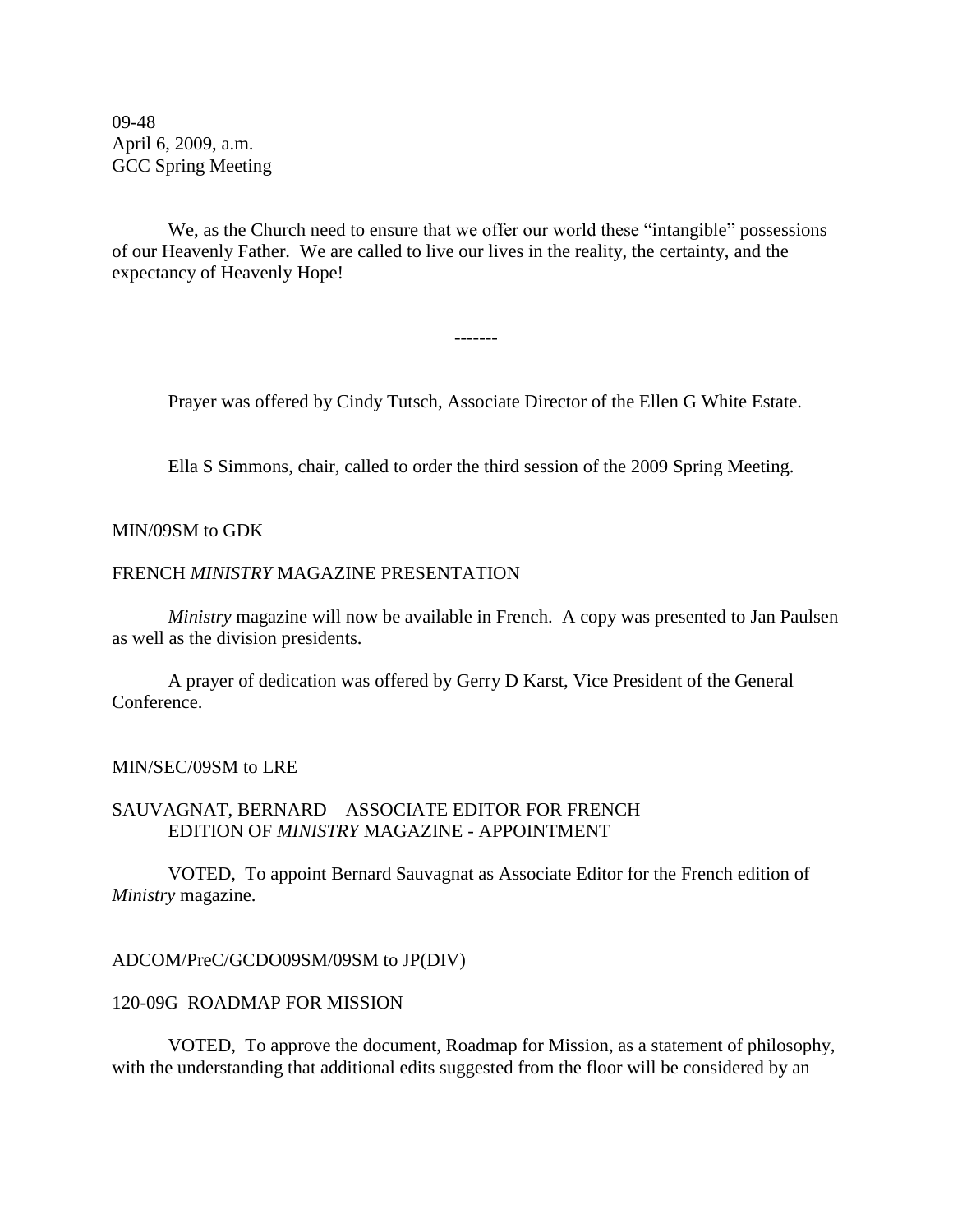09-49 April 6, 2009, a.m. GCC Spring Meeting

editing committee and brought to the 2009 Annual Council prior to being inserted into the General Conference *Working Policy*. The document reads as follows:

## RATIONALE

Mission is the lifeblood of the Seventh-day Adventist Church. Mission is woven into our identity; mission defines who we are and why we exist. Early in our movement, we took the Great Commission (Matthew 28: 18-20) as our divine mandate motivated by the vision of the everlasting gospel reaching every nation, tribe, language, and people (Revelation 14: 6-12). Our mission is God's mission

Under the blessing of the Lord, our Church has grown, reaching to Earth's farthest bounds. When we began, our mission placed us among people who had traditions of Christianity. Today, however, mission takes us to populations that are rooted in other world religions. Furthermore, in some areas of the world, conversion to Christianity is frowned upon or even runs the risk of threatening one"s person and life. The history of Christianity indicates that this has practically always been the case.

At the same time, the spirit of the age encourages acceptance of all world religions as valid expressions of the human spirit and discourages efforts to persuade people to turn from one religion to another. Some Christian theologians even argue that the task of missions is to affirm people in their own religion—to make Hindus better Hindus, Muslims better Muslims, Buddhists better Buddhists, and so on.

Among Seventh-day Adventists, one finds a variety of initiatives and methodologies toward people of different religions. While the concern for mission is commendable, the proliferation of approaches makes it all the more imperative for the organized Church to articulate simply and clearly the nature of our mission—what it is and how we go about it firmly grounded in the authority of the Scriptures.

We must find our roadmap for mission in the specific instructions and acts of Jesus and the apostles as recorded in the Scriptures. In His sovereignty, the Lord takes initiatives to reveal Himself to men and women through a variety of means. For instance, in the Old Testament, we read of people outside the circle of the chosen people who were followers of God—Melchizedek (Genesis 14:18-20), Jethro (Exodus 18:1-27), Naaman (2 Kings 5:1), and so on. Likewise, the New Testament tells of the Magi (Matthew 2:1-12), of Gentiles who were "God-fearers" (Acts 13:43, 50; 16:14; 17:4, 17), and of others who obeyed God"s law through following their conscience (Romans 2:14-16). Such examples, however, do not provide a template for Seventhday Adventist mission; they simply provide laudable examples of the Lord"s working.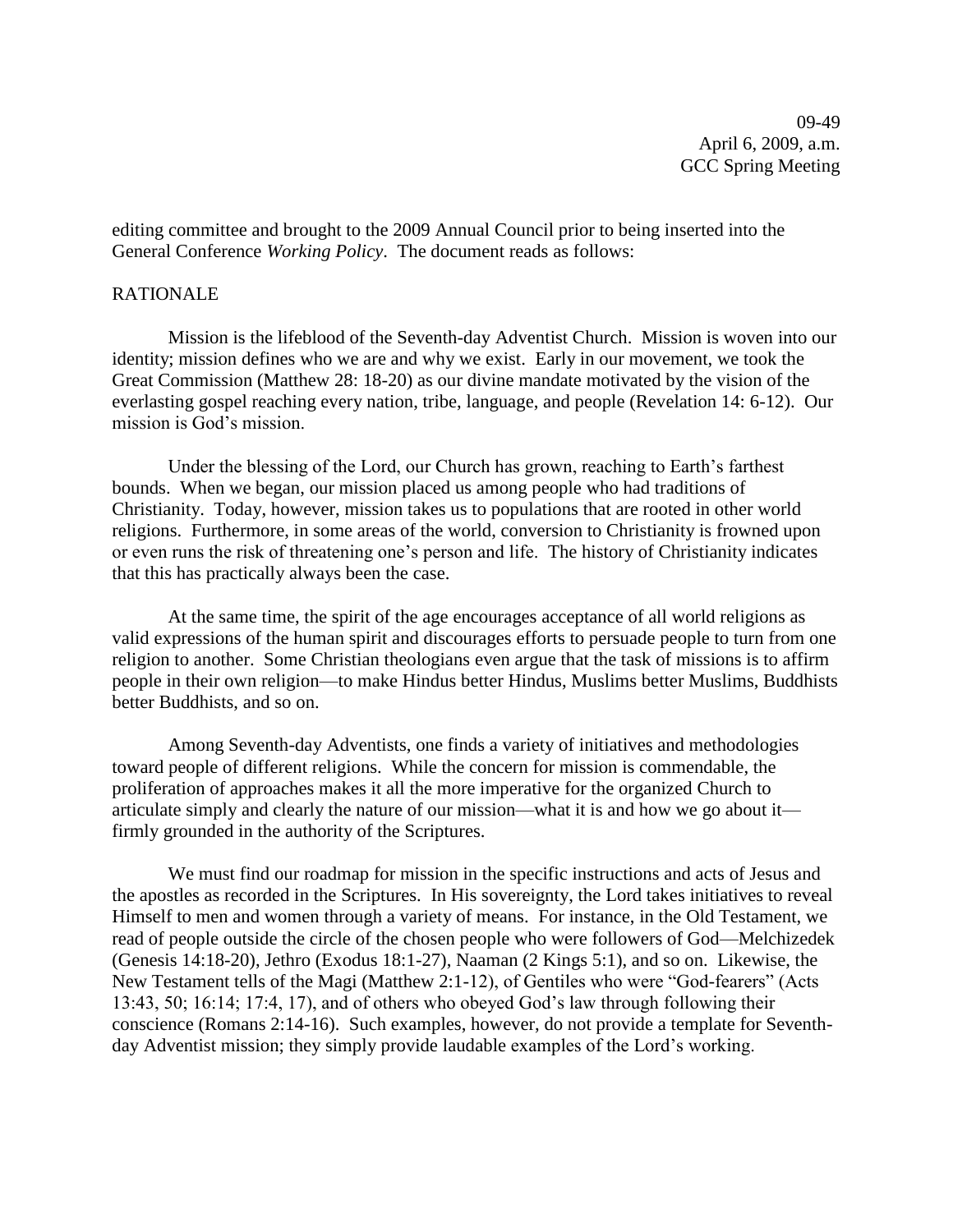09-50 April 6, 2009, a.m. GCC Spring Meeting

#### THE MISSION

Seventh-day Adventist mission is centered in God"s loving gift of His Son to be the Saviour of the world. We are to share this good news with all people, telling them that "Salvation is found in no one else, for there is no other name under heaven given to men by which we must be saved" (Acts 4:12), and that "whoever believes in Him shall not perish but have eternal life" (John 3:16).

At its core, mission is bearing witness through word and life and in the power of the Holy Spirit. As the Lord commanded Israel of old," You are my witnesses, . . . and my servant whom I have chosen" (Isaiah 43:10), so the Risen Lord commands us, "You will receive power when the Holy Spirit comes on you; and you will be my witnesses in Jerusalem, and in all Judea and Samaria, and to the ends of the earth" (Acts 1:8).

Seventh-day Adventist mission is comprehensive in its scope. It involves proclaiming the good news to the whole world (Matthew 24:14), making disciples of all nations by going, baptizing, and teaching them (Matthew 28:18-20), and inviting them into the *ecclesia*—the endtime community of believers in Jesus who worship God the Creator and Redeemer (Revelation 12:17; 14:6-7).

This community, the Church, is the body of Christ (1 Corinthians 12, Ephesians 1:21, 22; 4:4-6). In this fellowship where Jesus is confessed as Saviour and Lord, and where the Scriptures provide the foundation for instruction, members experience the transforming power of the new life in Christ. They love one another (John 13:31, 32); they are united, despite differences of race, gender, or social standing (Ephesians 2:12-14; Galatians 3:28); and they grow in grace (2 Peter 3:18). They, in turn, go out to make disciples of other people, and they carry forward Jesus' ministry of compassion, help, and healing to the world (Matthew 10:7, 8).

Although other Christians also preach the gospel, Seventh-day Adventists understand our special calling as proclaiming the good news of salvation and obedience to God's commandments. This proclamation takes place during the time of God"s judgment and in the expectation of the soon return of Jesus, bringing to an end the cosmic conflict (Revelation 14: 6, 7; 20:9-10).

Seventh-day Adventist mission, therefore, involves a process of proclamation that builds up a community of believers "who keep the commandments of God and have the faith of Jesus" (Revelation 14:12). They live lives of service to others and eagerly await the Second Coming of the Lord.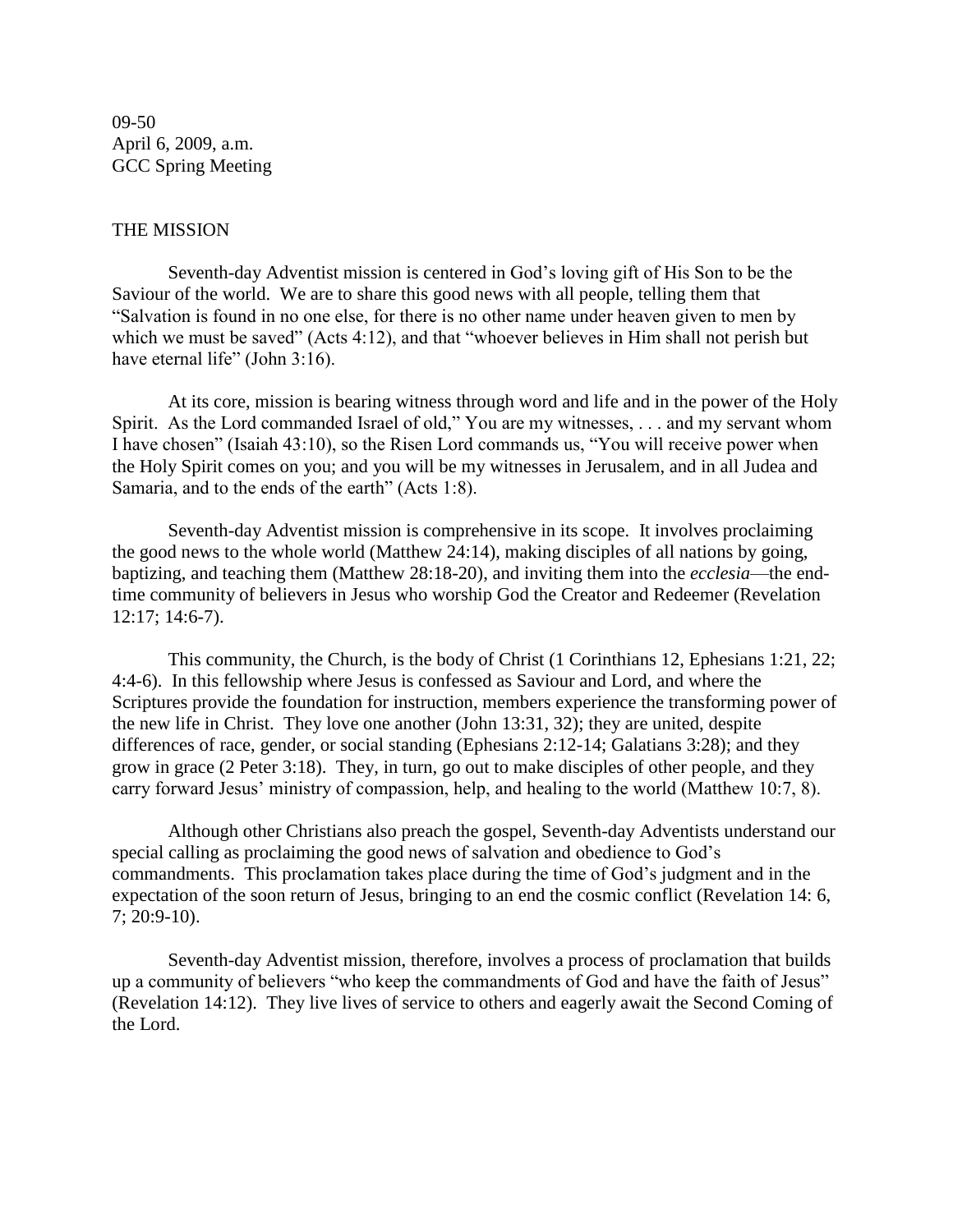09-51 April 6, 2009, a.m. GCC Spring Meeting

#### FULFILLING THE MISSION

Our mission remains unchanged wherever we find ourselves in the world. How we fulfill it—how we go about it—however, takes a variety of forms depending on differences in culture and conditions in society. Fulfilling the mission where non-Christian religions prevail often entails significant modifications in approaching the task. We encounter cultural differences, other writings that are deemed sacred, and sometimes restrictions in religious freedom.

#### *The Example of the Apostles*

The conditions Seventh-day Adventists face in sharing the message of Jesus to people of other religions largely parallel those that the apostles encountered. How they went about the mission is instructive for us today.

The first Christians faced a world of many deities. It was also a dangerous world, as the Caesars in Rome increasingly demanded not only respect, but worship as divine. Yet they risked everything they had, even their lives, and many lost it, in an unbreakable commitment to their Savior.

In this environment, the apostles always uplifted Jesus Christ as mankind"s only hope. They did not shrink from proclaiming who He was and what He had done. They announced forgiveness and new life through Him alone, and they called people everywhere to repentance in view of judgment to come and the return of Jesus (Acts 2:38; 8:4; 1 Corinthians 2: 2). And they proclaimed that only one person could rightly be adored as Lord—Jesus Christ: "For even if there are so-called gods, whether in heaven or on earth (as indeed there are many "gods" and many "lords"), yet for us there is but one God, the Father…and there is but one Lord, Jesus Christ. . . " (1 Corinthians 8:5, 6).

Although they modified their approach in keeping with the audience, they never deviated from proclaiming the uniqueness of Jesus as the hope of the world. They never suggested that they had come to help their hearers find a deeper spiritual experience within their own religions; on the contrary, they challenged them to turn to the salvation provided in Christ. Thus, the Apostle Paul in Athens began his discourse on Mars Hill by referring to the gods the people were worshipping, but led them to the message of Jesus and His resurrection (Acts 17:22-31).

#### *Writings of other Religions*

Paul made references to non-biblical writings in his speech in Athens and his letters (Acts 17:38; 1 Corinthians 15:33; Titus 1:12), but he gave priority to the Scriptures (the Old Testament) in his proclamation and instruction to the new Christian communities (Acts 13:13-47; 2 Timothy 3: 16, 17; 4:2).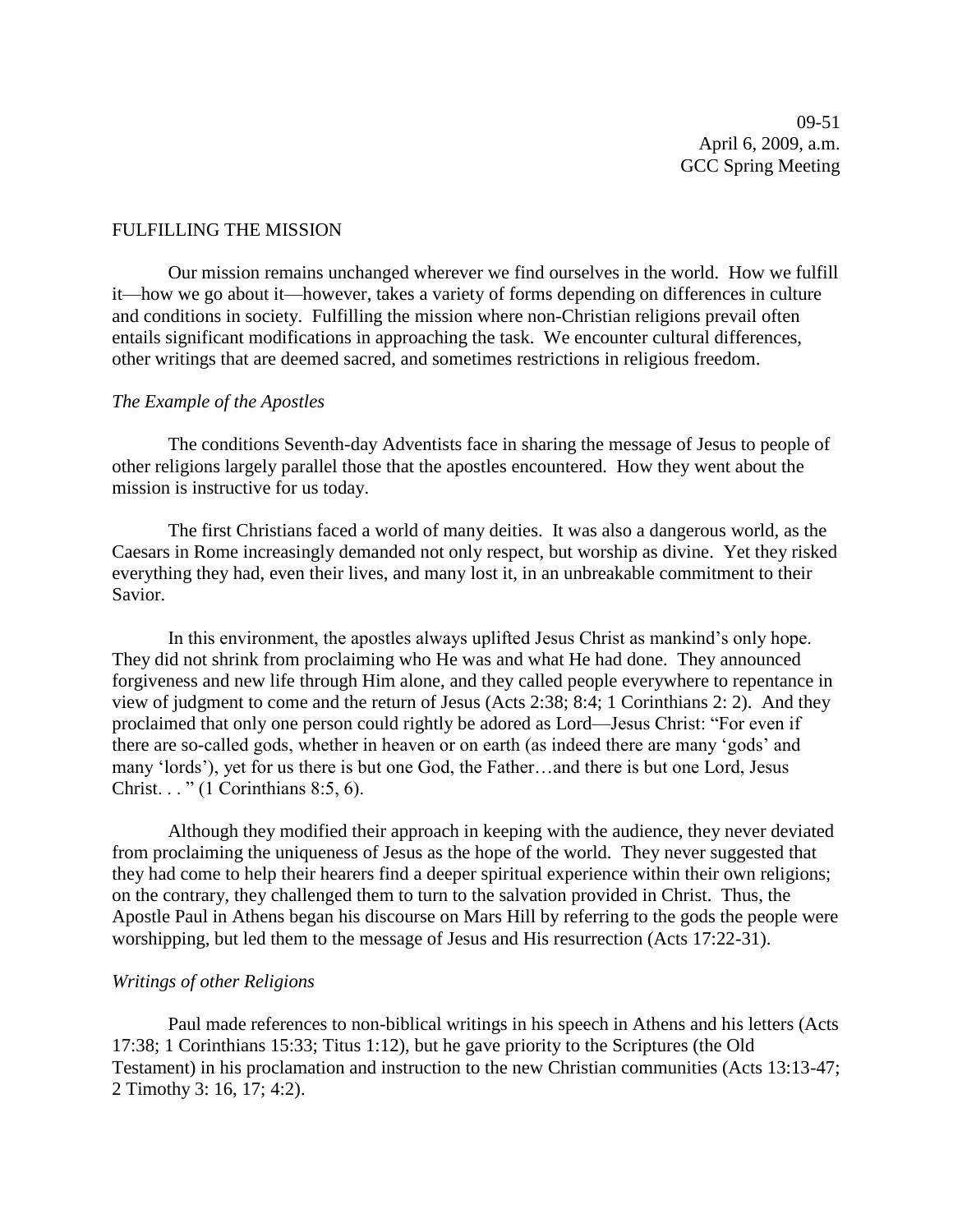09-52 April 6, 2009, a.m. GCC Spring Meeting

In Seventh-day Adventist witness, the writings of other religions can be useful in building bridges by pointing to elements of truth that find their fullest and richest significance in the Bible. These writings should be used in a deliberate attempt to introduce people to the Bible as the inspired Word of God and to help them transfer their allegiance to the Scriptures as the source of faith and practice. However, the nurture and spiritual growth of new believers must be accomplished on the basis of the Bible and its exclusive authority (see "Guidelines for Engaging in Global Mission").

#### *Contextualization*

The Apostle Paul also described how he adapted his approach to his audience: "Though I am free and belong to no man, I make myself a slave to everyone, to win as many as possible. To the Jews I became like a Jew, to win the Jews. To those under the law I became like one under the law (though I myself am not under the law), so as to win those under the law. To those not having the law I became like one not having the law (though I am not free from God"s law but am under Christ's law), so as to win those not having the law. To the weak I became weak, to win the weak. I have become all things to all men so that by all possible means I might save some" (1 Corinthians 9:19-22).

From Paul"s example arises contextualization—the intentional and discriminating attempt to communicate the gospel in a culturally meaningful way. For Seventh-day Adventist mission, contextualization must be faithful to the Scriptures, guided by the Spirit, and relevant to the host culture, remembering that all cultures are judged by the gospel.

As the Church seeks to adapt its approach to mission in a very diverse world, the danger of syncretism—the blending of religious truth and error—is a constant challenge. Contextualization should only be attempted within a specific cultural location, close to where the people live, and it is a process that should involve church leaders, theologians, missiologists, local people, and ministers.

## *Openness and Identity*

Paul sought to be open and honest in his presentation of the gospel: "We have renounced secret and shameful ways; we do not use deception, nor do we distort the word of God. On the contrary, by setting forth the truth plainly we commend ourselves to every man"s conscience in the sight of God" (2 Corinthians 4:2). Likewise, we are to carry out our mission openly, not concealing our name and purpose unless they create formidable barriers. In many contexts, identifying ourselves as "Seventh-day Adventist" will be preferable to "Christian."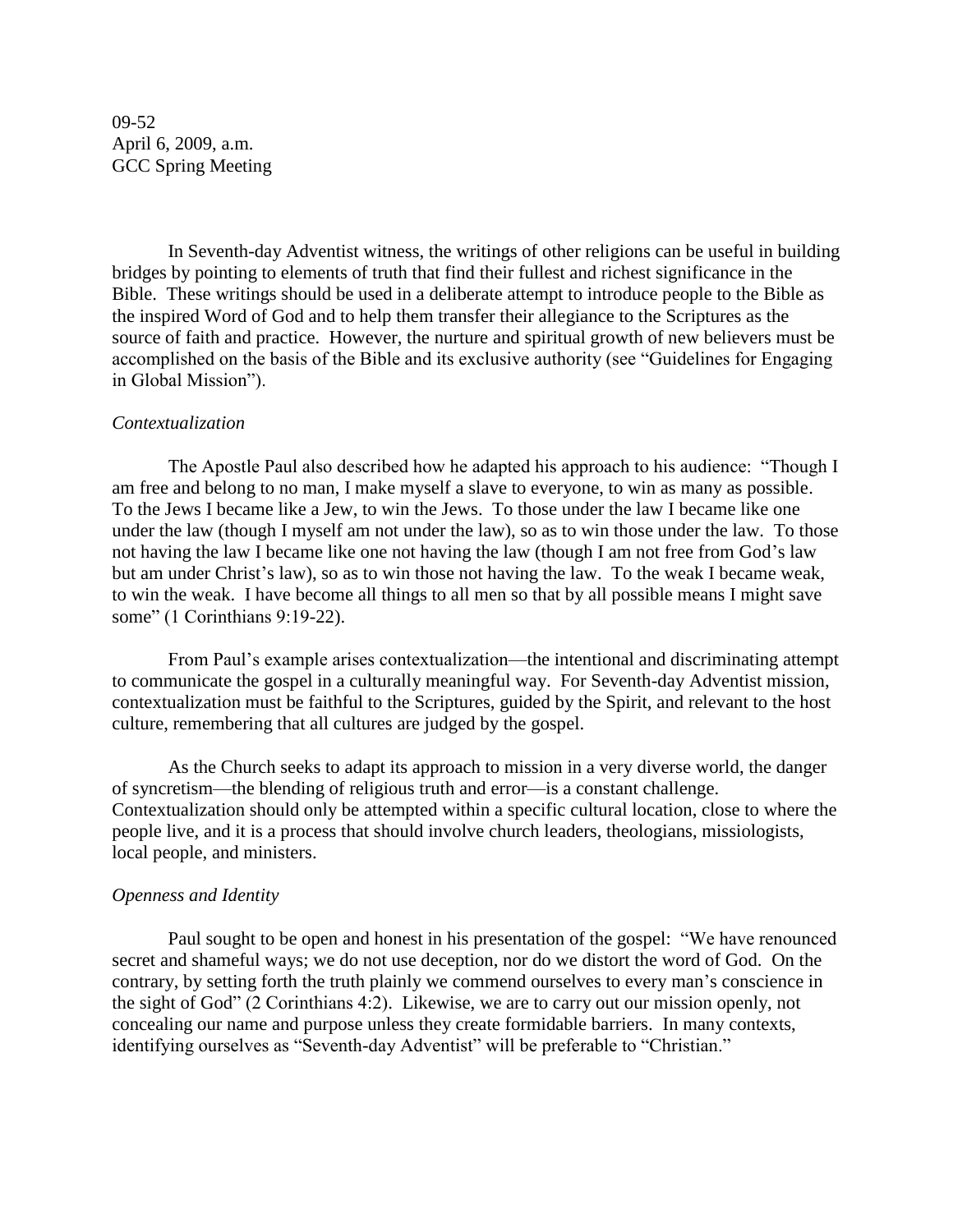09-53 April 6, 2009, a.m. GCC Spring Meeting

In seeking to find connections with people from other religions, the theme of cosmic conflict, which is found in various expressions, may be a useful starting point. Other areas that can prove helpful are prophecy, modesty and simplicity, and healthful living.

#### *Baptism and Church Membership*

Candidates for baptism should not only confess Jesus as Lord (Romans 10:9), they should have at least a rudimentary knowledge of the Fundamental Beliefs and understand that they are joining a worldwide fellowship that is loyal to God and awaits the Second Coming of Jesus.

In some situations, Seventh-day Adventist mission may include the formation of transitional groups (usually termed Special Affinity Groups) that lead the people from a non-Christian religion into the Seventh-day Adventist Church. In forming such groups, a clear plan that emphasizes the end result should be followed. These groups should be established and nurtured only with the endorsement and collaboration of church leaders. Although some situations may require an extended period of time to complete the transition, leaders of these groups should make every effort to lead the people into membership in the Seventh-day Adventist Church within a deliberate time plan (see "Guidelines on Alternative Organization Structures and Administrative Relationships").

Any ministry or group that is formed with the intention of representing the Seventh-day Adventist Church in any part of the world will endeavor to promote both the theological and organizational unity of the Church. Although the theological dimension may be given the chief emphasis in the initial stages of the group, the leader of the group should intentionally lead its members to a sense of Seventh-day Adventist identity and an awareness of church organization, with growing participation in the lifestyle, practices, and mission of the Church.

#### *Opportunities and Needs*

Today, because of immigration and other factors, followers of world religions are found throughout the world. In this new context, leaders in all the world divisions should develop specific plans to bring the Seventh-day Adventist message to these peoples.

For the fulfillment of the mission globally, the Church needs to help people develop expertise in the writings of other religions, along with literature and programs to train clergy and lay members in reaching adherents of these religions. The Global Mission Study Centers should play a major, but not exclusive, role in these endeavors.

Worldwide, our pastors and members need to be educated to accept new believers from world religions. This will require the developing of competence among leaders, local elders, pastors, missionaries, and frontline workers.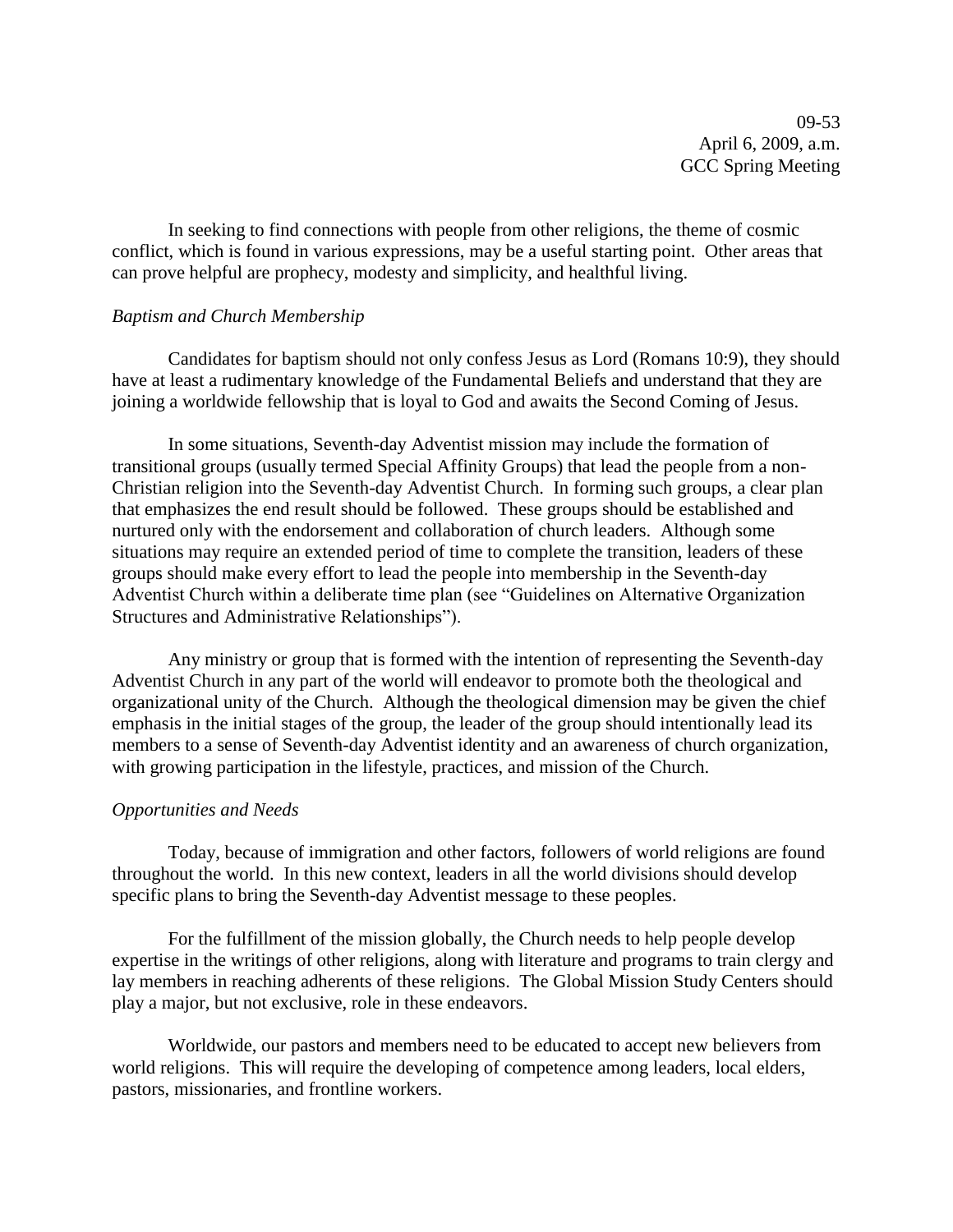09-54 April 6, 2009, a.m. GCC Spring Meeting

In the allocation of human and financial resources, the needs of the mission to followers of other religions should be included as part of strategic mission planning.

## *Where Freedom is Restricted*

Our mission takes us at times to societies where religious freedom is severely restricted. These areas of the world are not to be abandoned; rather, new methods of fulfilling the mission are to be attempted. These include the "tentmaker" approach, and encouraging people from such countries who have become Seventh-day Adventists in another society to return to their home countries as ambassadors for Christ. And even where a human presence is not possible, the silent witness through radio, television, or the Internet may, like the altars left behind by Abraham on his wanderings (Genesis 12:7), be used by the Spirit to lead men and women to accept the Advent message.

#### **CONCLUSION**

Although the mission to followers of world religions poses huge challenges, the mission itself remains unchanged. Through whatever approach we follow, its end result is to lead men and women to join those who confess Jesus Christ as Saviour and Lord, who embrace the basic Fundamental Beliefs of the Seventh-day Adventist Church, and whose lives reflect the transforming power of the Holy Spirit. They should identify themselves with the worldwide Seventh-day Adventist Church in doctrine, lifestyle, hope, and mission.

God, the Lord of the mission, is free and sovereign. He can and does intervene to reveal Himself in various ways, drawing people to Himself and awakening them to His majesty and sovereignty. But, to His Church He has entrusted a mission. It is a comprehensive mission, but it is a single mission. He has not established parallel or multiple tracks for us to follow, which is to say, we should all be committed to the same beliefs and be organized and work in harmony with the world Church.

The world is big, the task huge. But it is God"s mission. Therefore, it cannot fail; nothing is impossible in its fulfillment.

#### FORMER GENERAL CONFERENCE EXECUTIVE COMMITTEE MEMBER REMEMBERED

It was noted during the discussion on the "Roadmap for Mission" that this Spring Meeting is the first large General Conference Executive Committee to be held since the passing away of a former Committee member and former President of the North Pacific Union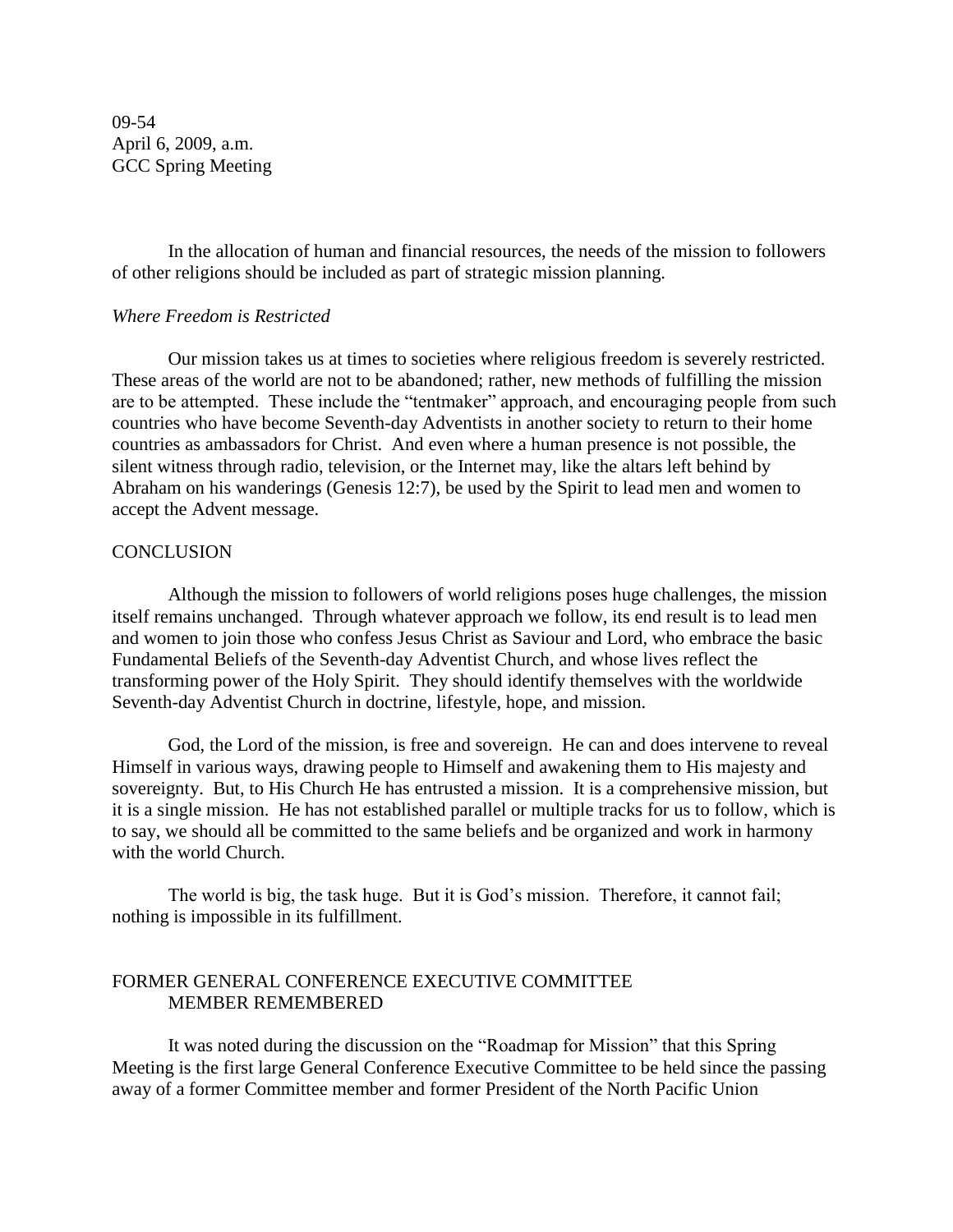09-55 April 6, 2009, a.m. GCC Spring Meeting

Conference (NAD), Jere D Patzer. Patzer was an ardent champion of the evangelistic mission of the Seventh-day Adventist Church.

### CHRISTIAN RECORD SERVICES, INC—LEGAL MEETING

At 10:26 a.m., the Christian Record Services, Inc, annual legal meeting was convened, after which a meeting of the International Health and Temperance Association was convened.

## INTERNATIONAL HEALTH AND TEMPERANCE ASSOCIATION MEETING

The International Health and Temperance Association annual legal meeting was convened, after which the business session of the General Conference Executive Committee reconvened.

### UPDATE ON *CONNECTING WITH JESUS* PROJECT

Ted N C Wilson presented an update on the *Connecting With Jesus* project. Gabriel E Maurer explained how the Euro-Africa Division has been reaching their goals of distributing the writings of Ellen G White. Also, a generous layperson has donated funds for providing Seventhday Adventist pastors with these books.

### REVIEW AND HERALD PUBLISHING ASSOCIATION REPORT

Robert S Smith, President of the Review and Herald Publishing Association, showed a video which explained the process involved in publishing books.

VOTED, To receive the report from the Review and Herald Publishing Association.

#### 09SM to MAB

#### ROMOLDI, TIZIANO—ELECTION

VOTED, To elect Tiziano Romoldi as Associate Director of Public Affairs and Religious Liberty.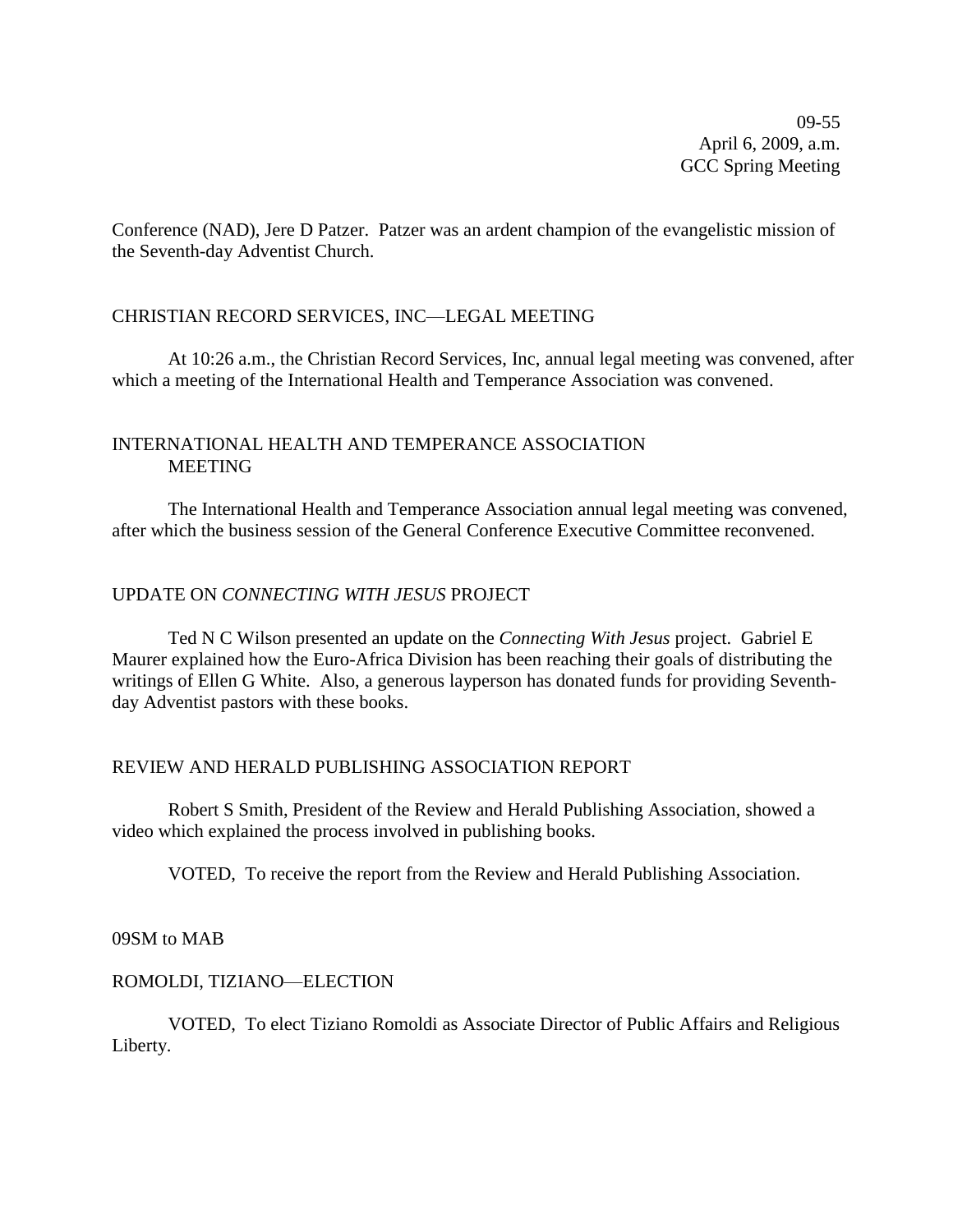09-56 April 6, 2009, a.m. GCC Spring Meeting

## INTERNATIONAL RELIGIOUS LIBERTY ASSOCIATION MEETING

At 11:21 a.m., the International Religious Liberty Association annual legal meeting was convened, after which the business session of the General Conference Executive Committee reconvened.

### ADCOM/GCDO09SM/09SM to EH-10GCS

## 118-09GS NORTH PHILIPPINE UNION MISSION—CHANGE OF STATUS

RECOMMENDED, To grant union conference status to the North Philippine Union Mission in the Southern Asia-Pacific Division, effective July 1, 2009.

### TRE/GCDO09SM/09SM to GOE(DIV)

#### 121-09G MEAL TICKETS—GENERAL CONFERENCE SESSION - 2010

A guarantee for meal tickets must be provided to the Georgia World Congress Center as of May 12, 2010, with the understanding that only a limited number of meal tickets will be available for purchase on site in Atlanta.

There are limited eating facilities open in the CNN Center, and although we expect a better food service in Atlanta in 2010 than what we had in St Louis in 2005, it is

VOTED, 1. To provide each delegate for whom the General Conference is financially responsible with two meal tickets per day in addition to a \$30.00 per diem with the expense being covered by the respective organization responsible for per diem.

2. To provide spouses of General Conference Executive Committee members two meal tickets per day with the expense being covered by the organization responsible for the per diem.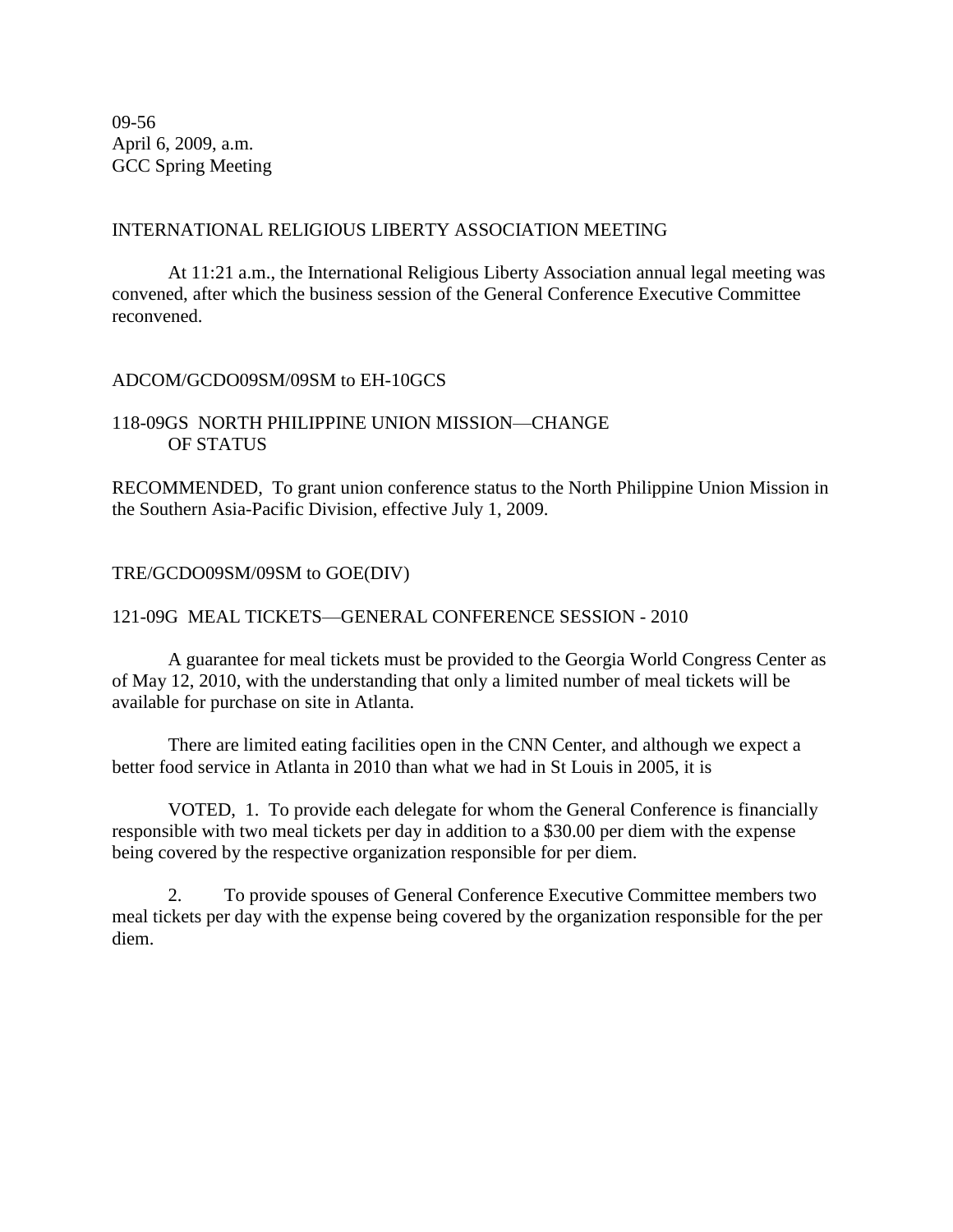#### TRE/GCDO09SM/09SM to REL(DIV)

## 122-09G TRAVEL EXPENSES—PAYMENT OF EXPENSES FOR GENERAL CONFERENCE EXECUTIVE COMMITTEE MEMBERS AND OTHER DELEGATES—GENERAL CONFERENCE SESSION - 2010

VOTED, To approve the following procedures regarding the payment of authorized expenses for General Conference Executive Committee members and other delegates (and spouse in some cases) who attend the 2010 General Conference Session.

Each individual shall submit an expense report to the treasurer of their respective organization.

For expenses that are to be covered by the General Conference, the division will accumulate all authorized charges and bill the General Conference in summary form.

| <b>GENERAL CONFERENCE EXECUTIVE</b>       | Travel <sup>1</sup>  | I INANCIAL RESI ONSIBILI I | Per Diem <sup>7</sup> |
|-------------------------------------------|----------------------|----------------------------|-----------------------|
| <b>COMMITTEE MEMBERS:</b>                 |                      | Lodging                    | <b>Meal Tickets</b>   |
| GC Officers/Field Secretaries/            | <b>Travel Budget</b> | <b>Travel Budget</b>       | Travel budget         |
| <b>Departmental Directors</b>             | <b>Spouse Travel</b> | <b>Spouse Travel</b>       | <b>Spouse Travel</b>  |
| Spouse of above                           | If Eligible          | If Eligible                | If Eligible           |
| GC Institutional Representatives          | Inst                 | Inst                       | Inst                  |
| Spouse of above <sup>2</sup>              | Personal/Inst        | Inst                       | Inst                  |
| Division Officers                         | Div                  | GC                         | GC                    |
| Spouse of above <sup>2</sup>              | Personal/Div         | GC                         | $GC^3$                |
| Layperson                                 | GC                   | GC                         | GC                    |
| Spouse of above <sup>2</sup>              | Personal/Un/Div      | GC                         | $GC^3$                |
| <b>Union Presidents</b>                   | Un/Div               | Un/Div                     | Un/Div                |
| Spouse of above <sup>2</sup>              | Personal/Un/Div      | Un/Div                     | Un/Div <sup>3</sup>   |
| <b>Church Pastors/ Front Line Workers</b> | GC                   | GC                         | GC                    |
| Spouse of above <sup>2</sup>              | Personal/Un/Div      | GC                         | $GC^3$                |

## FINANCIAL RESPONSIBILITY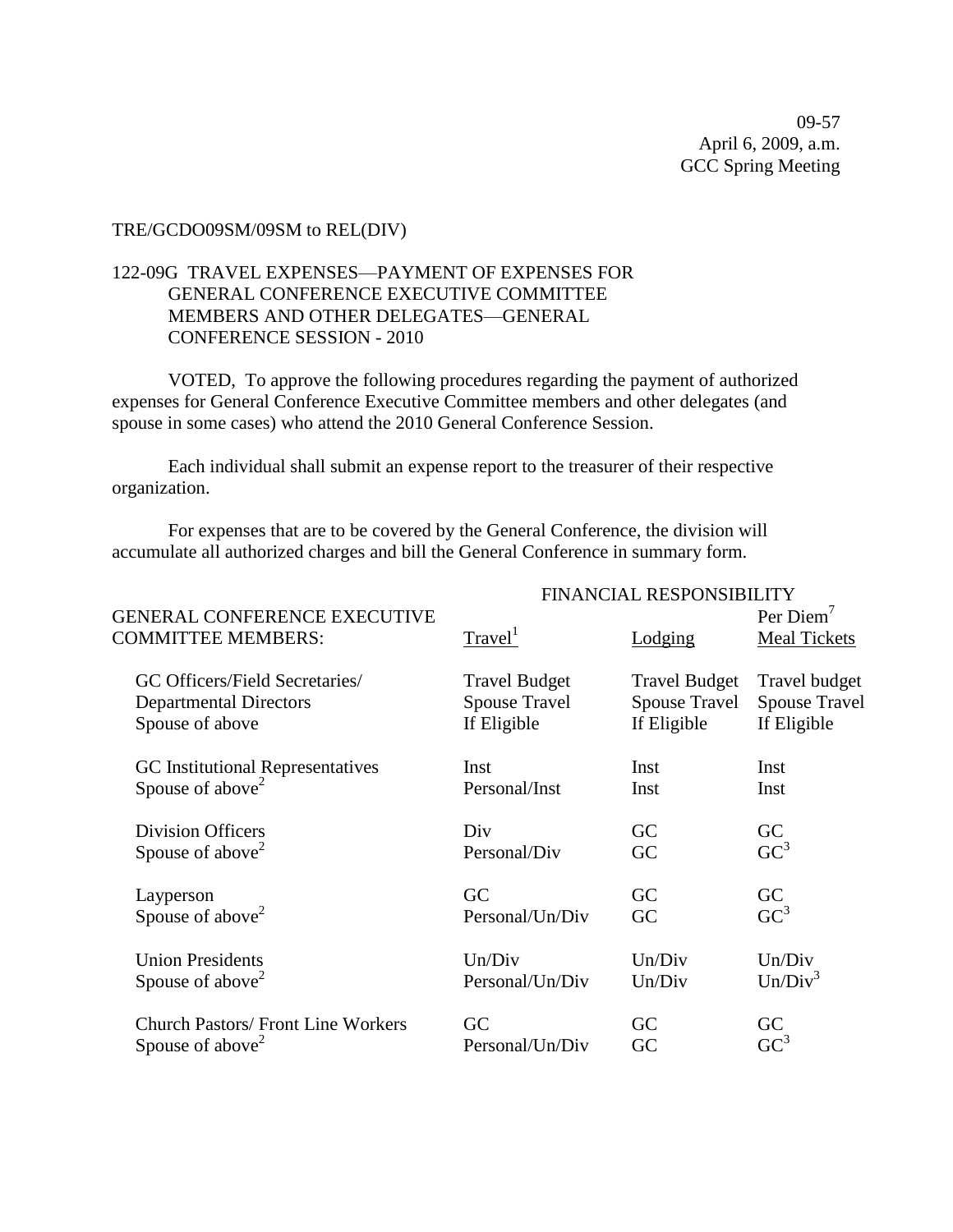09-58 April 6, 2009, a.m. GCC Spring Meeting

| Selected Members $(30)^4$<br>Spouse of above <sup>2</sup>                                                                         | GC/Inst<br>Personal/GC                                                     | GC/Inst<br>GC/Inst                                                | GC/Inst<br>$GC/Inst^3$                                            |
|-----------------------------------------------------------------------------------------------------------------------------------|----------------------------------------------------------------------------|-------------------------------------------------------------------|-------------------------------------------------------------------|
| DELEGATES OTHER THAN GC<br><b>EXECUTIVE COMMITTEE:</b>                                                                            |                                                                            |                                                                   |                                                                   |
| <b>Regular Delegates</b>                                                                                                          | Sending                                                                    | Sending                                                           | Sending                                                           |
| Spouse of above <sup>2</sup>                                                                                                      | Organization <sup>6</sup><br>Personal/Sending<br>Organization <sup>6</sup> | Organization <sup>6</sup><br>Sending<br>Organization <sup>6</sup> | Organization <sup>6</sup><br>Sending<br>Organization <sup>6</sup> |
| At Large Delegates <sup>5</sup>                                                                                                   | GC/Div/Un/Inst                                                             | GC/Div/Un/<br>Inst                                                | GC/Div/Un/<br>Inst                                                |
| Spouse of above                                                                                                                   | Personal/GC/Div/<br>Un/Inst                                                | GC/Div/Un/<br>Inst                                                | GC/Div/Un/<br>Inst                                                |
| <b>OTHER</b>                                                                                                                      |                                                                            |                                                                   |                                                                   |
| Special Guests from Division (15%)<br>and the 300 approved by the<br><b>General Conference</b><br><b>Administrative Committee</b> | Un/Div                                                                     | Un/Div                                                            | Un/Div                                                            |
| Spouse of above <sup>2</sup> (where applicable)                                                                                   | Personal/Un/Div                                                            | Un/Div                                                            | Un/Div                                                            |
| <b>CATEGORIES TO BE COVERED IN OTHER ACTIONS:</b>                                                                                 |                                                                            |                                                                   |                                                                   |
| <b>Protocol Guests</b><br>Main Sessions Devotional Speakers (non-delegates)<br>Support staff                                      |                                                                            |                                                                   |                                                                   |
| Account to charge for expenses listed as GC responsibility:                                                                       |                                                                            | 138060                                                            |                                                                   |
| <sup>1</sup> Travel covers cost of fares, per diem en route, travel insurance, and accommodation en                               |                                                                            |                                                                   |                                                                   |

route.

 $2$ This is not intended to imply that spouse travel is provided in all cases. The decision as to whether spouse travel is provided is to be made by the organization responsible for the expenses of the delegate involved and this document only indicates who is responsible for the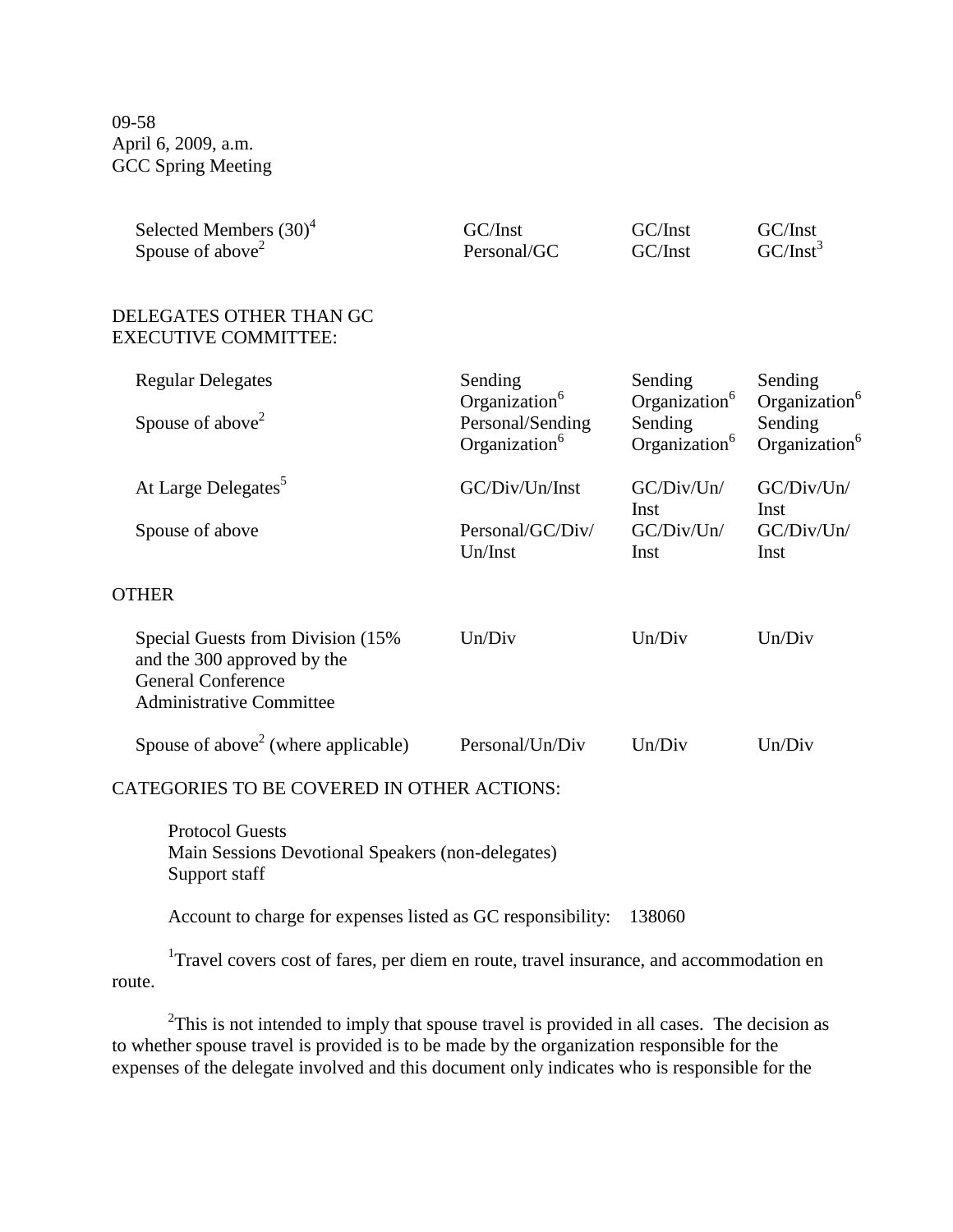09-59 April 6, 2009, a.m. GCC Spring Meeting

cost of spouse travel if the organization chooses to provide financial assistance for the spouse of the delegate to attend the session.

<sup>3</sup> Spouses of General Conference Executive Committee members will be provided two meal tickets per day by the organization responsible for covering the per diem expense for the delegate.

<sup>4</sup>Expenses for selected members (30) employed by a General Conference institution are responsibility of that institution. All other selected members are the responsibility of the GC other than the GC Executive Committee members.

<sup>5</sup> Expenses for At Large Delegates shall be covered by the organization which has been assigned the delegates. For delegates from the General Conference (Associate Department Directors) within the At Large Category who have travel budgets will have the travel expenses/lodging/per diem/meal tickets charged to their travel budgets.

 $6As$  determined by sending organization (Union, Conference, Institution, etc.)

 $7$ Per diem is provided to cover breakfast and other personal expenses.

## TRE/GCDO09SM/09SM to REL(DIV)

## 123-09G ALLOWANCES—GENERAL CONFERENCE SESSION - 2010

VOTED, To approve allowances for the 2010 General Conference Session, as follows:

## ALLOWANCES—GENERAL CONFERENCE SESSION - 2010

| Attendee Category <sup>2</sup> |                                                           | Per Diem <sup>1</sup>       | Air Fare (most<br>economical                                     | Limo, Shuttle or<br>Bus (actual,                                                  | Mileage<br>Rate <sup>1</sup> |
|--------------------------------|-----------------------------------------------------------|-----------------------------|------------------------------------------------------------------|-----------------------------------------------------------------------------------|------------------------------|
|                                |                                                           |                             | ticket available)                                                | airport to hotel)                                                                 |                              |
|                                | General Conference (GC)                                   |                             |                                                                  | General Conference Executive Committee (GCC), Delegates & Official Staff from the |                              |
| a. GCC members,                | elected staff, other<br>delegates, and<br>technical staff | $US$30 +$<br>2 meal tickets | Covered (See<br>action outlining<br>financial<br>responsibility. | Covered (See<br>action outlining<br>financial<br>responsibility.                  | <b>US\$.38</b>               |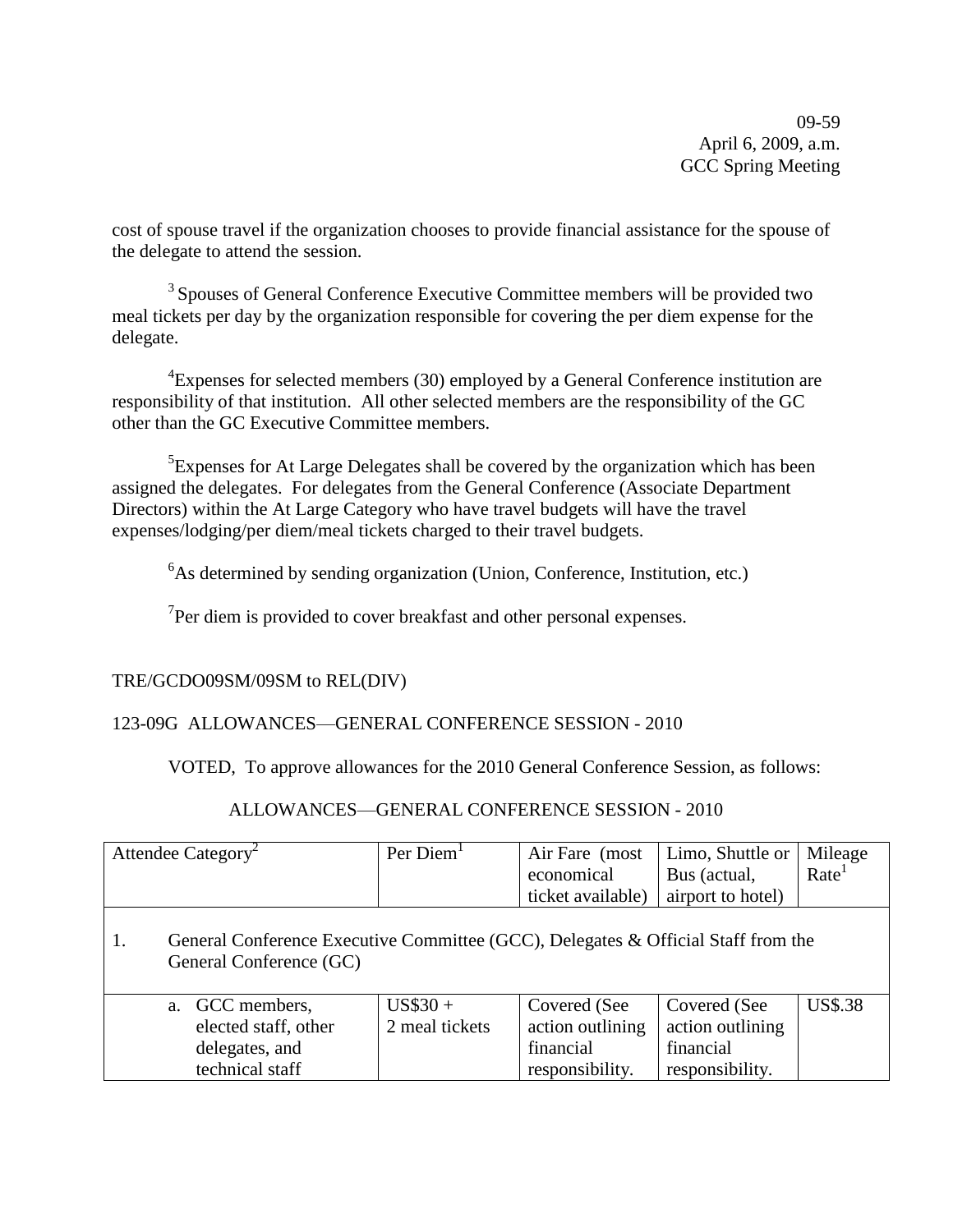|                                                                                                                                                                                                                                                                                           | b. Attendees as above<br>accompanied by<br>spouse who is not on<br>official GC business                                                                                                                                                                                                          | $US$30 +$<br>4 meal tickets                    | Personal<br>(Unless covered)<br>by spouse travel<br>policy.) | Personal<br>(Unless covered)<br>by spouse travel<br>policy.) | <b>US\$.38</b> |  |
|-------------------------------------------------------------------------------------------------------------------------------------------------------------------------------------------------------------------------------------------------------------------------------------------|--------------------------------------------------------------------------------------------------------------------------------------------------------------------------------------------------------------------------------------------------------------------------------------------------|------------------------------------------------|--------------------------------------------------------------|--------------------------------------------------------------|----------------|--|
| 2.                                                                                                                                                                                                                                                                                        |                                                                                                                                                                                                                                                                                                  | Division Delegates (Not including GCC Members) |                                                              |                                                              |                |  |
| 3.                                                                                                                                                                                                                                                                                        | <b>Division Delegates</b><br><b>US\$30</b><br>As arranged by division<br>a.<br>Meal tickets as<br>arranged by<br>division<br>Delegates and Special Guests (as provided under the 15 percent provision and the 300<br>approved by the General Conference Administrative Committee) from divisions |                                                |                                                              |                                                              |                |  |
|                                                                                                                                                                                                                                                                                           | Unaccompanied by<br>a.<br>spouse<br>Accompanied by<br>b.<br>spouse                                                                                                                                                                                                                               | As arranged by division                        |                                                              |                                                              |                |  |
| Note:<br><sup>1</sup> Per diem and mileage rates listed are set by the best estimate of the 2010 NAD rates and will be used for the GC<br>Session even if the NAD finalizes on different rates for 2010.<br><sup>2</sup> No allowances will be granted to children attending the Session. |                                                                                                                                                                                                                                                                                                  |                                                |                                                              |                                                              |                |  |

## SEC/09SM to MAB

## GENERAL CONFERENCE SESSION REGISTRATION ITEMS

Matthew A Bediako made several announcements regarding registration of delegates at the General Conference Session. The divisions should send in the information regarding their delegates before the 2009 Annual Council, if possible, so there is time for the delegates to get their visas. Bediako pointed out that all delegates must be approved by the respective division executive committee.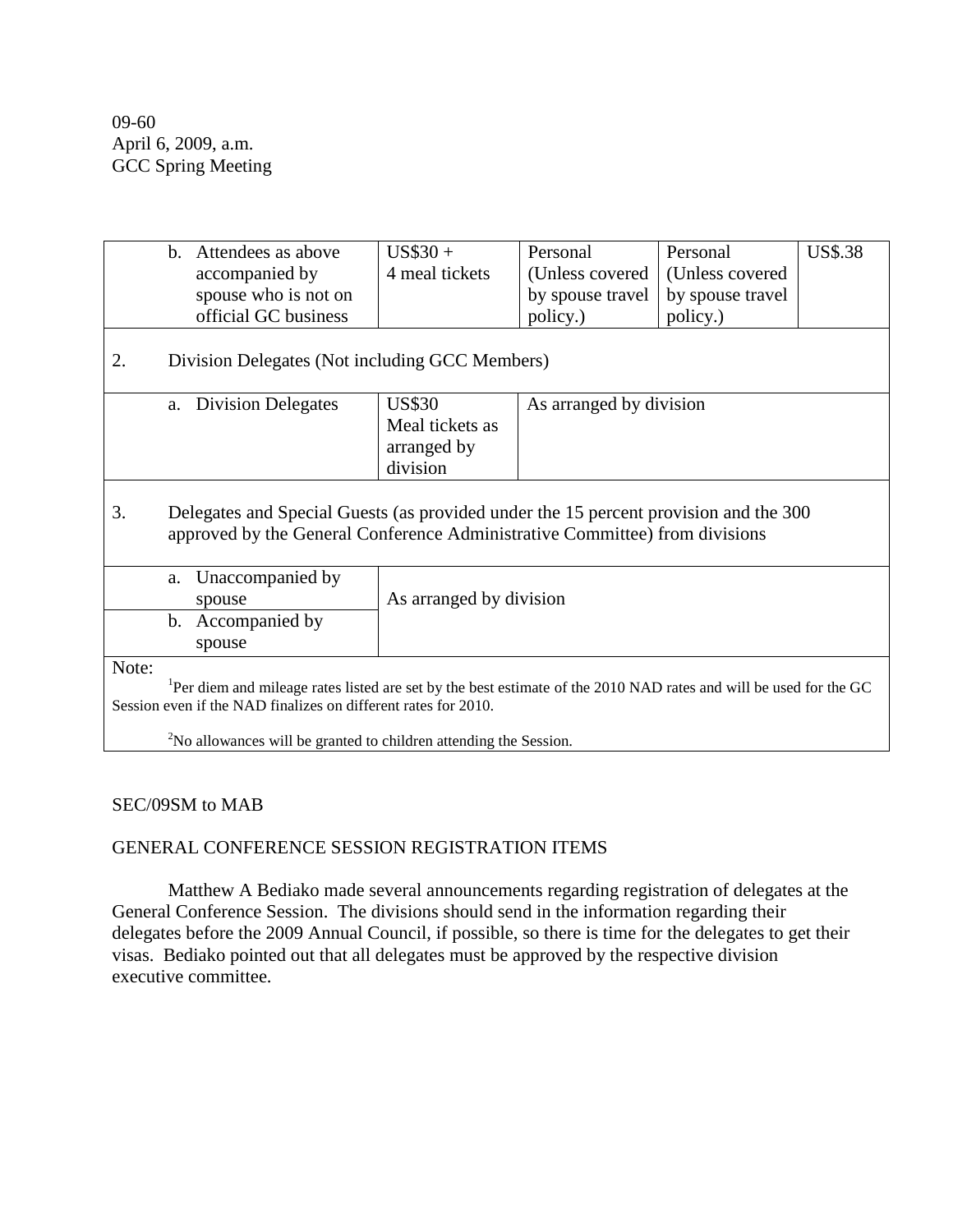09-61 April 6, 2009, a.m. GCC Spring Meeting

SEC/ADCOM/102-05Ge/SEC/ADCOM/SecC/GCDO06SM/06SM/ADCOM/GCDO06AC/ 06AC/102-06Gd/ADCOM/SecC/GCDO07SM/07SM/ADCOM/SecC/GCDO07AC/07AC/ 102-07Gc/ADCOM/SecC/GCDO08SM/08SM/ADCOM/SecC/GCDO08AC/08AC/ADCOM/ 102-08Gb/ADCOM/SecC/GCDO09SM/09SM to GTN(DIV)

## 102-09Ga AUTHORIZED MEETINGS 2009

VOTED, To approve the updated list of Authorized Meetings 2009, with the understanding that attendance at these meetings must also be approved by the administration of each entity, as follows:

DATE DAY MEETING DATE LOCATION

### April 2009

| $\overline{7}$   | Tue | Inst for Prevention of Addictions Board              | Silver Spring MD          |
|------------------|-----|------------------------------------------------------|---------------------------|
| 13,14            | Mon | <b>Biblical Research Institute Committee</b>         | Loma Linda CA             |
| 15,16            | Wed | <b>Faith and Science Council</b>                     | Loma Linda CA             |
| 19,20            | Sun | Oakwood University Board of Trustees                 | Huntsville AL             |
| 22(pm)           | Wed | <b>RH HHES Board</b>                                 | <b>Hagerstown MD</b>      |
| 22(pm)           | Wed | <b>RH Board Finance Committee</b>                    | <b>Hagerstown MD</b>      |
| 23(am)           | Thu | <b>RH</b> Board                                      | Hagerstown MD             |
| 24               | Fri | <b>Adventist Heritage Ministry Finance Committee</b> | <b>Battle Creek MI</b>    |
| 26,27            | Sun | <b>Adventist Heritage Ministry Board</b>             | <b>Battle Creek MI</b>    |
| 27-May 16        | Mon | Institute of World Mission                           | Chiang Mai THAILAND       |
| 28               | Tue | Adventist University of Africa Board                 | Nairobi KENYA             |
| May 2009         |     |                                                      |                           |
| 19,20            | Tue | Loma Linda Boards and Committees                     | Loma Linda CA             |
| 20               | Wed | <b>Supporting Ministries Advisory Committee</b>      | <b>Silver Spring MD</b>   |
| 21(am)           | Thu | <b>Adventist Health International Services Board</b> | Loma Linda CA             |
| 21(pm)           | Thu | GC Leadership Council                                | <b>Silver Spring MD</b>   |
| 31(eve)          | Sun | Andrews University Board Information Items           | Berrien Springs MI        |
| <b>June 2009</b> |     |                                                      |                           |
| 1(am)            | Mon | <b>Andrews University Subcommittees</b>              | Berrien Springs MI        |
| 1(pm)            | Mon | <b>Andrews University Board</b>                      | Berrien Springs MI        |
| 13               | Sat | World Festival of Religious Freedom                  | Lima PERU                 |
| $15 - 18$        | Mon | <b>Staff Travel Moratorium</b>                       | <b>Silver Spring MD</b>   |
| 16(pm)           | Tue | RH Board Executive/Finance Committees                | <b>Silver Spring MD</b>   |
| 17,18            | Wed | <b>PREXAD</b>                                        | <b>Silver Spring MD</b>   |
| 23-28            | Tue | Institute of World Mission Re-entry Seminar          | <b>Berrien Springs MI</b> |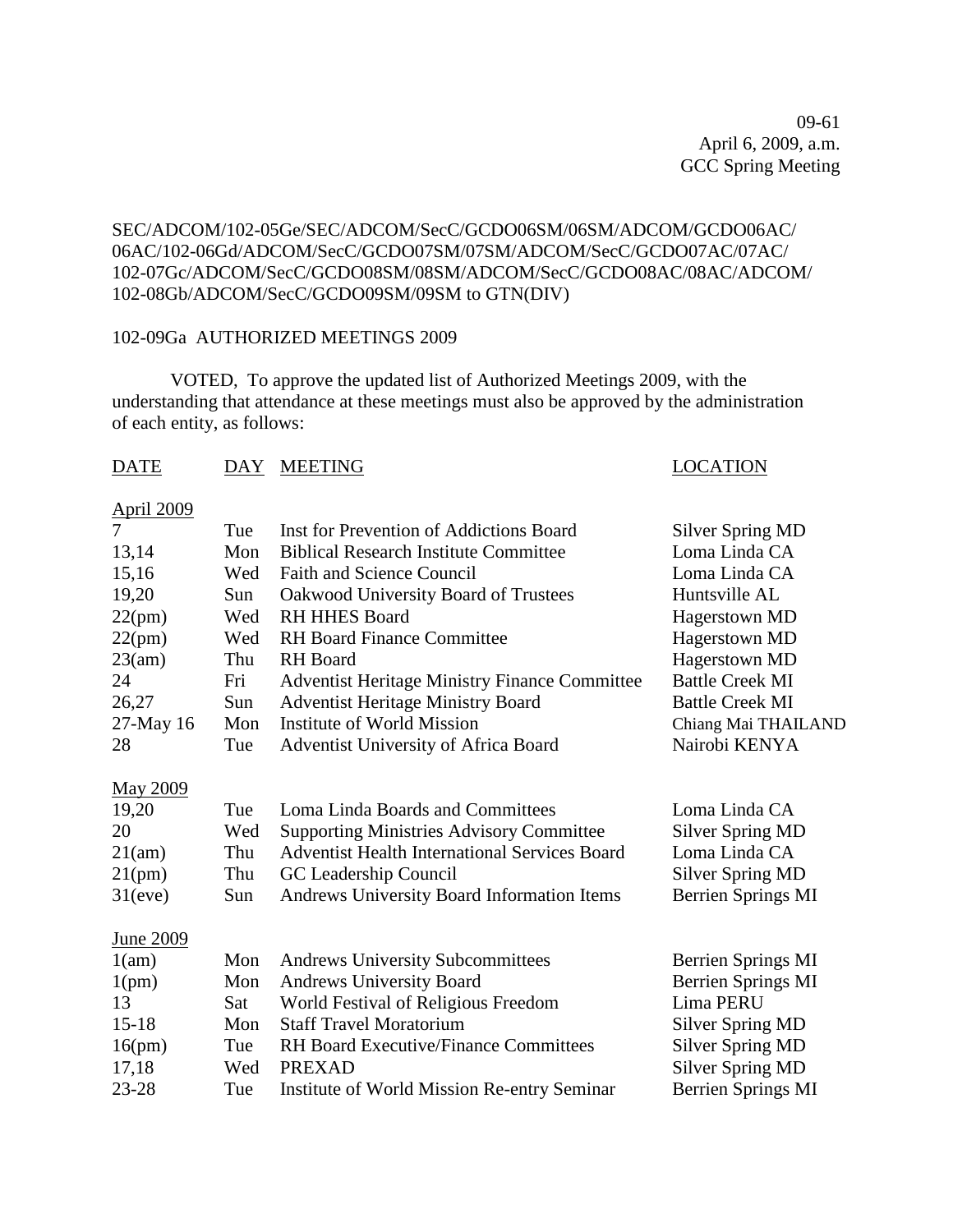09-62 April 6, 2009, a.m. GCC Spring Meeting

# DATE DAY MEETING LOCATION

Silver Spring MD

| June $2009$ contd<br>23,24                  | Tue        | <b>Adventist Risk Management Board</b>                                                            | <b>Burlington VT</b>      |
|---------------------------------------------|------------|---------------------------------------------------------------------------------------------------|---------------------------|
| <b>July 2009</b><br>$6 - 11$<br>$13$ -Aug 1 | Mon<br>Mon | World Conf on Health & Lifestyle in Primary Care Geneva SWITZERLAND<br>Institute of World Mission | <b>Berrien Springs MI</b> |
| <u>August 2009</u>                          |            |                                                                                                   |                           |
| 19(eve)                                     | Wed        | <b>PPPA Finance Committee</b>                                                                     | Nampa ID                  |
| 20                                          | Thu        | PPPA Board                                                                                        | Nampa ID                  |
| 21                                          | Fri        | <b>Adventist Heritage Ministry Finance Committee</b>                                              | Fairhaven MA              |
| 23,24                                       | Sun        | <b>Adventist Heritage Ministry Board</b>                                                          | Fairhaven MA              |
| 24,25                                       | Mon        | Loma Linda Boards and Committees                                                                  | Loma Linda CA             |
| 26(am)                                      | Wed        | <b>Adventist Health International Services Board</b>                                              | Loma Linda CA             |
| $27(pm) - 30(am)$ Thu                       |            | <b>Christian Record Services Board and Retreat</b>                                                | Lincoln NE                |
| September 2009                              |            |                                                                                                   |                           |
| $9-12$                                      | Wed        | Global Internet Evangelism Network                                                                | Orlando FL                |
| 9(eve)                                      | Wed        | <b>RH Board Finance Committee</b>                                                                 | <b>Hagerstown MD</b>      |
| 10(am)                                      | Thu        | <b>RH</b> Board                                                                                   | <b>Hagerstown MD</b>      |
| $13 - 16$                                   | Sun        | <b>Adventist Risk Management Conference</b>                                                       | New York NY               |
| 14-24                                       | Mon        | <b>Staff Travel Moratorium</b>                                                                    | <b>Silver Spring MD</b>   |
| 15(am)                                      | Tue        | <b>PARL World Affairs Committee</b>                                                               | <b>Silver Spring MD</b>   |
| 16(pm)                                      | Wed        | Department Directors/GC President Meeting                                                         | <b>Silver Spring MD</b>   |
| 17                                          | Thu        | GC Leadership Council                                                                             | <b>Silver Spring MD</b>   |
| 30, Oct 1                                   | Wed        | Human Resources Workshop                                                                          | <b>Silver Spring MD</b>   |
| 30(am)                                      | Wed        | <b>IBE Programs Review Committee</b>                                                              | <b>Silver Spring MD</b>   |
| 30(eve)                                     | Wed        | <b>Griggs University Board</b>                                                                    | <b>Silver Spring MD</b>   |
| October 2009                                |            |                                                                                                   |                           |
| 1(am)                                       | Thu        | <b>International Board of Education</b>                                                           | <b>Silver Spring MD</b>   |
| $1 \text{ (am)}$                            | Thu        | International Board of Min & Theol Ed (IBMTE)                                                     | <b>Silver Spring MD</b>   |
| 2(am)                                       | Fri        | <b>Adventist Mission Committee</b>                                                                | <b>Silver Spring MD</b>   |
| 2(am)                                       | Fri        | Accred Assoc. of SDA Sch., Coll. & Univ.                                                          | <b>Silver Spring MD</b>   |
| $4 - 5$                                     | Sun        | <b>Church Manual Committee</b>                                                                    | <b>Silver Spring MD</b>   |
| 4(am)                                       | Sun        | <b>ADRA</b> International Board                                                                   | <b>Silver Spring MD</b>   |
| 5                                           | Mon        | <b>Division Officer Interviews</b>                                                                | <b>Silver Spring MD</b>   |
| 5(eve)                                      | Mon        | <b>ADRA Africa Board</b>                                                                          | <b>Silver Spring MD</b>   |
| 6                                           | Tue        | <b>Presidents Council</b>                                                                         | <b>Silver Spring MD</b>   |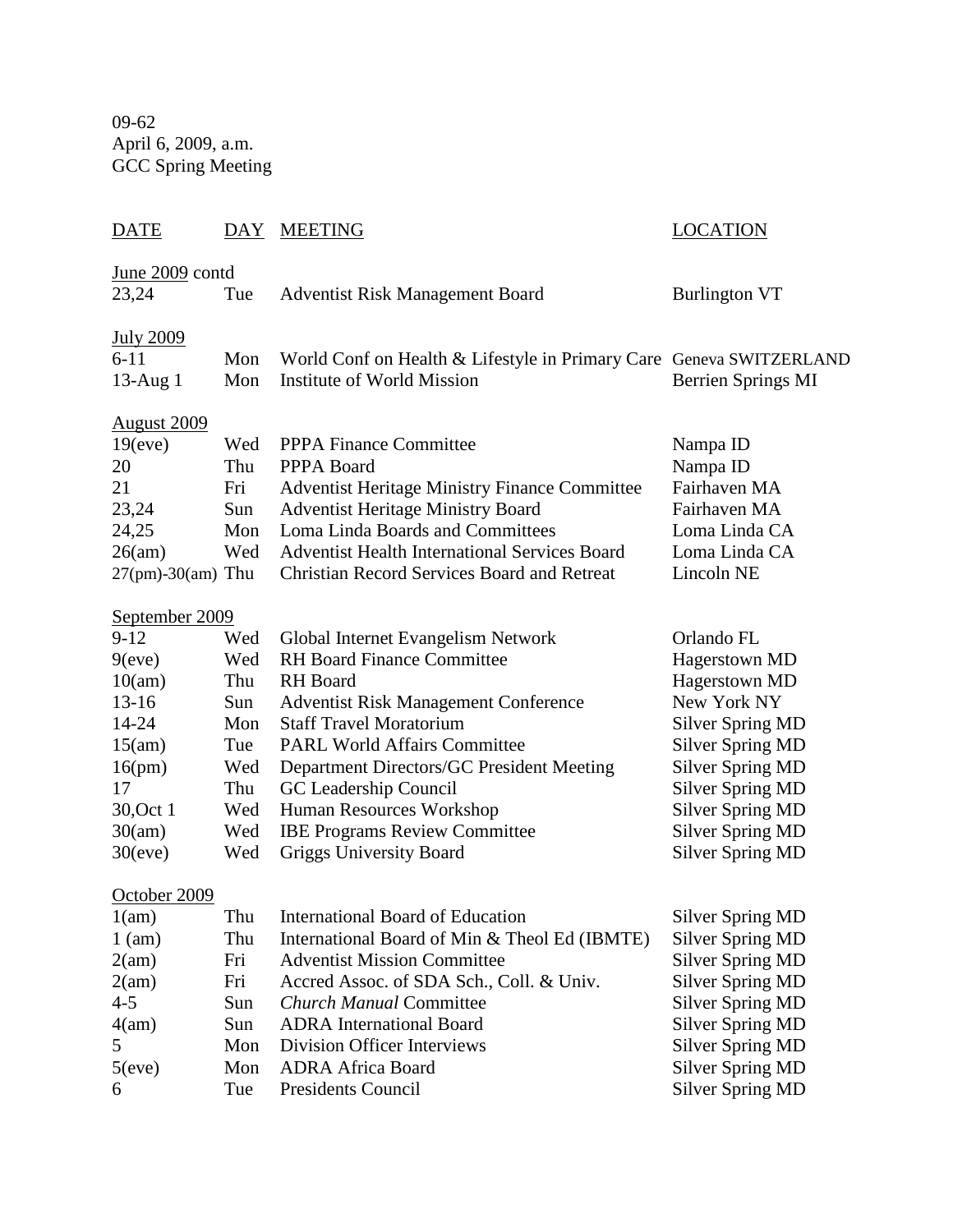09-63 April 6, 2009, a.m. GCC Spring Meeting

# DATE DAY MEETING LOCATION

| October 2009 contd |     |                                                  |                           |
|--------------------|-----|--------------------------------------------------|---------------------------|
| 6                  | Tue | Secretaries Counci                               | Silver Spring MD          |
| 6                  | Tue | <b>Treasurers Council</b>                        | Silver Spring MD          |
| $6$ (eve)          | Tue | Africa HIV/AIDS Office Board                     | <b>Silver Spring MD</b>   |
| 7(am)              | Wed | GC & Division Officers                           | <b>Silver Spring MD</b>   |
| $7$ (pm)           | Wed | <b>IRLA Board</b>                                | <b>Silver Spring MD</b>   |
| $7$ (pm)           | Wed | Financial Planning and Budgeting Committee       | Silver Spring MD          |
| 8                  | Thu | Council on Evangelism & Witness                  | <b>Silver Spring MD</b>   |
| 8(eve)             | Thu | Hope Channel, Inc Board                          | <b>Silver Spring MD</b>   |
| 9(am)              | Fri | <b>AIIAS Management Committee and Board</b>      | Silver Spring MD          |
| 9(am)              | Fri | Adventist World Radio Board                      | <b>Silver Spring MD</b>   |
| $9(eve)$ -14       | Fri | <b>Annual Council</b>                            | Silver Spring MD          |
| 12(eve)            | Mon | Adventist University of Africa Board             | Silver Spring MD          |
| $15 - 18$          | Thu | Second Conference on Mission in Africa           | <b>Berrien Springs MI</b> |
| 18,19              | Sun | Oakwood University Board of Trustees             | Huntsville AL             |
| 19,20              | Mon | <b>Biblical Research Institute Committee</b>     | Berrien Springs MI        |
| 20                 | Tue | Loma Linda Executive Committees                  | Loma Linda CA             |
| 22                 | Thu | <b>Supporting Ministries Advisory Committee</b>  | Silver Spring MD          |
| 25(eve)            | Sun | <b>Andrews University Governance Committee</b>   | <b>Berrien Springs MI</b> |
| 26(am)             | Mon | <b>Andrews University Subcommittees</b>          | <b>Berrien Springs MI</b> |
| 26(pm)             | Mon | <b>Andrews University Seminary Executive Com</b> | <b>Berrien Springs MI</b> |
| 27                 | Tue | <b>Andrews University Board</b>                  | <b>Berrien Springs MI</b> |
| 27(eve)            | Tue | <b>IWM Administrative Council</b>                | <b>Berrien Springs MI</b> |

## November 2009

# December 2009

| 3      | Thu | <b>Adventist Risk Management Board</b>               | Silver Spring MD |
|--------|-----|------------------------------------------------------|------------------|
| $6-9$  | Sun | Oakwood University Evangelism Council                | Huntsville AL    |
| 8.9    | Tue | Loma Linda Boards and Committees                     | Loma Linda CA    |
| 10(am) | Thu | <b>Adventist Health International Services Board</b> | Loma Linda CA    |
| 14(pm) |     | Mon RH Board Executive/Finance Committees            | Silver Spring MD |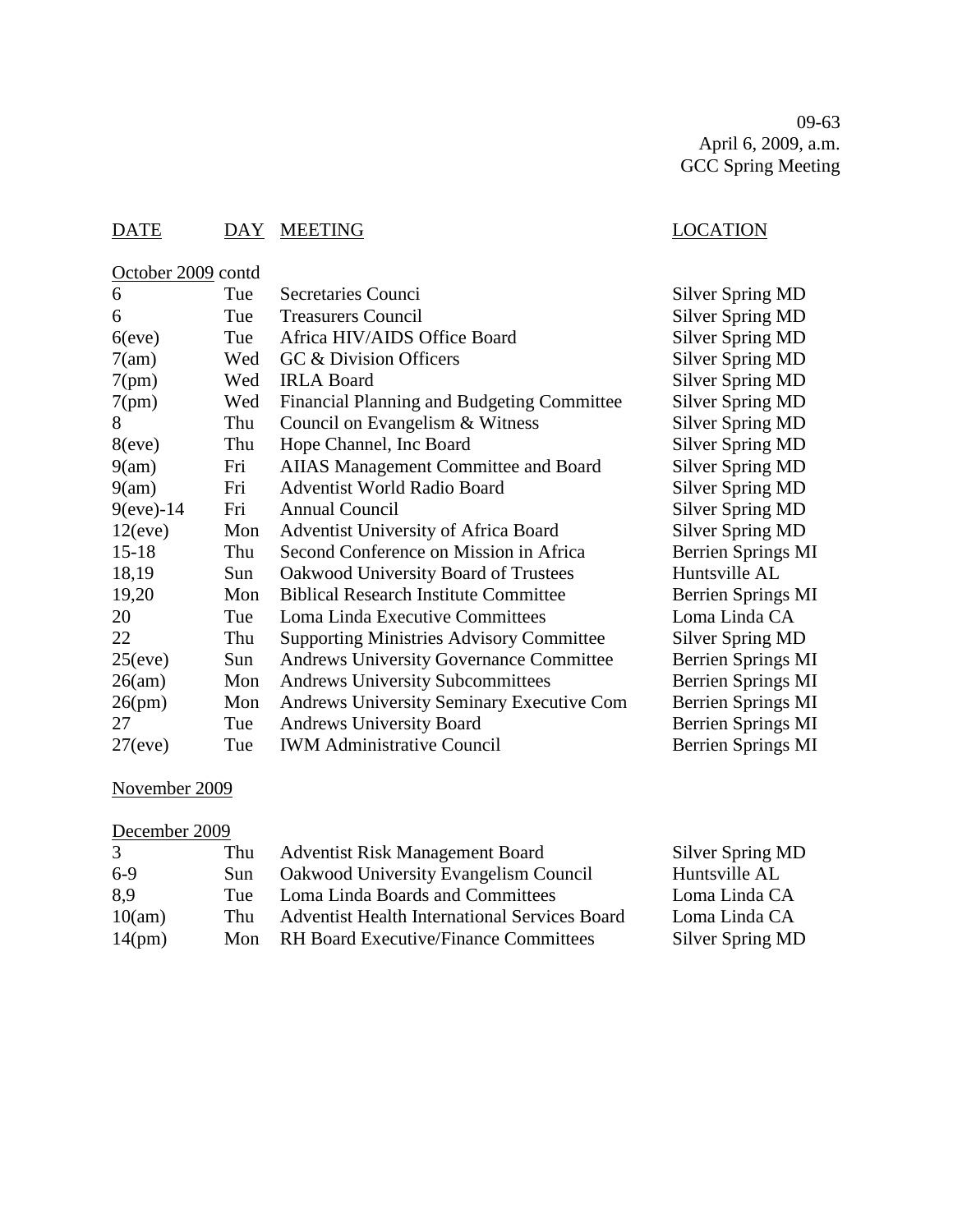09-64 April 6, 2009, a.m. GCC Spring Meeting

SEC/ADCOM/SecC/GCDO06SM/06SM/102-06Ge/ADCOM/SecC/GCDO07SM/07SM/ ADCOM/SecC/GCDO07AC/07AC/102-07Gd/ADCOM/SecC/GCDO08SM/08SM/ADCOM/ SecC/GCDO08AC/08AC/ADCOM/102-08Gc/ADCOM/SecC/GCDO09SM/09SM to GTN(DIV)

## 102-09Gb AUTHORIZED MEETINGS 2010

VOTED, To approve the updated list of Authorized Meetings 2010, with the understanding that attendance at these meetings must also be approved by the administration of each entity, as follows:

| DAY           | <b>MEETING</b>                                     | LOCATION                  |
|---------------|----------------------------------------------------|---------------------------|
|               |                                                    |                           |
| Tue           | <b>PREXAD</b>                                      | <b>FLORIDA</b>            |
| Tue           | Global Leadership Summit                           | <b>CHINA</b>              |
| February 2010 |                                                    |                           |
| Wed           | <b>Christian Record Services Finance Committee</b> | Lincoln NE                |
| Thu           | <b>Christian Record Services Board of Trustees</b> | Lincoln NE                |
| Sun           | Loma Linda Boards-Education Day                    | Loma Linda CA             |
| Mon           | Loma Linda Boards and Committees                   | Loma Linda CA             |
| Tue           | Loma Linda Boards and Committees                   | Loma Linda CA             |
| Wed           | <b>Adventist Health International Board</b>        | Loma Linda CA             |
| Wed           | Geoscience Research Institute Board                | Loma Linda CA             |
| Sun           | <b>Andrews University Governance Committee</b>     | <b>Berrien Springs MI</b> |
|               |                                                    |                           |
| Mon           | <b>Andrews University Subcommittees</b>            | Berrien Springs MI        |
| Mon           | <b>Andrews University Seminary Executive Com</b>   | Berrien Springs MI        |
| Tue           | <b>Andrews University Board</b>                    | <b>Berrien Springs MI</b> |
| Thu           | <b>AIIAS</b> Management Committee and Board        | <b>Silang PHILIPPINES</b> |
| Mon           | <b>Staff Travel Moratorium</b>                     | <b>Silver Spring MD</b>   |
| Tue           | Loma Linda Executive Committees                    | Loma Linda CA             |
| Wed           | <b>Global Mission Issues Committee</b>             | <b>Silver Spring MD</b>   |
| Wed           | Pacific Press Finance Committee                    | Nampa ID                  |
| Thu           | <b>Pacific Press Board</b>                         | Nampa ID                  |
| Thu           | <b>Adventist Mission Committee</b>                 | <b>Silver Spring MD</b>   |
| Thu           | <b>Adventist World Radio Board</b>                 | <b>Silver Spring MD</b>   |
| Fri           | Griggs University Board                            | <b>Silver Spring MD</b>   |
| Sun           | <b>Division Officer Interviews</b>                 | <b>Silver Spring MD</b>   |
|               |                                                    |                           |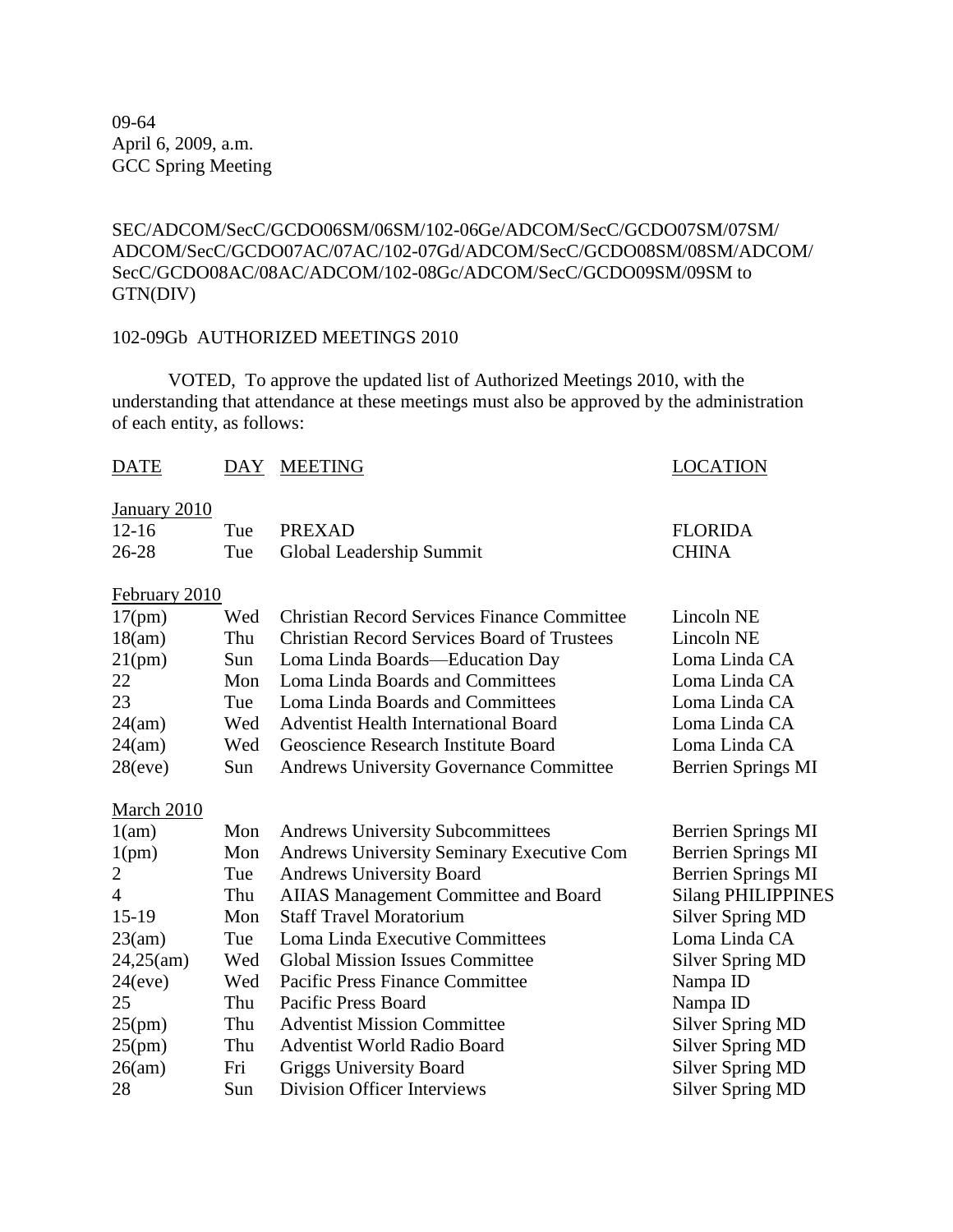09-65 April 6, 2009, a.m. GCC Spring Meeting

# DATE DAY MEETING LOCATION

| March 2010 contd  |     |                                                 |                           |
|-------------------|-----|-------------------------------------------------|---------------------------|
| 28(am)            | Sun | <b>IBE Programs Review Committee</b>            | <b>Silver Spring MD</b>   |
| 29(am)            | Mon | <b>International Board of Education</b>         | <b>Silver Spring MD</b>   |
| 29(am)            | Mon | International Board of Min & Theol Ed (IBMTE)   | <b>Silver Spring MD</b>   |
| 29(pm)            | Mon | <b>ADRA</b> International Board                 | <b>Silver Spring MD</b>   |
| 30                | Tue | <b>Presidents Council</b>                       | <b>Silver Spring MD</b>   |
| 30                | Tue | <b>Secretaries Council</b>                      | <b>Silver Spring MD</b>   |
| 30                | Tue | <b>Treasurers Council</b>                       | <b>Silver Spring MD</b>   |
| 30(eve)           | Tue | Accred Assoc of SDA Sch, Coll, & Univ           | <b>Silver Spring MD</b>   |
| 31(am)            | Wed | GC & Division Officers                          | <b>Silver Spring MD</b>   |
| $31$ (pm)         | Wed | Financial Planning and Budgeting Committee      | <b>Silver Spring MD</b>   |
| <b>April 2010</b> |     |                                                 |                           |
| 1                 | Thu | Council on Evangelism & Witness                 | <b>Silver Spring MD</b>   |
| 2(am)             | Fri | Hope Channel, Inc Board                         | <b>Silver Spring MD</b>   |
| 4,5               | Sun | Use of Tithe Study Commission                   | <b>Silver Spring MD</b>   |
| 5(eve)            | Mon | Africa HIV/AIDS Office Board                    | <b>Silver Spring MD</b>   |
| 6,7(am)           | Tue | <b>Spring Meeting</b>                           | <b>Silver Spring MD</b>   |
| 12,13             | Mon | <b>Biblical Research Institute Committee</b>    | Loma Linda CA             |
| 14                | Wed | <b>Faith and Science Council</b>                | Loma Linda CA             |
| 18,19             | Sun | Oakwood University Board of Trustees            | Huntsville AL             |
| 21,22             | Wed | <b>Adventist Risk Management Board</b>          | <b>Burlington VT</b>      |
| 27                | Tue | Adventist University of Africa Board            | Nairobi KENYA             |
| 28(pm)            | Wed | <b>HHES Board</b>                               | Hagerstown MD             |
| 28(eve)           | Wed | <b>RH Board Finance Committee</b>               | Hagerstown MD             |
| 29(am)            | Thu | <b>RH</b> Board                                 | Hagerstown MD             |
| May 2010          |     |                                                 |                           |
| 20                | Thu | <b>Supporting Ministries Advisory Committee</b> | <b>Silver Spring MD</b>   |
| 25                | Tue | Loma Linda Boards and Committees                | Loma Linda CA             |
| 26                | Wed | Loma Linda Boards and Committees                | Loma Linda CA             |
| 27(am)            | Thu | Adventist Health International Services Board   | Loma Linda CA             |
| 30(eve)           | Sun | Andrews University Board Information Items      | <b>Berrien Springs MI</b> |
| 31(am)            | Mon | <b>Andrews University Subcommittees</b>         | <b>Berrien Springs MI</b> |
| $31$ (pm)         | Mon | <b>Andrews University Board</b>                 | <b>Berrien Springs MI</b> |
| June 2010         |     |                                                 |                           |
| $1 - 17$          | Tue | <b>Staff Travel Moratorium</b>                  | <b>Silver Spring MD</b>   |
| 10(pm)            | Thu | RH Board Executive/Finance Committee            | <b>Silver Spring MD</b>   |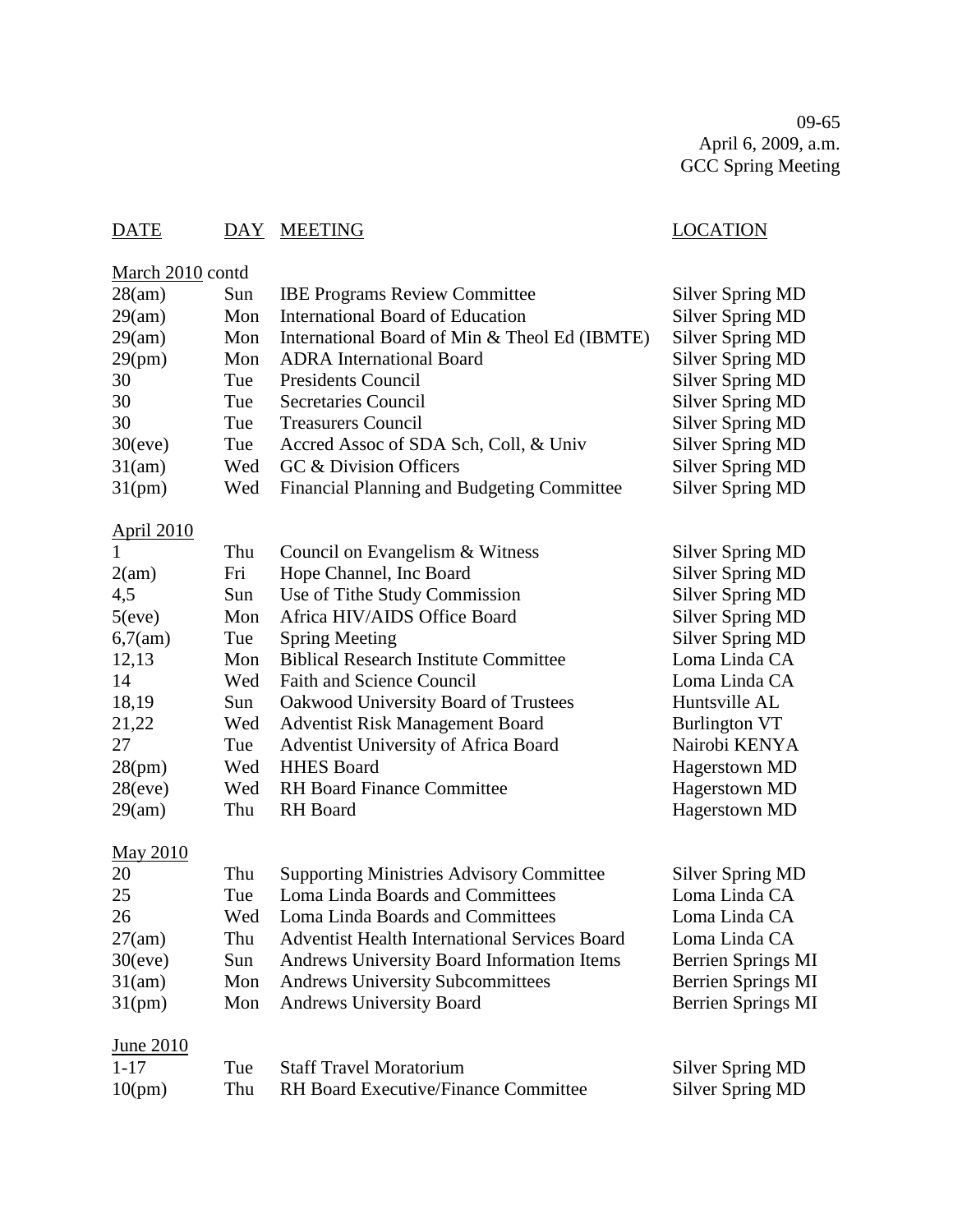09-66 April 6, 2009, a.m. GCC Spring Meeting

# DATE DAY MEETING DATE LOCATION

## June 2010 contd

| 21,22(am) |     | Mon Division Officer Interviews                                  | Atlanta GA |
|-----------|-----|------------------------------------------------------------------|------------|
| 22(pm)    | Tue | <b>Presidents Council</b>                                        | Atlanta GA |
| 22(pm)    | Tue | <b>Secretaries Council</b>                                       | Atlanta GA |
| 22(pm)    | Tue | <b>Treasurers Council</b>                                        | Atlanta GA |
| 23(am)    |     | Wed GC & Division Officers                                       | Atlanta GA |
|           |     | 23(pm), 24(am) Wed General Conference Session Spiritual Emphasis | Atlanta GA |
|           |     | 24(pm)-Jul 3 Thu General Conference Session                      | Atlanta GA |

## July 2010

## August 2010

| 11(eve) |     | Wed Pacific Press Finance Committee  | Nampa ID      |
|---------|-----|--------------------------------------|---------------|
| -12     | Thu | Pacific Press Board                  | Nampa ID      |
| 30      |     | Mon Loma Linda Boards and Committees | Loma Linda CA |
| -31     | Tue | Loma Linda Boards and Committees     | Loma Linda CA |

# September 2010

| 1(am)     | Wed | <b>Adventist Health International Services Board</b> | Loma Linda CA           |
|-----------|-----|------------------------------------------------------|-------------------------|
| $12 - 15$ | Sun | <b>Adventist Risk Management Conference</b>          |                         |
| $13 - 23$ | Mon | <b>Staff Travel Moratorium</b>                       | <b>Silver Spring MD</b> |
| 14        | Tue | Departmental Orientation                             | Silver Spring MD        |
| 20(pm)    | Mon | <b>Christian Record Services Finance Committee</b>   | Lincoln NE              |
| 21(am)    | Tue | <b>Christian Record Services Board of Trustees</b>   | Lincoln NE              |
| 22(eve)   | Wed | <b>RH Board Finance Committee</b>                    | Hagerstown MD           |
| 23(am)    | Thu | RH Board                                             | Hagerstown MD           |

# October 2010

| 3(am)          | Sun | <b>Adventist Mission Committee</b>         | <b>Silver Spring MD</b> |
|----------------|-----|--------------------------------------------|-------------------------|
| 3(pm)          | Sun | <b>Adventist World Radio</b>               | <b>Silver Spring MD</b> |
| 3(pm)          | Sun | <b>IBE Programs Review Committee</b>       | <b>Silver Spring MD</b> |
| $\overline{4}$ | Mon | <b>Division Officer Interviews</b>         | <b>Silver Spring MD</b> |
| 4(am)          | Mon | International Board of Education and IBMTE | Silver Spring MD        |
| 5              | Tue | Presidents Council                         | <b>Silver Spring MD</b> |
| 5              | Tue | Secretaries Council                        | <b>Silver Spring MD</b> |
| $\mathfrak{S}$ | Tue | <b>Treasurers Council</b>                  | Silver Spring MD        |
| 5(eve)         | Tue | Accred Assoc of SDA Sch, Coll, &Univ       | <b>Silver Spring MD</b> |
| 6(am)          | Wed | GC & Division Officers                     | <b>Silver Spring MD</b> |
| 6(pm)          | Wed | Financial Planning and Budgeting Committee | <b>Silver Spring MD</b> |
|                |     |                                            |                         |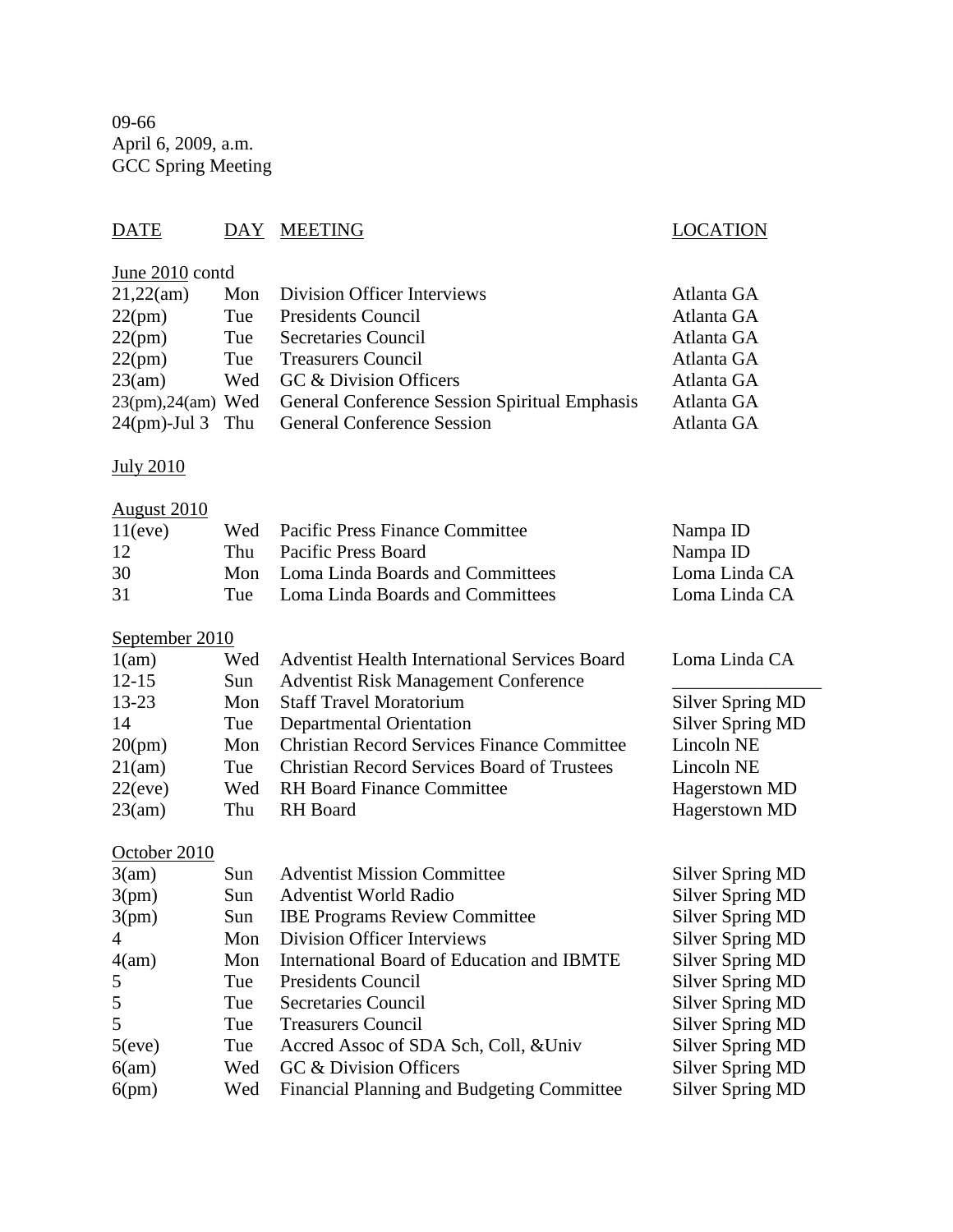09-67 April 6, 2009, a.m. GCC Spring Meeting

## DATE DAY MEETING DATE LOCATION

October 2010 contd

| 6(eve)          | Wed | Adventist University of Africa Board           | <b>Silver Spring MD</b>   |
|-----------------|-----|------------------------------------------------|---------------------------|
| 7               | Thu | Council on Evangelism and Witness              | Silver Spring MD          |
| 7(eve)          | Thu | Africa HIV/AIDS Office Board                   | Silver Spring MD          |
| 8(am)           | Fri | Division Officer Interviews                    | Silver Spring MD          |
| 8(am)           | Fri | <b>ADRA</b> International Board                | <b>Silver Spring MD</b>   |
| $8(eve)-14(am)$ | Fri | Annual Council                                 | Silver Spring MD          |
| $14$ (pm) $-16$ | Thu | Departmental Orientation                       | Silver Spring MD          |
| 17,18           | Sun | Oakwood University Board of Trustees           | Huntsville AL             |
| 19(am)          | Tue | Loma Linda Executive Committees                | Loma Linda CA             |
| 24(eve)         | Sun | <b>Andrews University Governance Committee</b> | Berrien Springs MI        |
| 25(am)          | Mon | <b>Andrews University Subcommittees</b>        | <b>Berrien Springs MI</b> |
| 25(pm)          | Mon | Andrews University Seminary Executive Com      | <b>Berrien Springs MI</b> |
| 26              | Tue | <b>Andrews University Board</b>                | Berrien Springs MI        |

November 2010

#### December 2010

| 2(am)   | Thu | <b>Adventist Risk Management Board</b>               | Silver Spring MD |
|---------|-----|------------------------------------------------------|------------------|
| $5 - 8$ | Sun | Oakwood University Evangelism Council                | Huntsville AL    |
| 9(pm)   | Thu | <b>RH Board Executive/Finance Committees</b>         | Silver Spring MD |
| 14      | Tue | Loma Linda Boards and Committees                     | Loma Linda CA    |
| 15      |     | Wed Loma Linda Boards and Committees                 | Loma Linda CA    |
| 16(am)  | Thu | <b>Adventist Health International Services Board</b> | Loma Linda CA    |

## SEC/ADCOM/SecC/GCDO09SM/09SM to GTN(DIV)

## 102-09Gc AUTHORIZED MEETINGS 2011

VOTED, To approve the updated list of Authorized Meetings 2011, with the understanding that attendance at these meetings must also be approved by the administration of each entity, as follows:

| <b>DATE</b>               | DAY MEETING | <b>LOCATION</b> |
|---------------------------|-------------|-----------------|
| January 2011<br>$11 - 15$ | Tue PREXAD  | <b>FLORIDA</b>  |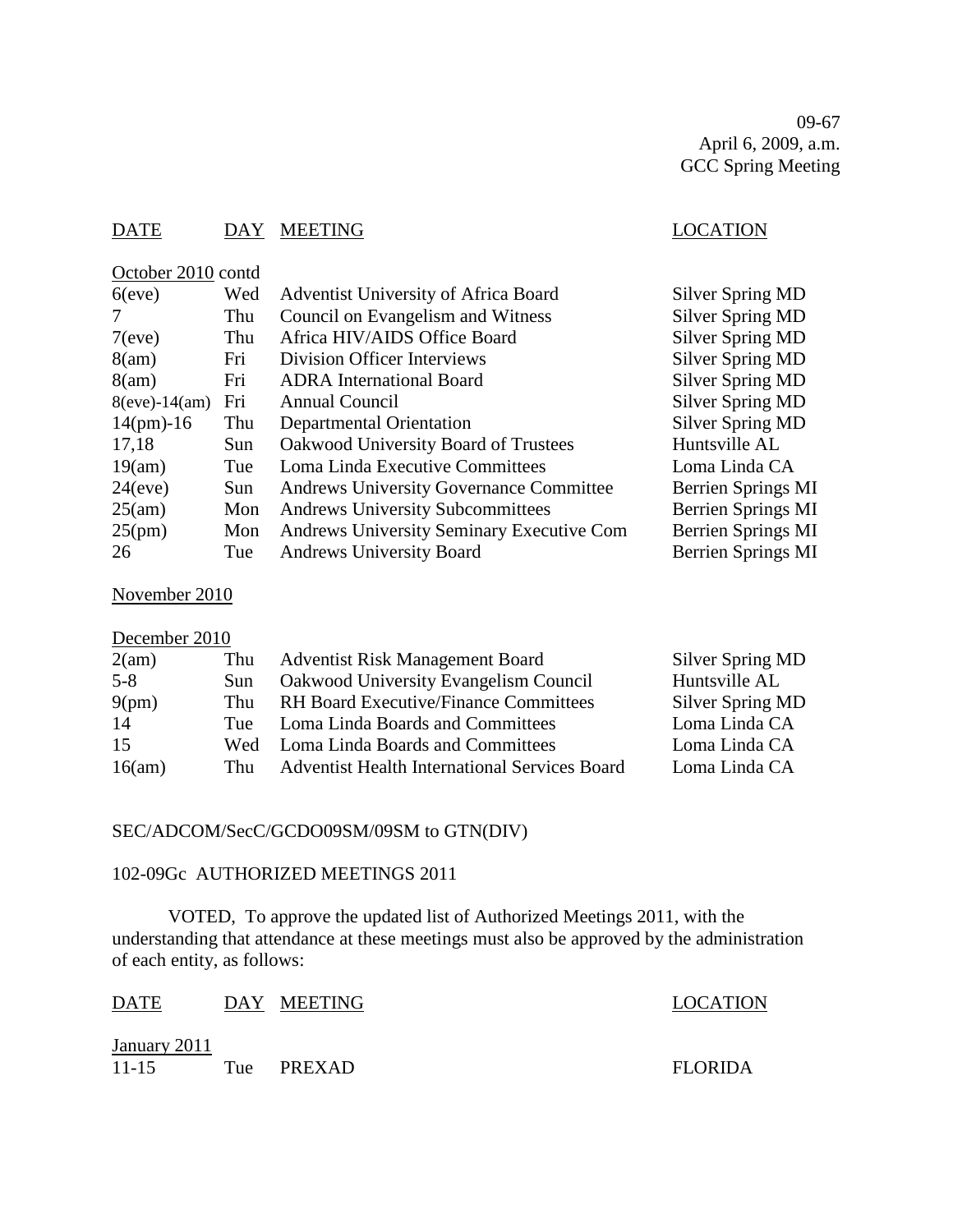09-68 April 6, 2009, a.m. GCC Spring Meeting

# DATE DAY MEETING LOCATION

## February 2011

| $\cdots$<br>----  |     |                                                    |                         |
|-------------------|-----|----------------------------------------------------|-------------------------|
| 16(pm)            | Wed | <b>Christian Record Services Finance Committee</b> | Lincoln NE              |
| 17(am)            | Thu | <b>Christian Record Services Board of Trustees</b> | Lincoln NE              |
|                   |     |                                                    |                         |
| <b>March 2011</b> |     |                                                    |                         |
| 9,10              | Wed | <b>AIIAS</b> Management Committee and Board        | <b>PHILIPPINES</b>      |
| $14 - 18$         | Mon | <b>Staff Travel Moratorium</b>                     | Silver Spring MD        |
| 16(pm)            | Wed | Department Directors/GC President Meeting          | <b>Silver Spring MD</b> |
| 17                | Thu | GC Leadership Council                              | <b>Silver Spring MD</b> |
| 27(am)            | Sun | <b>Adventist Television Network Operating Com</b>  | <b>Silver Spring MD</b> |
| 27(am)            | Sun | <b>IBE Programs Review Committee</b>               | <b>Silver Spring MD</b> |
| 27(pm)            | Sun | <b>International Board of Education</b>            | <b>Silver Spring MD</b> |
| 27(pm)            | Sun | International Board of Min & Theol Ed (IBMTE)      | <b>Silver Spring MD</b> |
| 27(eve)           | Sun | Africa HIV/AIDS Office Board                       | <b>Silver Spring MD</b> |
| 28,29(am)         | Mon | <b>Global Mission Issues Committee</b>             | <b>Silver Spring MD</b> |
| 29(pm)            | Tue | <b>Adventist Mission Committee</b>                 | <b>Silver Spring MD</b> |
| 29(pm)            | Tue | <b>Adventist World Radio Board</b>                 | <b>Silver Spring MD</b> |
| 30                | Wed | <b>Presidents Council</b>                          | <b>Silver Spring MD</b> |
| 30                | Wed | <b>Secretaries Council</b>                         | <b>Silver Spring MD</b> |
| 30                | Wed | <b>Treasurers Council</b>                          | <b>Silver Spring MD</b> |
| 30(eve)           | Wed | Accred Assoc of SDA Sch, Coll, & Univ              | <b>Silver Spring MD</b> |
| 31(am)            | Thu | GC & Division Officers                             | <b>Silver Spring MD</b> |
| $31$ (pm)         | Thu | Financial Planning and Budgeting Committee         | <b>Silver Spring MD</b> |
| <b>April 2011</b> |     |                                                    |                         |
| 1(am)             | Fri | <b>ADRA</b> International Board                    | Silver Spring MD        |
| 1(am)             | Fri | <b>Division Officer Interviews</b>                 | <b>Silver Spring MD</b> |
| 3                 | Sun | <b>Division Officer Interviews</b>                 |                         |
| $\overline{4}$    | Mon |                                                    | <b>Silver Spring MD</b> |
|                   |     | Council on Evangelism & Witness                    | <b>Silver Spring MD</b> |
| 5,6(am)           | Tue | <b>Spring Meeting</b>                              | <b>Silver Spring MD</b> |
| $M = 0.011$       |     |                                                    |                         |

## May 2011

## June 2011

| 13-17 | Mon Staff Travel Moratorium | Silver Spring MD |
|-------|-----------------------------|------------------|
| 15,16 | Wed PREXAD                  | Silver Spring MD |

July 2011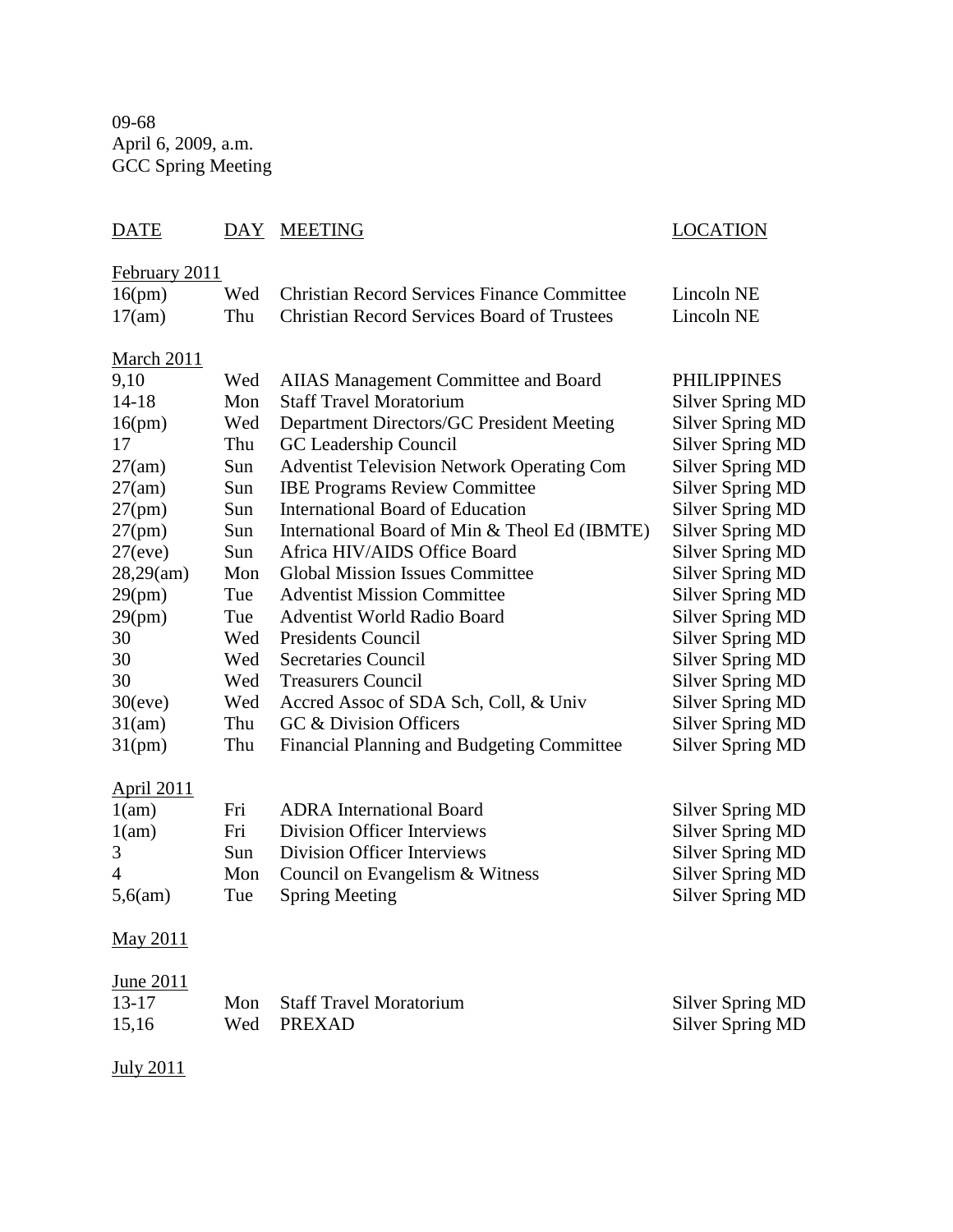09-69 April 6, 2009, a.m. GCC Spring Meeting

# DATE DAY MEETING DATE LOCATION

August 2011

# September 2011

| $12 - 22$  | Mon | <b>Staff Travel Moratorium</b>                | <b>Silver Spring MD</b> |
|------------|-----|-----------------------------------------------|-------------------------|
| 14(pm)     | Wed | Department Directors/GC President Meeting     | <b>Silver Spring MD</b> |
| 15         | Thu | GC Leadership Council                         | <b>Silver Spring MD</b> |
| 28(am)     | Wed | <b>IBE Programs Review Committee</b>          | <b>Silver Spring MD</b> |
| $28$ (eve) | Wed | Africa HIV/AIDS Office Board                  | <b>Silver Spring MD</b> |
| $28$ (eve) | Wed | Griggs University Board                       | <b>Silver Spring MD</b> |
| 29(am)     | Thu | <b>International Board of Education</b>       | <b>Silver Spring MD</b> |
| 29(am)     | Thu | International Board of Min & Theol Ed (IBMTE) | <b>Silver Spring MD</b> |
| 30         | Fri | <b>Church Manual Committee</b>                | <b>Silver Spring MD</b> |
| 30(am)     | Fri | Accred Assoc of SDA Sch, Coll, & Univ         | <b>Silver Spring MD</b> |
|            |     |                                               |                         |

# October 2011

| Sun | <b>Division Officer Interviews</b>                | <b>Silver Spring MD</b> |
|-----|---------------------------------------------------|-------------------------|
| Mon | <b>Presidents Council</b>                         | <b>Silver Spring MD</b> |
| Mon | <b>Secretaries Council</b>                        | <b>Silver Spring MD</b> |
| Mon | <b>Treasurers Council</b>                         | Silver Spring MD        |
| Mon | <b>Adventist Television Network Operating Com</b> | <b>Silver Spring MD</b> |
| Tue | GC & Division Officers                            | <b>Silver Spring MD</b> |
| Tue | Financial Planning and Budgeting Committee        | <b>Silver Spring MD</b> |
| Wed | <b>ADRA</b> International Board                   | Silver Spring MD        |
| Wed | <b>Adventist Mission Committee</b>                | <b>Silver Spring MD</b> |
| Wed | Adventist World Radio Board                       | <b>Silver Spring MD</b> |
| Thu | Council on Evangelism and Witness                 | <b>Silver Spring MD</b> |
| Thu | AIIAS Management Committee and Board              | Silver Spring MD        |
| Fri | <b>Division Officer Interviews</b>                | <b>Silver Spring MD</b> |
| Fri | <b>Annual Council</b>                             | Silver Spring MD        |
| Tue | Adventist University of Africa Board              | Silver Spring MD        |
|     |                                                   |                         |

# November 2011

## December 2011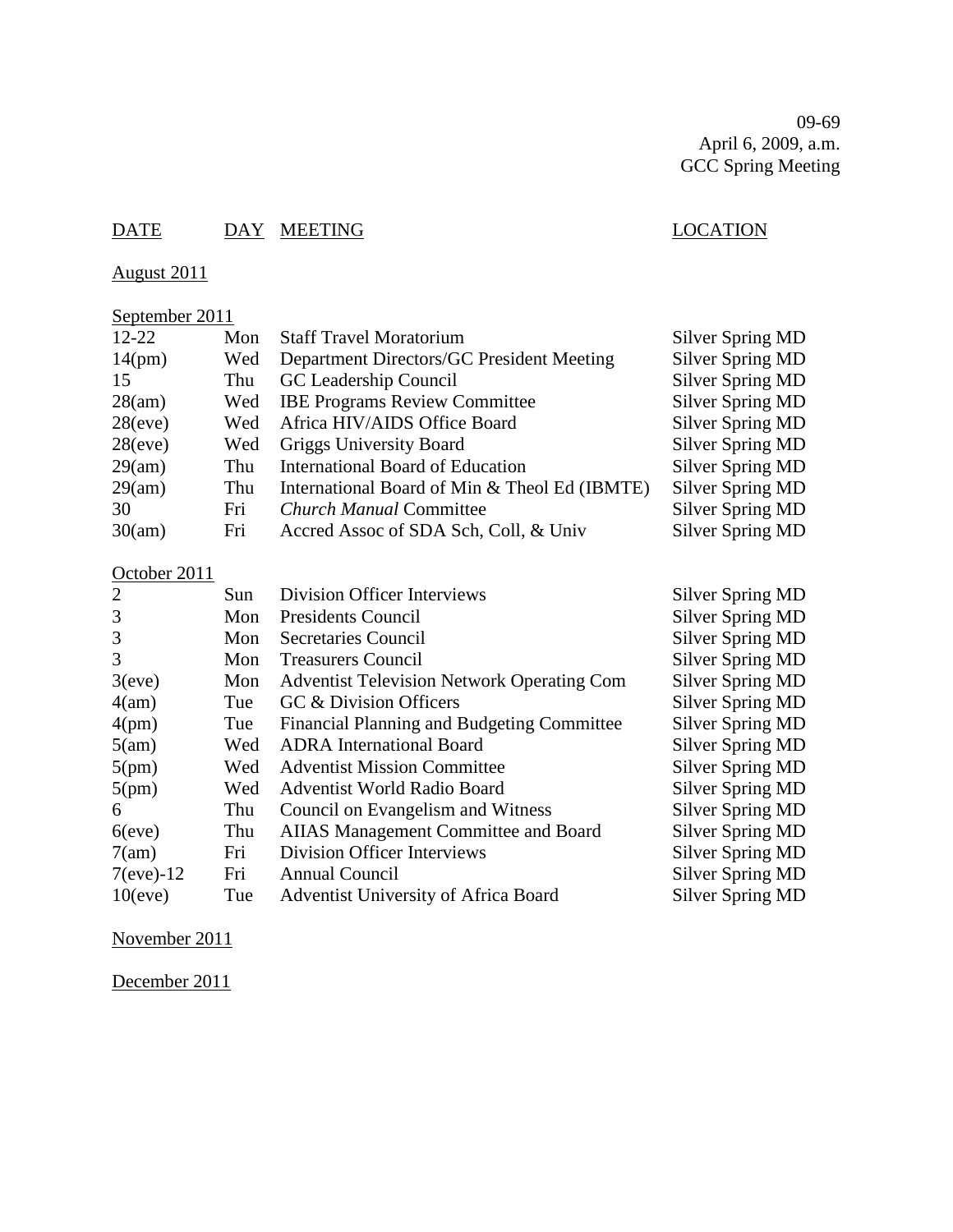09-70 April 6, 2009, a.m. GCC Spring Meeting

## SEC/ADCOM/09SM to LRE

## ACCREDITING ASSOCIATION OF SEVENTH-DAY ADVENTIST SCHOOLS, COLLEGES, AND UNIVERSITIES (GCC)— MEMBERSHIP ADJUSTMENT

VOTED, To adjust the membership of the Accrediting Association of Seventh-day Adventist Schools, Colleges, and Universities (AASDASC&U) (GCC), as follows:

| Add             | Blackmer, Larry, NAD                                                      |
|-----------------|---------------------------------------------------------------------------|
|                 | Bryant, G Alexander                                                       |
|                 | Mirilov, Branislav, ESD                                                   |
| $\lambda$ alata | $\rm Di\alpha\alpha\alpha$ ; $\rm Cuill\alpha\mu\alpha$ $\rm E$ $\rm ECI$ |

| Delete | Biaggi, Guillermo E, ESD |
|--------|--------------------------|
|        | Howard, Roscoe J III     |
|        | Kovalski, Gerald, NAD    |

#### SEC/ADCOM/09SM to LRE

## ADVENTIST MISSION COMMITTEE (GCC-S)— MEMBERSHIP ADJUSTMENT

VOTED, To adjust the membership of the Adventist Mission Committee (AMCom) (GCC-S), as follows:

| Add    | Councell, Gary R    |
|--------|---------------------|
|        | Knott, William M    |
|        | $Ng$ , G T          |
|        | Nix, James R        |
|        | Rathinaraj, John    |
|        | Rodriguez, Angel M  |
|        | Thorp, Brad         |
|        | Vertallier, Bruno R |
|        | Wari, Gilbert       |
| Delete | Daniel, Luka T      |
|        | Feldbush, Martin W  |
|        | Frikart, Ulrich     |
|        | Parmenter, Vernon B |
|        | Watts, D Ronald     |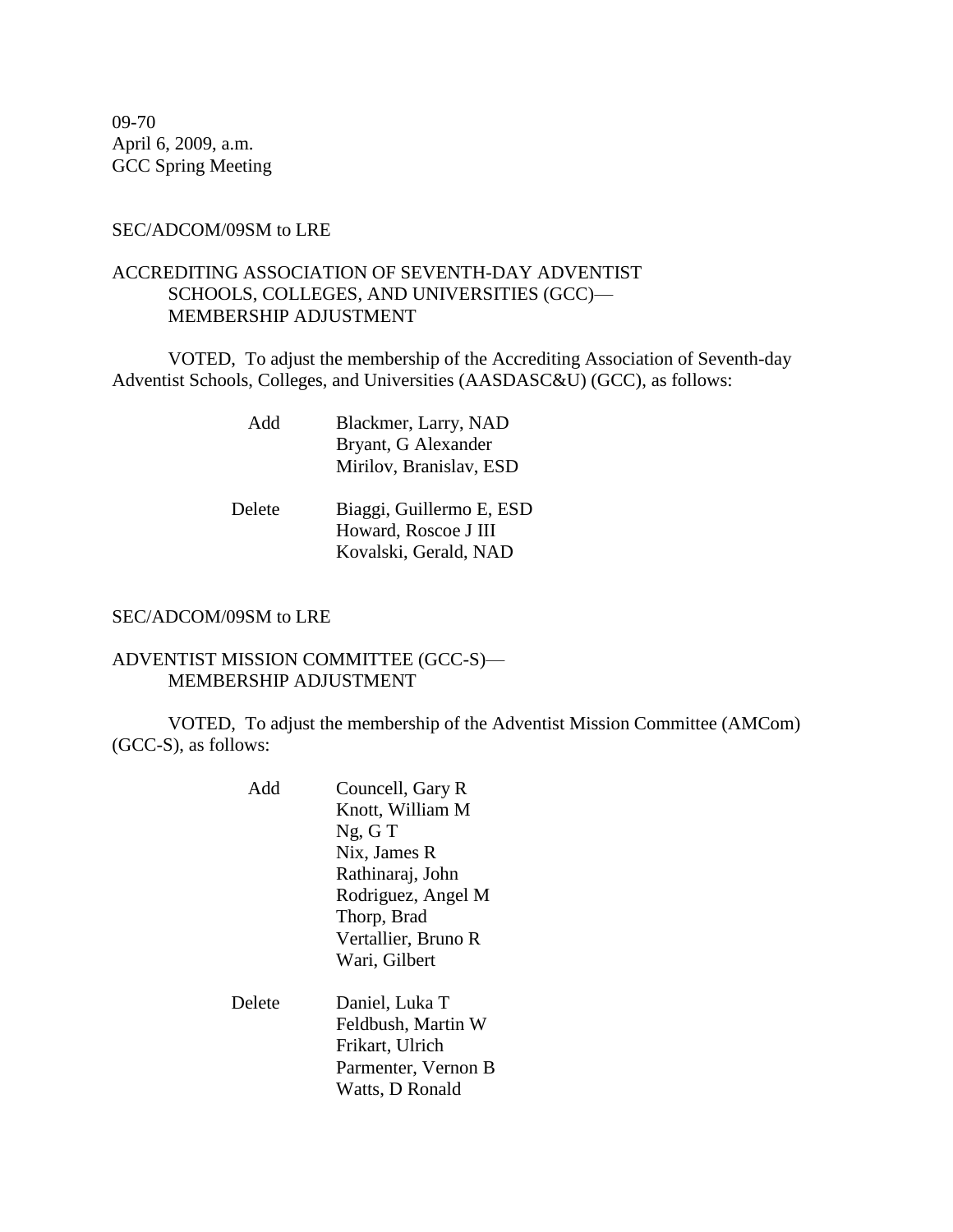09-71 April 6, 2009, a.m. GCC Spring Meeting

#### SEC/ADCOM/09SM to LRE

## GENERAL CONFERENCE ADMINISTRATIVE COMMITTEE (GCC-S)— MEMBERSHIP ADJUSTMENT

VOTED, To adjust the membership of the General Conference Administrative Committee (ADCOM) (GCC-S), as follows:

| Add    | Bryant, G Alexander, Associate Secretary                 |  |
|--------|----------------------------------------------------------|--|
|        | Sahly, Donald R, President, Griggs University and Griggs |  |
|        | International Academy, Invitee                           |  |
|        | Trecartin, Homer W, Associate Secretary                  |  |
| Delete | Howard, Roscoe J III, Associate Secretary                |  |
|        | Parmenter, Vernon B, Associate Secretary                 |  |

## SEC/ADCOM/09SM to LRE

## GENERAL CONFERENCE EXECUTIVE COMMITTEE (GCC-S)— MEMBERSHIP ADJUSTMENT

VOTED, To adjust the membership of the General Conference Executive Committee (GCC) , as follows:

Delete DeLima, Nathan

## SEC/ADCOM/09SM to LRE

## INTERNATIONAL BOARD OF EDUCATION (GCC-B)— MEMBERSHIP ADJUSTMENT

VOTED, To adjust the membership of the International Board of Education (IBE) (GCC-B), as follows:

> Add Rathinaraj, John, SUD Vertallier, Bruno R, EUD Wari, Gilbert, WAD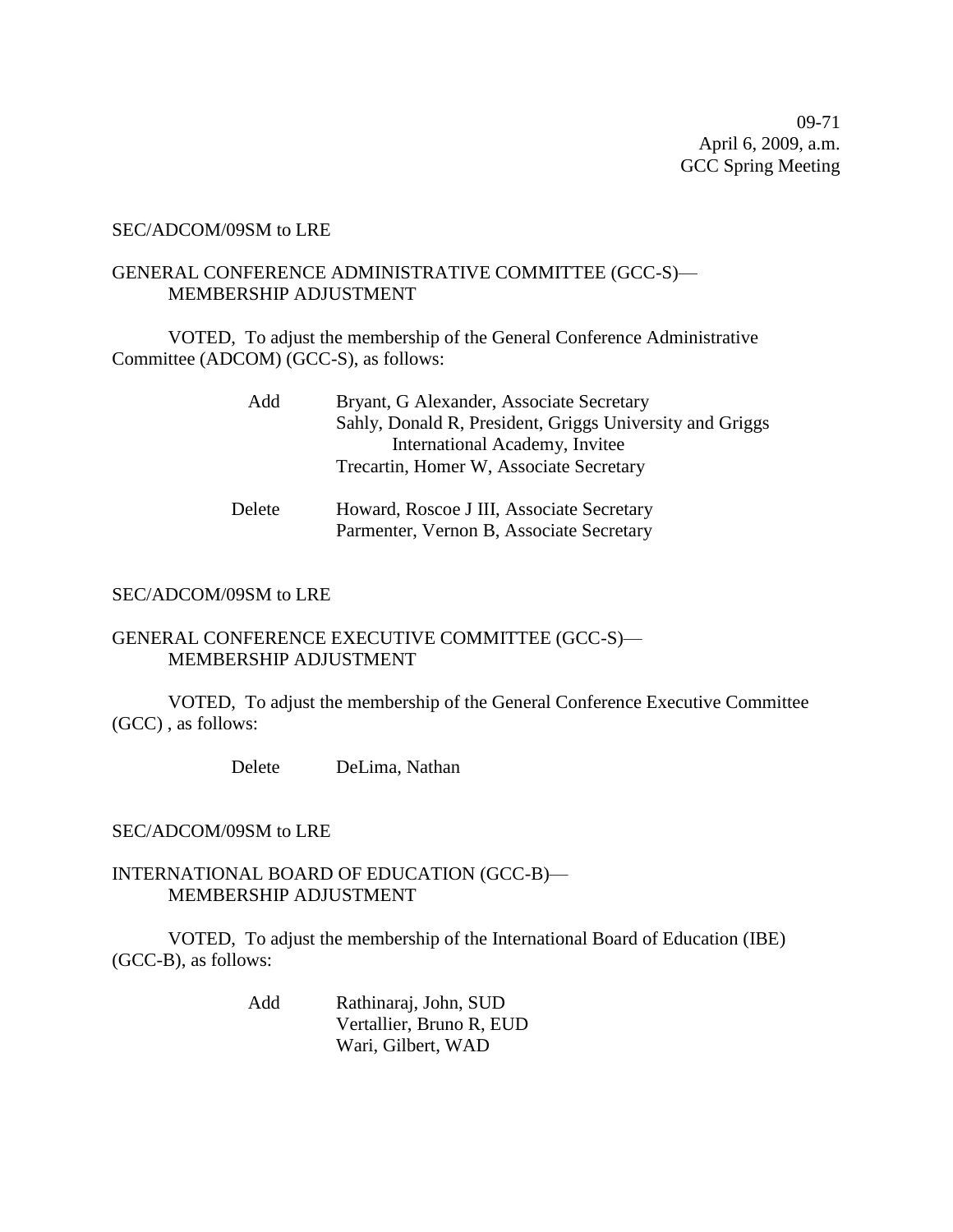09-72 April 6, 2009, a.m. GCC Spring Meeting

> Delete Daniel, Luka T, WAD Frikart, Ulrich, EUD Watts, D Ronald, SUD

## SEC/ADCOM/09SM to LRE

## INTERNATIONAL BOARD OF MINISTERIAL AND THEOLOGICAL EDUCATION (GCC-B)—MEMBERSHIP ADJUSTMENT

VOTED, To adjust the membership of the International Board of Ministerial and Theological Education (IBMTE) (GCC-B), as follows:

| Add | Newborn, Craig      |
|-----|---------------------|
|     | Rathinaraj, John    |
|     | Tasker, David       |
|     | Tilstra, Douglas    |
|     | Vertallier, Bruno R |
|     | Wari, Gilbert       |
|     |                     |

Delete Daniel, Luka T Doggette, James Frikart, Ulrich Klingbeil, Gerald Watts, D Ronald

#### SEC/ADCOM/09SM to LRE

## USE OF TITHE STUDY COMMISSION (GCC-A)—MEMBERSHIP ADJUSTMENT

VOTED, To adjust the membership of the Use of Tithe Study Commission (GCC-A), as follows:

> Add Douglas, Paul H, Invitee Iverson, Clyde M Jr, Invitee Krause, Gary D, Invitee Lezeau, Jean-Luc, Invitee Lizardo, Jose R, Invitee Manu, Emmanuel, Invitee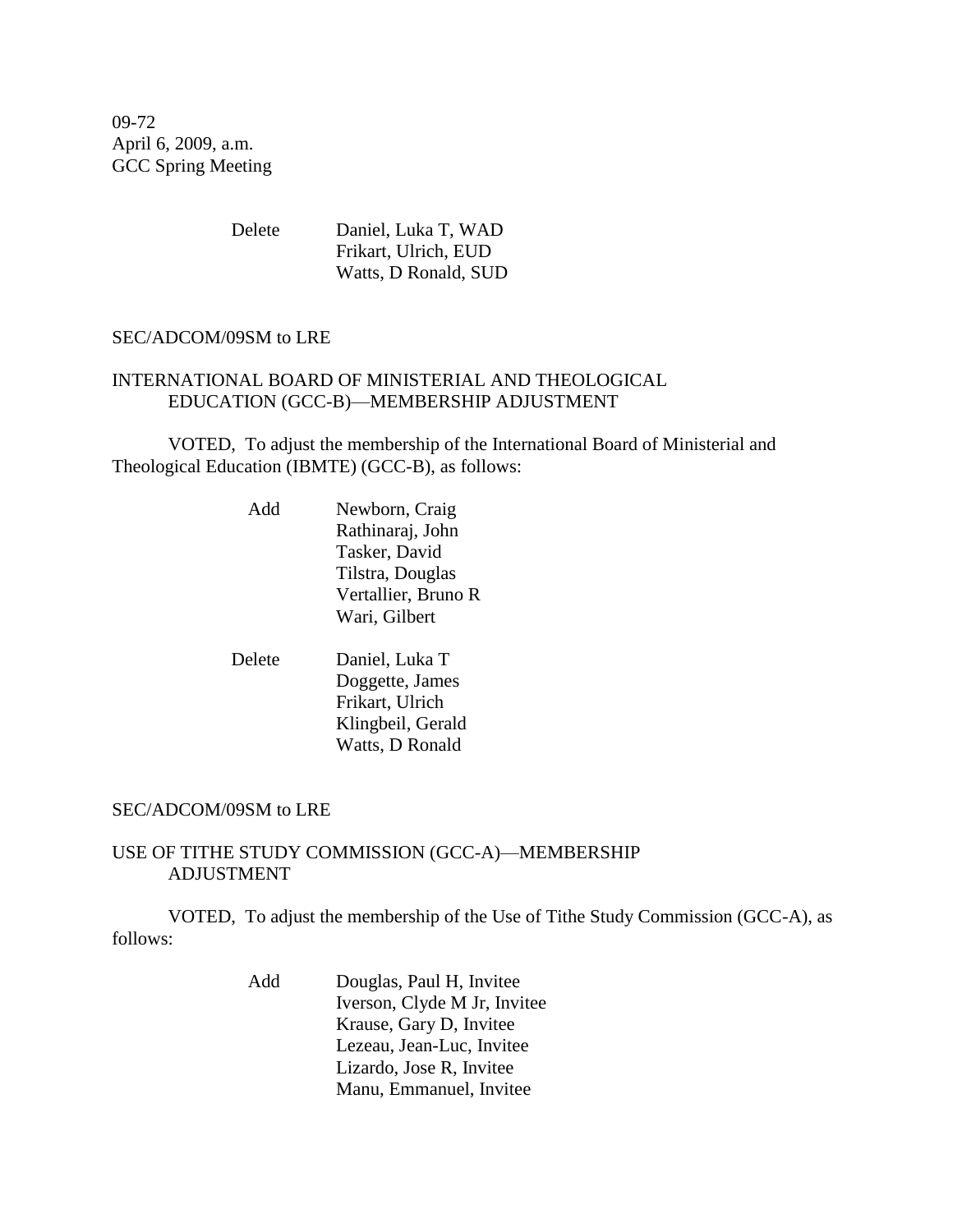09-73 April 6, 2009, a.m. GCC Spring Meeting

Nthani, Goodwell Oliver, Barry D Orion, Daisy J, Invitee Rathinaraj, John Simmons, Ella S, Invitee Trecartin, Homer W, Invitee Vertallier, Bruno R Wari, Gilbert

Delete Bekker, Jannie Daniel, Luka T Frikart, Ulrich Hechanova, Ceazar, Invitee Upson, Donald W, Invitee

## SEC/GCDO09SM/09SM to LRE

## ADVENTIST INTERNATIONAL INSTITUTE OF ADVANCED STUDIES MANAGEMENT COMMITTEE (GCC-B)— MEMBERSHIP ADJUSTMENT

VOTED, To adjust the membership of the Adventist International Institute of Advanced Studies Management Committee (AIIASMgtCom) (GCC-B), as follows:

Add Mok, Joshua W, SSD

Delete Sumendap, Hendrik, SSD

#### SEC/GCDO09SM/09SM to LRE

## ADVENTIST MISSION AWARENESS COMMITTEE (GCC-S)— MEMBERSHIP ADJUSTMENT

VOTED, To adjust the membership of the Adventist Mission Awareness Committee (AMAwareC) (GCC-S), as follows:

Delete Kyte, Nancy Parmenter, Vernon B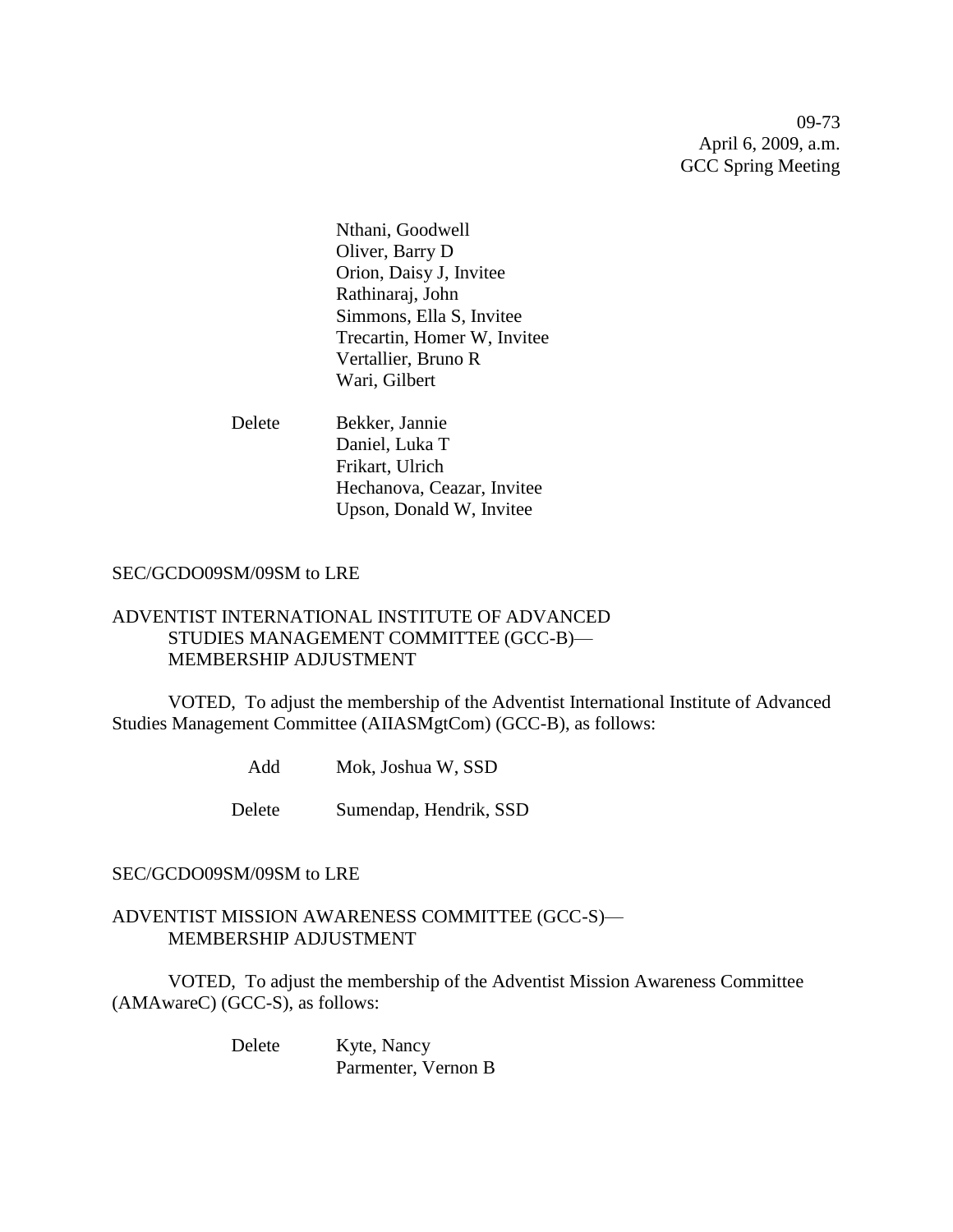09-74 April 6, 2009, a.m. GCC Spring Meeting

#### SEC/GCDO09SM/09SM to LRE

# COUNCIL ON EVANGELISM AND WITNESS (GCC-S)— MEMBERSHIP ADJUSTMENT

VOTED, To adjust the membership of the Council on Evangelism and Witness (CEvang&Wit) (GCC-S), as follows:

Add Knott, William M, *Adventist Review*

#### SEC/GCDO09SM/09SM to LRE

#### GENERAL CONFERENCE AUDITING SERVICE BOARD (GCC-B)— MEMBERSHIP ADJUSTMENT

VOTED, To adjust the membership of the General Conference Auditing Service Board (GCASBd) (GCC-B), as follows:

| Add    | Douglas, Paul H, Secretary<br>Makowski, Andreas, Euro-Africa |
|--------|--------------------------------------------------------------|
| Delete | Detlefsen, Wilfried, Euro-Africa<br>Korff, Eric A, Secretary |

## SEC/GCDO09SM/09SM to LRE

## GENERAL CONFERENCE, SOUTHERN ASIA DIVISION COMMITTEE (GCC-S)—MEMBERSHIP ADJUSTMENT

VOTED, To adjust the membership of the General Conference, Southern Asia Division Committee (GENCOSUD) (GCC-S), as follows:

Add Christo, Gordon E, SUD

Delete Watts, D Ronald, SUD